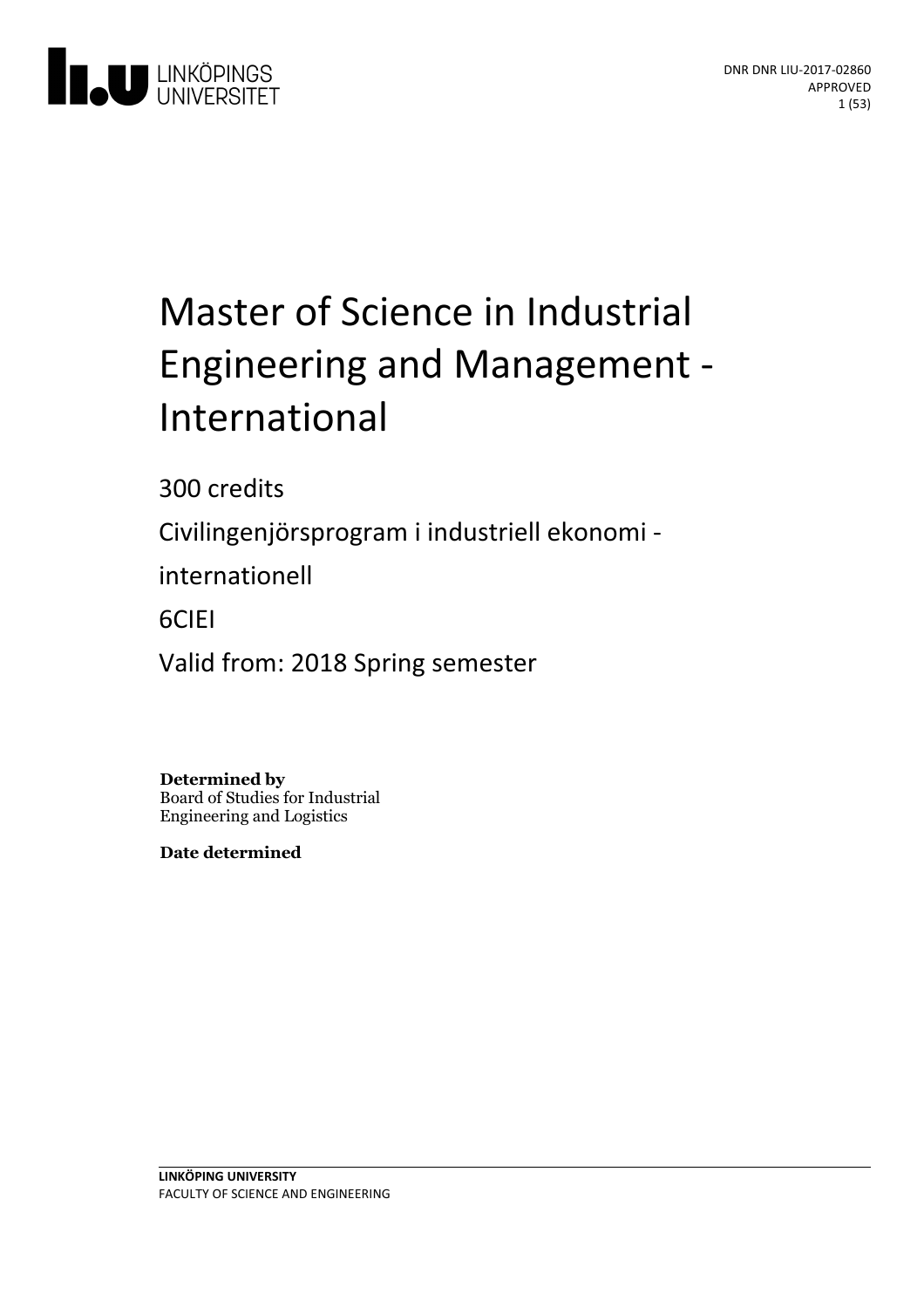## Entry requirements

## Degree in Swedish

Civilingenjör 300 hp och Teknologie master 120 hp

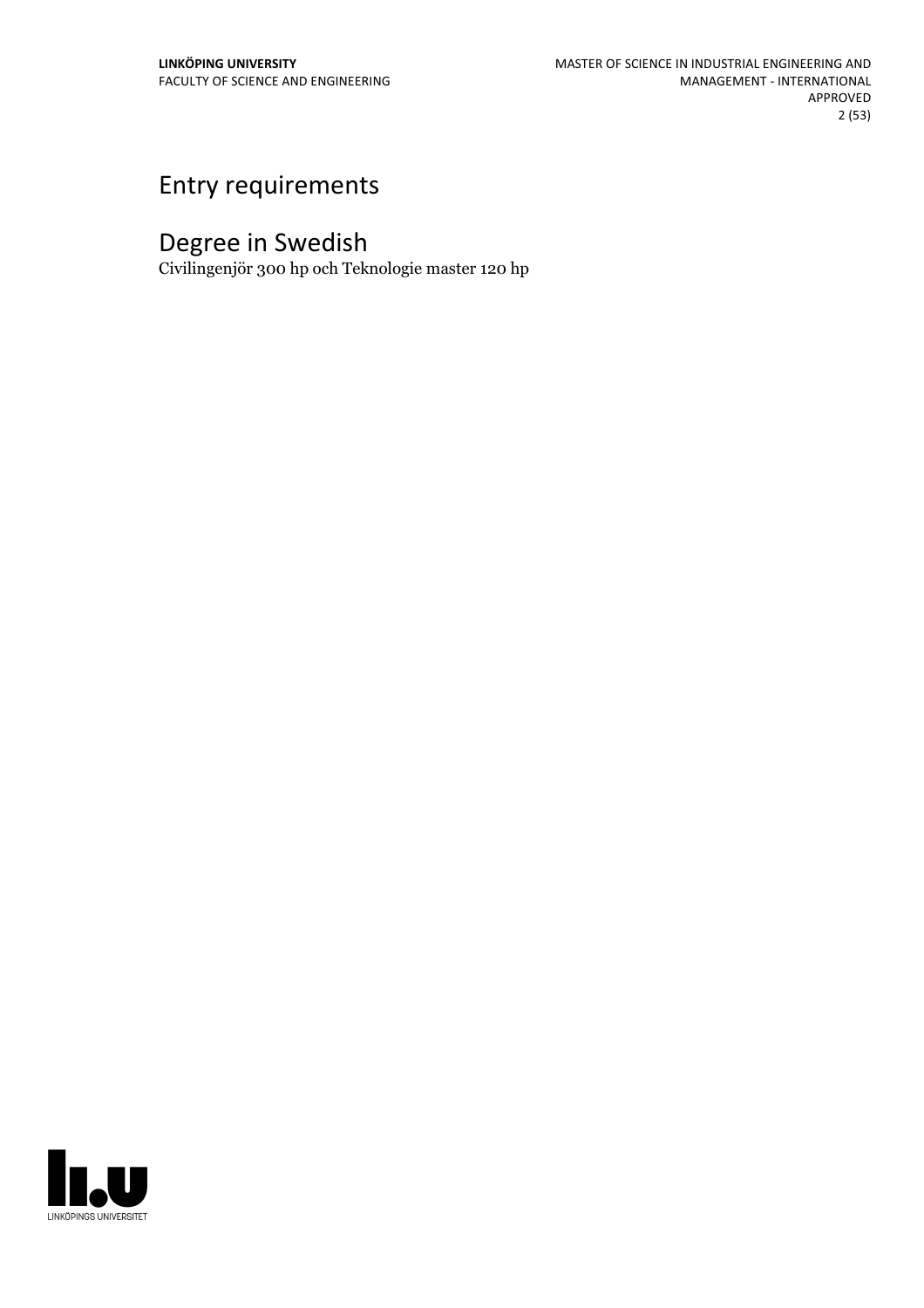## **Curriculum**

## **Semester 1 (Autumn 2018)**

| Course<br>code | Course name                             | <b>Credits</b> | Level | <b>Timetable</b><br>module | <b>ECV</b> |
|----------------|-----------------------------------------|----------------|-------|----------------------------|------------|
| Period 0       |                                         |                |       |                            |            |
| TATM79         | <b>Foundation Course in Mathematics</b> | $6*$           | G1X   |                            | C          |
| Period 1       |                                         |                |       |                            |            |
| TATA31         | Linear Algebra                          | $8*$           | G1X   | 2                          | C          |
| TATM79         | <b>Foundation Course in Mathematics</b> | $6*$           | G1X   | $\overline{2}$             | C          |
| TEIE17         | Industrial Economics                    | $10*$          | G1X   | 4                          | C          |
| TEII43         | Japanese for Engineers 1                | $6*$           | G1X   | ۰                          | C          |
| Period 2       |                                         |                |       |                            |            |
| TATA31         | Linear Algebra                          | $8*$           | G1X   | $\overline{2}$             | C          |
| TATA41         | Calculus in One Variable 1              | 6              | G1X   | 3                          | C          |
| TEIE17         | Industrial Economics                    | $10*$          | G1X   | 4                          | C          |
| <b>TEII43</b>  | Japanese for Engineers 1                | $6*$           | G1X   |                            | C          |

## **Semester 2 (Spring 2019)**

| Course<br>code | Course name                         | <b>Credits</b> | Level | <b>Timetable</b><br>module | <b>ECV</b> |
|----------------|-------------------------------------|----------------|-------|----------------------------|------------|
| Period 1       |                                     |                |       |                            |            |
| TATA42         | Calculus in One Variable 2          | 6              | G1X   | 2                          | C          |
| TDDD11         | Introduction to Programming         | $8*$           | G1X   | 4                          | C          |
| TEII22         | Japanese for Engineers I, Part 2    | $6*$           | G1X   | 3                          | C          |
| Period 2       |                                     |                |       |                            |            |
| TAOP52         | Introduction to Operations Research | 4              | G1X   | 3                          | C          |
| TATA69         | Calculus in Several Variables       | 6              | G1X   | 2                          | C          |
| TDDD11         | Introduction to Programming         | $8*$           | G1X   | 4                          | C          |
| <b>TEII22</b>  | Japanese for Engineers I, Part 2    | $6*$           | G1X   | 1                          | C          |

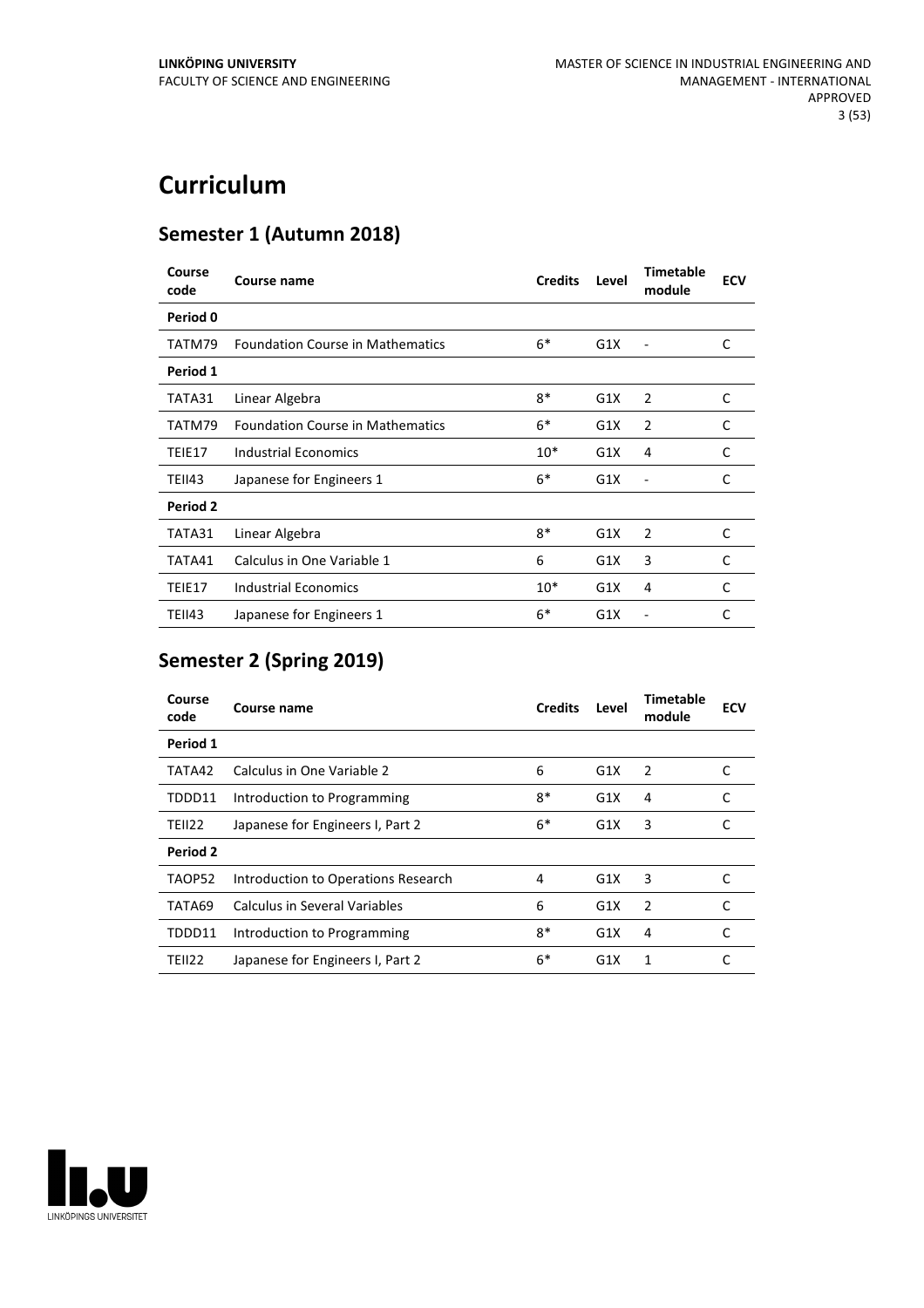| Course<br>code | Course name                           | <b>Credits</b> | Level | <b>Timetable</b><br>module | <b>ECV</b> |
|----------------|---------------------------------------|----------------|-------|----------------------------|------------|
| Period 1       |                                       |                |       |                            |            |
| <b>TEII41</b>  | Japanese for Engineers II, Part 1     | $6*$           | G1X   | 4                          | C          |
| TKMJ51         | Corporate Sustainability Management   | 6              | G1X   | 2                          | C          |
| TMME27         | <b>Engineering Mechanics</b>          | $10*$          | G1X   | 3                          | C          |
| Period 2       |                                       |                |       |                            |            |
| TAMS79         | Mathematical Statistics, First Course | 4              | G1X   | 3                          |            |
| <b>TEII41</b>  | Japanese for Engineers II, Part 1     | $6*$           | G1X   | 4                          |            |
| TMME27         | <b>Engineering Mechanics</b>          | $10*$          | G1X   | 1                          | C          |
| TPPE98         | Economic Analysis: Economic Theory    | 4              | G2X   | 2                          |            |

## **Semester 3 (Autumn 2019)**

**Semester 4 (Spring 2020)**

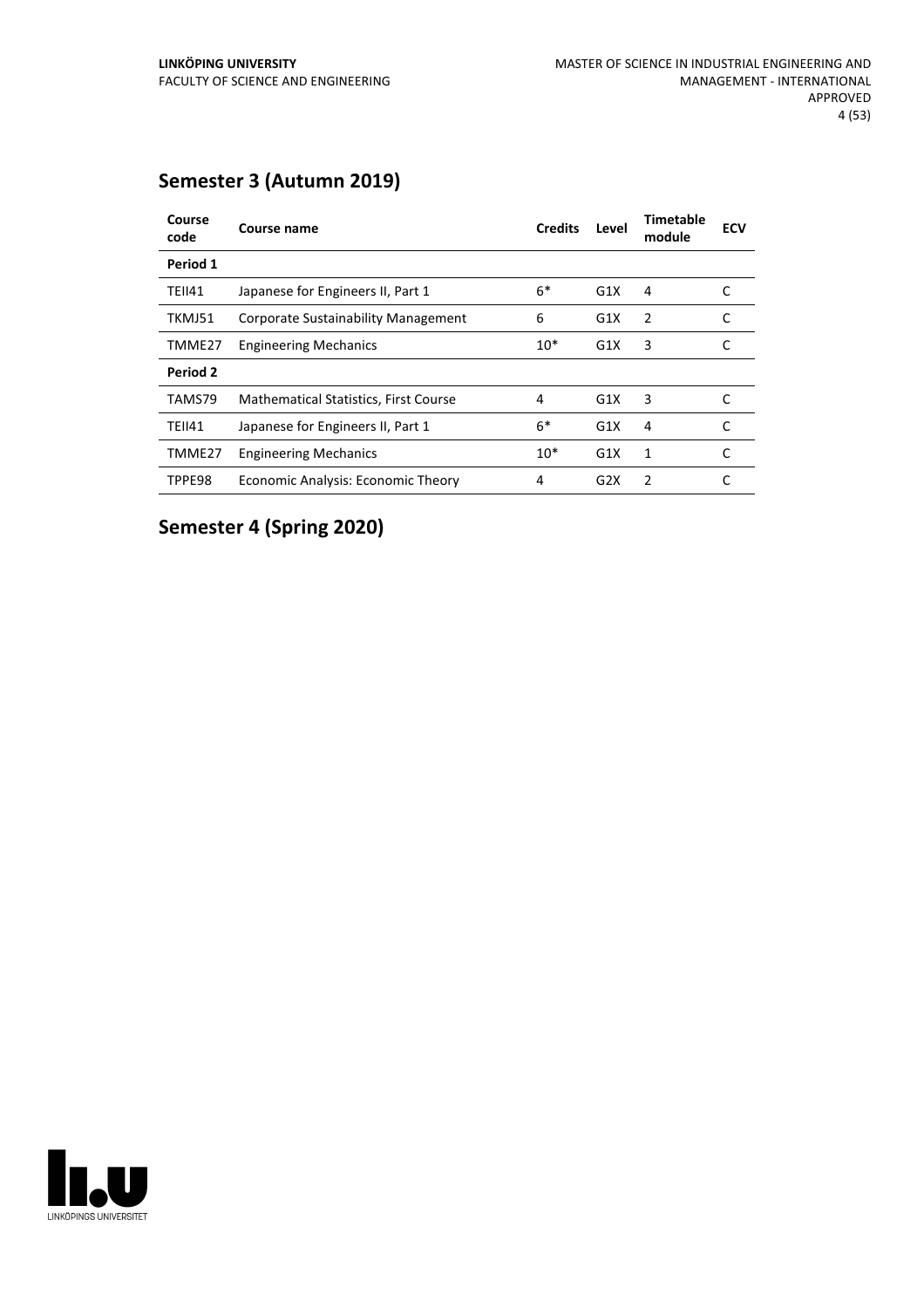| Course<br>code | Course name                                               | <b>Credits</b> | Level            | <b>Timetable</b><br>module | <b>ECV</b>   |
|----------------|-----------------------------------------------------------|----------------|------------------|----------------------------|--------------|
| Period 1       |                                                           |                |                  |                            |              |
| TAMS65         | Mathematical Statistics, second course                    | $6*$           | G2X              | 4                          | C            |
| TAOP62         | Operations Research, Extended Course                      | 6              | G <sub>2</sub> X | 3                          | C            |
| <b>TEII42</b>  | Japanese for Engineers II, Part 2                         | $2*$           | G1X              | ÷,                         | C            |
| <b>TDDE10</b>  | Object Oriented Programming in Java                       | 6              | G <sub>2</sub> X | $\mathbf{1}$               | E            |
| <b>TEIO61</b>  | <b>Industrial Management</b>                              | 6              | G2X              | $\mathbf{1}$               | E            |
| TFBI11         | <b>Genetics and Evolution</b>                             | 6              | G1X              | $\overline{2}$             | E            |
| TMKT94         | Introduction to CAD                                       | $6*$           | G1X              | $\mathbf{1}$               | E            |
| TMMV04         | <b>Engineering Thermodynamics</b>                         | 6              | G1X              | $\overline{2}$             | E            |
| TMPT07         | <b>Manufacturing Technology</b>                           | $6*$           | G2X              | $\overline{2}$             | E            |
| TSEA22         | Switching Theory and Logical Design                       | 6              | G1X              | $\overline{2}$             | E            |
| TSRT04         | Introduction in Matlab                                    | $\overline{2}$ | G1X              | $\overline{2}$             | E            |
| Period 2       |                                                           |                |                  |                            |              |
| TAMS65         | Mathematical Statistics, second course                    | $6*$           | G2X              | $\overline{2}$             | $\mathsf{C}$ |
| <b>TEII42</b>  | Japanese for Engineers II, Part 2                         | 2*             | G1X              | $\overline{a}$             | С            |
| TPPE24         | Economic Analysis: Decision- and Financial<br>Methodology | 6              | G2X              | 3                          | C            |
| TATA82         | <b>Discrete Mathematics</b>                               | 6              | G1X              | $\mathbf{1}$               | E            |
| TFKE52         | <b>Fundamentals of Chemistry</b>                          | 6              | G1X              | $\mathbf{1}$               | E            |
| TMES44         | Energy Systems - Supply and Demand                        | 6              | G2X              | $\mathbf{1}$               | E            |
| TMKT94         | Introduction to CAD                                       | $6*$           | G1X              | $\mathbf{1}$               | E            |
| TMPT07         | <b>Manufacturing Technology</b>                           | $6*$           | G2X              | 4                          | E            |
| TSEA82         | <b>Computer Hardware and Architecture</b>                 | 4              | G1X              | 4                          | E            |
| TSRT04         | Introduction in Matlab                                    | $\overline{2}$ | G1X              | $\mathbf{1}$               | E            |

## *Specialisation: Specialization Biotechnical Engineering*

| Course<br>code | Course name                      | <b>Credits</b> | Level | Timetable<br>module | <b>ECV</b> |
|----------------|----------------------------------|----------------|-------|---------------------|------------|
| Period 1       |                                  |                |       |                     |            |
| TFBI11         | <b>Genetics and Evolution</b>    | 6              | G1X   | $\overline{2}$      |            |
| Period 2       |                                  |                |       |                     |            |
|                | TFKE52 Fundamentals of Chemistry | 6              | G1X   |                     |            |

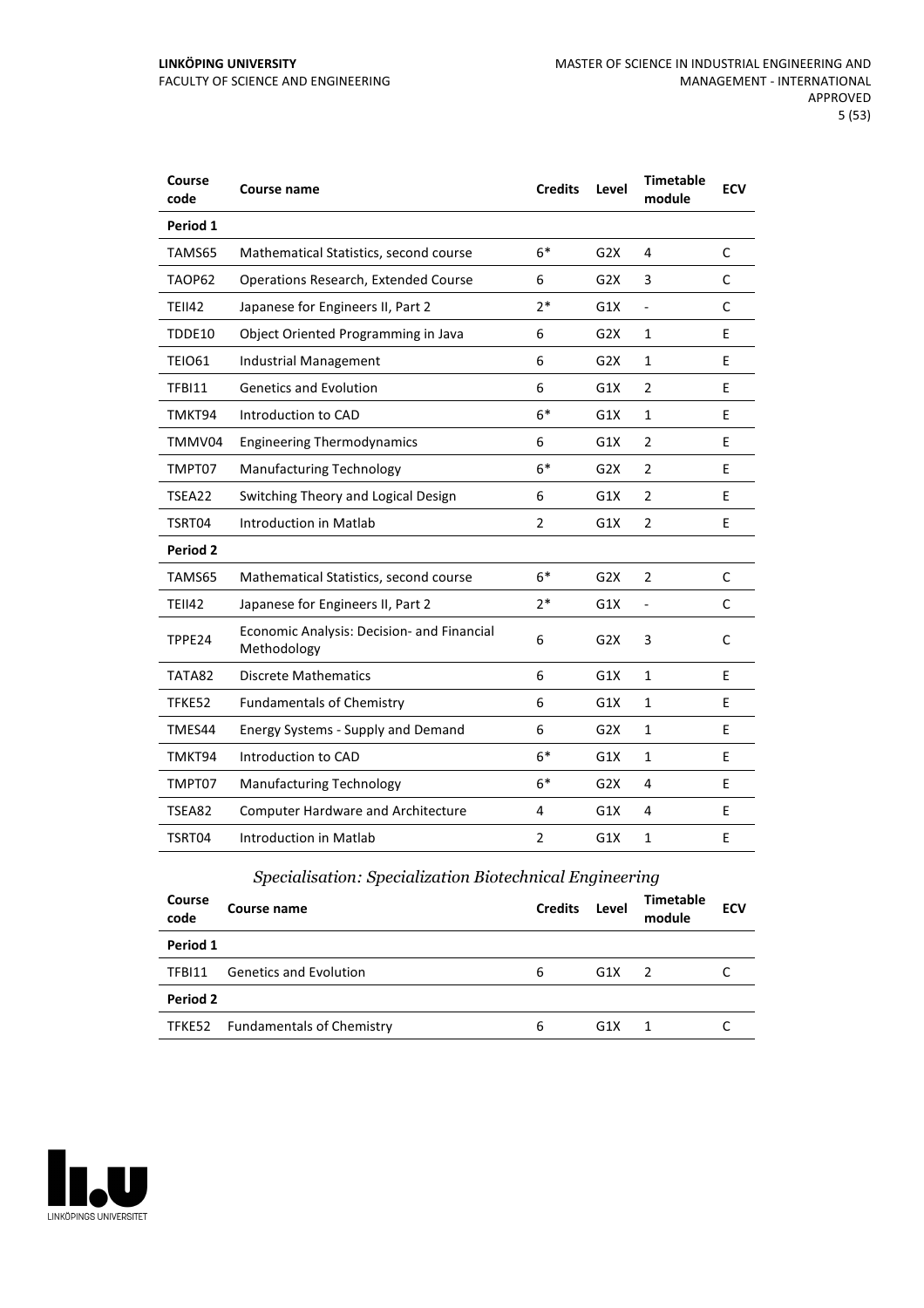| Course<br>code | Course name                         | <b>Credits</b> | Level | Timetable<br>module | <b>ECV</b> |
|----------------|-------------------------------------|----------------|-------|---------------------|------------|
| Period 1       |                                     |                |       |                     |            |
| TDDE10         | Object Oriented Programming in Java | 6              | G2X   | 1                   |            |
| Period 2       |                                     |                |       |                     |            |
| TATA82         | <b>Discrete Mathematics</b>         | 6              | G1X   |                     |            |

## *Specialisation: Specialization Computer Science and Engineering*

#### *Specialisation: Specialization Electrical Engineering*

| Course<br>code | Course name                                | <b>Credits</b> | Level | Timetable<br>module | <b>ECV</b> |
|----------------|--------------------------------------------|----------------|-------|---------------------|------------|
| Period 1       |                                            |                |       |                     |            |
|                | TSEA22 Switching Theory and Logical Design | 6              | G1X   |                     |            |
| Period 2       |                                            |                |       |                     |            |
| TSEA82         | <b>Computer Hardware and Architecture</b>  | 4              | G1X   | 4                   |            |

## *Specialisation: Specialization Energy Engineering*

| Course<br>code | Course name                        | <b>Credits</b> | Level | Timetable<br>module | <b>ECV</b> |
|----------------|------------------------------------|----------------|-------|---------------------|------------|
| Period 1       |                                    |                |       |                     |            |
| TMMV04         | <b>Engineering Thermodynamics</b>  | 6              | G1X   | - 2                 |            |
| Period 2       |                                    |                |       |                     |            |
| TMES44         | Energy Systems - Supply and Demand | 6              | G2X   | 1                   |            |

#### *Specialisation: Specialization Mechanical Engineering*

| Course<br>code | Course name                     | <b>Credits</b> | Level | <b>Timetable</b><br>module | <b>ECV</b> |
|----------------|---------------------------------|----------------|-------|----------------------------|------------|
| Period 1       |                                 |                |       |                            |            |
| TMKT94         | Introduction to CAD             | $6*$           | G1X   | 1                          |            |
| TMPT07         | Manufacturing Technology        | $6*$           | G2X   | $\overline{2}$             |            |
| Period 2       |                                 |                |       |                            |            |
| TMKT94         | Introduction to CAD             | $6*$           | G1X   | $\overline{1}$             | C          |
| TMPT07         | <b>Manufacturing Technology</b> | $6*$           | G2X   | 4                          |            |

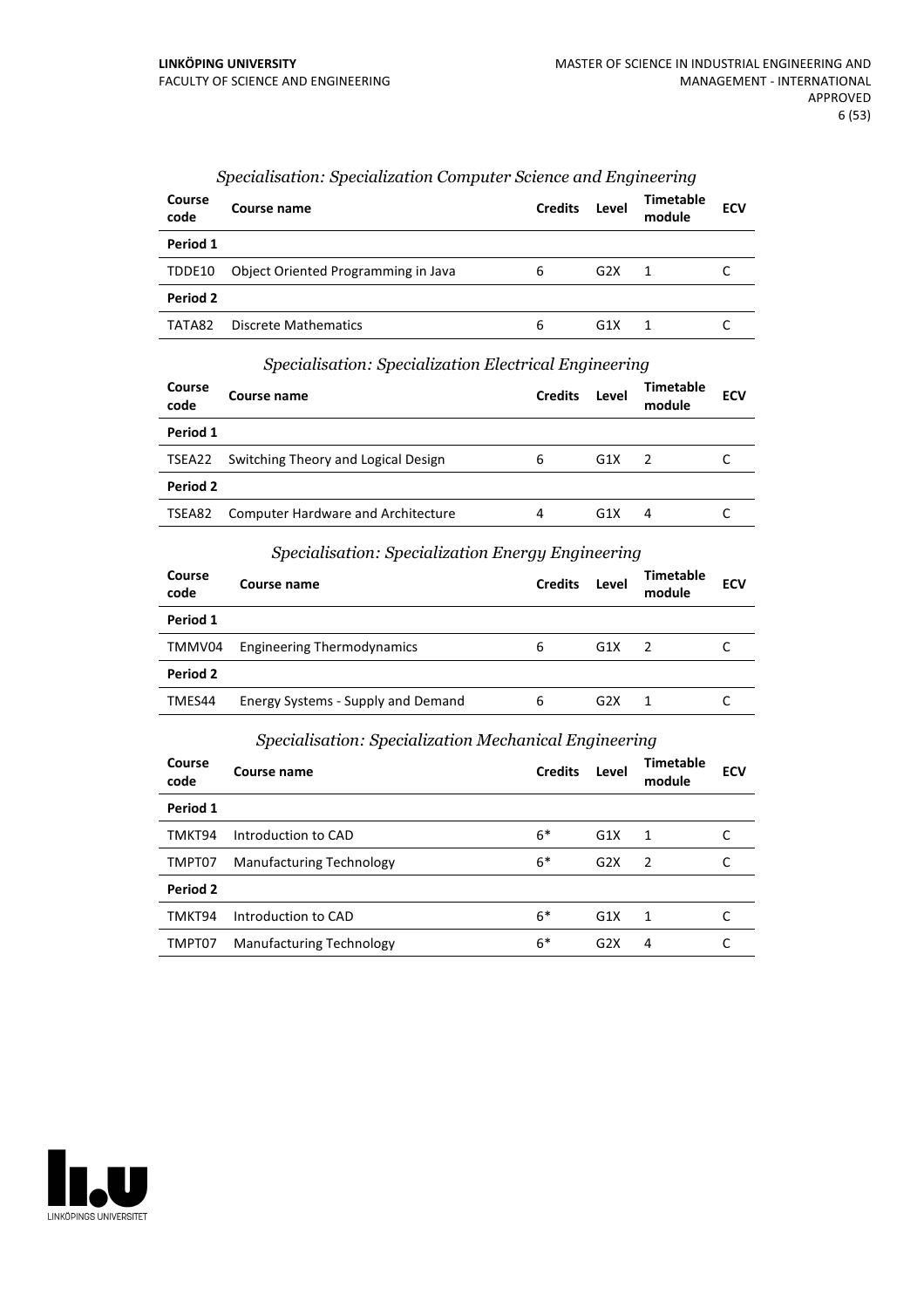## **Semester 5 (Autumn 2020)**

| Course<br>code | Course name                                       | <b>Credits</b> | Level            | Timetable<br>module      | <b>ECV</b> |
|----------------|---------------------------------------------------|----------------|------------------|--------------------------|------------|
| Period 1       |                                                   |                |                  |                          |            |
| TPPE13         | <b>Production and Operations Management</b>       | 6              | G2X              | $\mathbf{1}$             | C          |
| TSRT22         | <b>Automatic Control</b>                          | 6              | G <sub>2</sub> X | 4                        | C          |
| TDDE18         | Programming C++                                   | $6*$           | G <sub>2</sub> X | 2                        | E          |
| TDDE22         | Data Structures and Algorithms                    | 6              | G <sub>2</sub> X | 3                        | E          |
| TEIO91         | Project Management                                | $6*$           | G2X              | $\overline{\phantom{0}}$ | Е          |
| TFBI22         | Cell Biology and Microbial Processes              | 6              | G1X              | 3                        | E          |
| TMHL22         | <b>Solid Mechanics</b>                            | 6              | G2X              | 3                        | E          |
| TMKM86         | <b>Engineering Materials</b>                      | $6*$           | G2X              | 2                        | E          |
| TMMV11         | <b>Fluid Mechanics and Heat Transfer</b>          | 6              | G <sub>2</sub> X | 2                        | E          |
| TMMV61         | Applied Energy Engineering                        | $6*$           | G2X              | 3                        | E          |
| TSDT84         | Signals and Systems, and Transform Theory         | $8*$           | G <sub>2</sub> X | 4                        | E          |
| TSEA52         | Switching Theory and Logical Design               | $6*$           | G1X              | 2                        | E          |
| TSTE95         | Electronics                                       | 4              | G1X              | 3                        | E          |
| Period 2       |                                                   |                |                  |                          |            |
| TEIO04         | <b>Project Management</b>                         | 6              | G <sub>2</sub> X | 2                        | C          |
| NBIB45         | Principles in Physiology and Ethics               | 6              | G1X              | 1                        | E          |
| TDDE18         | Programming C++                                   | $6*$           | G <sub>2</sub> X | 1                        | E          |
| TDTS10         | Computer Architecture                             | 6              | G1X              | 3                        | E          |
| TEIM03         | Intercultural Communication                       | 4              | G1X              | 4                        | E          |
| TEIO91         | <b>Project Management</b>                         | $6*$           | G2X              | $\overline{\phantom{a}}$ | E          |
| TKMJ35         | Industrial Ecology                                | 6              | G2X              | 3                        | E          |
| TKMJ39         | <b>Resource Efficient Products and Production</b> | 6              | G <sub>2</sub> X | $\mathbf{1}$             | E          |
| TMKM86         | <b>Engineering Materials</b>                      | $6*$           | G2X              | 3                        | E          |
| TMMI46         | <b>Industrial Automation</b>                      | 6              | G <sub>2</sub> X | $\mathbf{1}$             | E          |
| TMMV61         | Applied Energy Engineering                        | $6*$           | G2X              | 3                        | E          |
| TSDT84         | Signals and Systems, and Transform Theory         | $8*$           | G2X              | 3                        | E          |
| TSEA52         | Switching Theory and Logical Design               | $6*$           | G1X              | 4                        | E          |

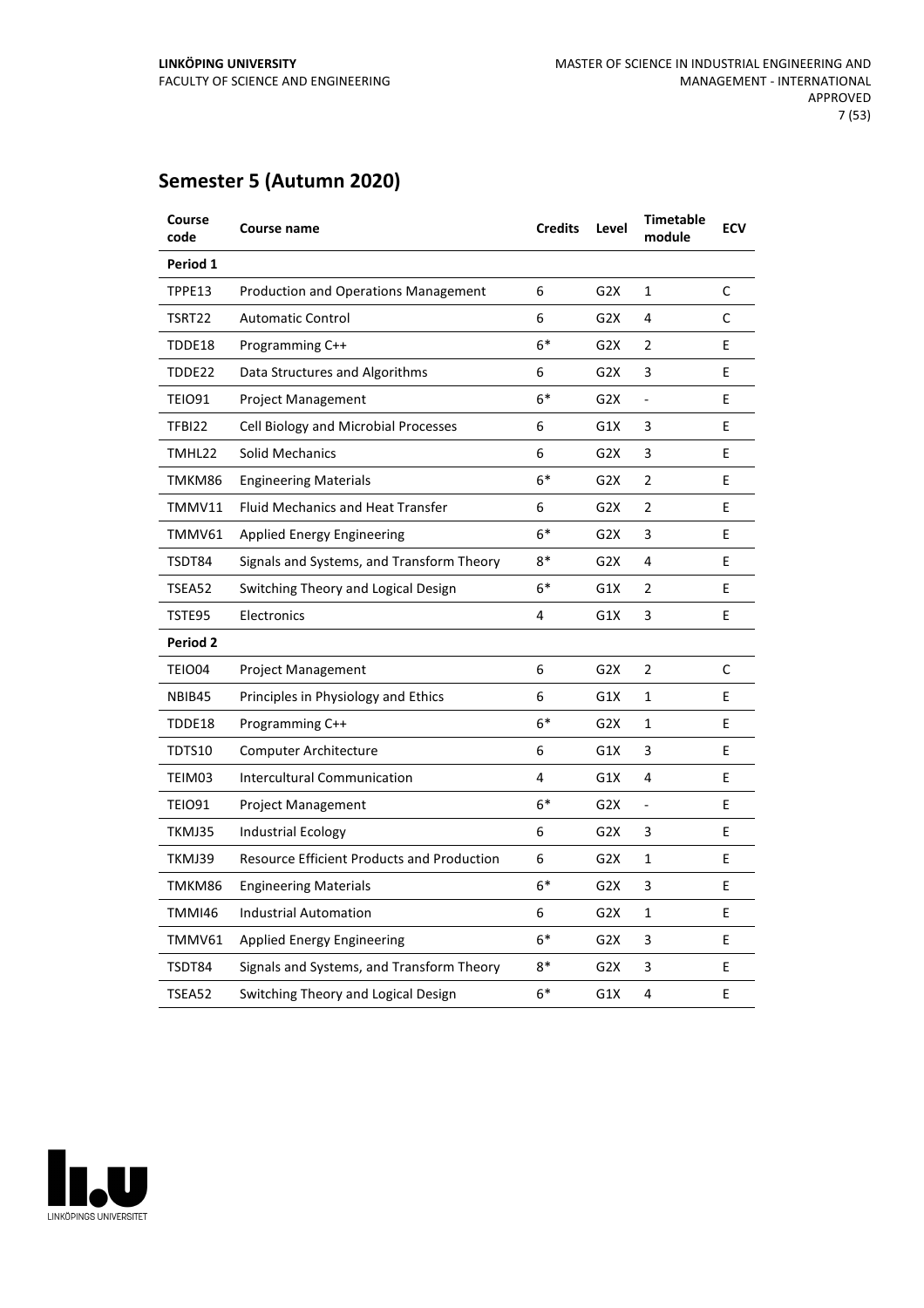| Course<br>code | Course name                          | <b>Credits</b> | Level            | <b>Timetable</b><br>module | <b>ECV</b> |
|----------------|--------------------------------------|----------------|------------------|----------------------------|------------|
| Period 1       |                                      |                |                  |                            |            |
| TFBI22         | Cell Biology and Microbial Processes | 6              | G1X              | 3                          |            |
| Period 2       |                                      |                |                  |                            |            |
| NBIB45         | Principles in Physiology and Ethics  | 6              | G1X              | $\overline{1}$             |            |
| TKMJ35         | <b>Industrial Ecology</b>            | 6              | G <sub>2</sub> X | 3                          | н          |

## *Specialisation: Specialization Biotechnical Engineering*

*Specialisation: Specialization Computer Science and Engineering*

| Course<br>code | Course name                         | <b>Credits</b> | Level | <b>Timetable</b><br>module | <b>ECV</b> |
|----------------|-------------------------------------|----------------|-------|----------------------------|------------|
| Period 1       |                                     |                |       |                            |            |
| TSEA52         | Switching Theory and Logical Design | $6*$           | G1X   | - 2                        |            |
| TDDE22         | Data Structures and Algorithms      | 6              | G2X   | 3                          | Е          |
| Period 2       |                                     |                |       |                            |            |
| TDTS10         | <b>Computer Architecture</b>        | 6              | G1X   | 3                          |            |
| TSEA52         | Switching Theory and Logical Design | $6*$           | G1X   | 4                          |            |

## *Specialisation: Specialization Electrical Engineering*

| Course<br>code | Course name                               | <b>Credits</b> | Level | <b>Timetable</b><br>module | <b>ECV</b> |
|----------------|-------------------------------------------|----------------|-------|----------------------------|------------|
| Period 1       |                                           |                |       |                            |            |
| TDDE18         | Programming C++                           | $6*$           | G2X   | $\mathcal{P}$              |            |
| TSDT84         | Signals and Systems, and Transform Theory | 8*             | G2X   | 4                          |            |
| TSTE95         | Electronics                               | 4              | G1X   | 3                          | Е          |
| Period 2       |                                           |                |       |                            |            |
| TDDE18         | Programming C++                           | $6*$           | G2X   | 1                          |            |
| TSDT84         | Signals and Systems, and Transform Theory | 8*             | G2X   | 3                          |            |

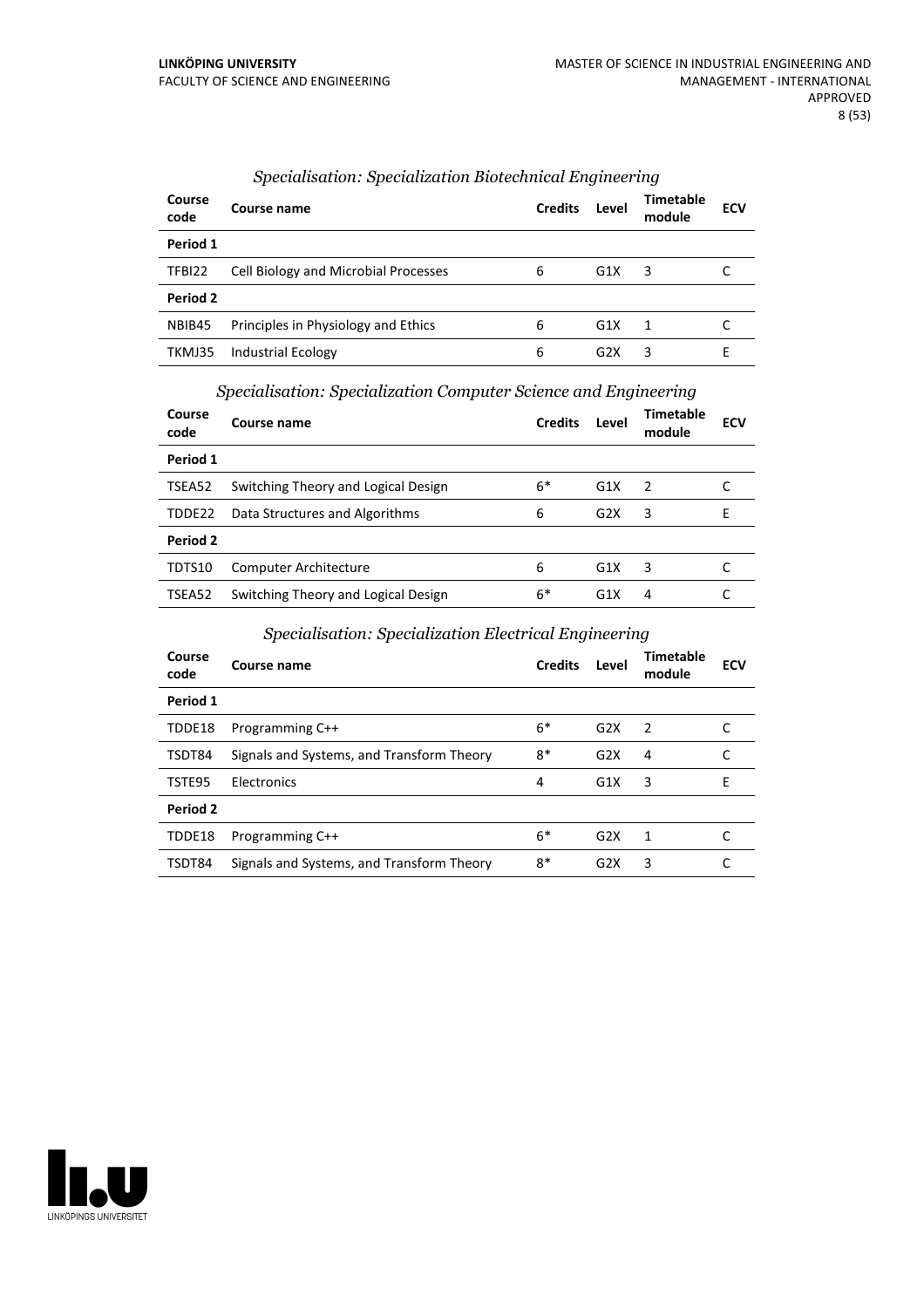| Course<br>code  | Course name                                       | <b>Credits</b> | Level            | <b>Timetable</b><br>module | <b>ECV</b> |
|-----------------|---------------------------------------------------|----------------|------------------|----------------------------|------------|
| Period 1        |                                                   |                |                  |                            |            |
| TMMV11          | <b>Fluid Mechanics and Heat Transfer</b>          | 6              | G2X              | $\mathcal{L}$              |            |
| TMMV61          | <b>Applied Energy Engineering</b>                 | $6*$           | G2X              | 3                          |            |
| <b>Period 2</b> |                                                   |                |                  |                            |            |
| TMMV61          | <b>Applied Energy Engineering</b>                 | $6*$           | G2X              | 3                          |            |
| TKMJ39          | <b>Resource Efficient Products and Production</b> | 6              | G <sub>2</sub> X | 1                          | F          |

#### *Specialisation: Specialization Energy Engineering*

## *Specialisation: Specialization Mechanical Engineering*

| Course<br>code | . .<br>Course name           | <b>Credits</b> | $\cdot$<br>Level | $\cdot$<br><b>Timetable</b><br>module | <b>ECV</b> |
|----------------|------------------------------|----------------|------------------|---------------------------------------|------------|
| Period 1       |                              |                |                  |                                       |            |
| TMHL22         | <b>Solid Mechanics</b>       | 6              | G2X              | 3                                     | C          |
| TMKM86         | <b>Engineering Materials</b> | $6*$           | G <sub>2</sub> X | $\overline{z}$                        | C          |
| Period 2       |                              |                |                  |                                       |            |
| TMKM86         | <b>Engineering Materials</b> | $6*$           | G2X              | 3                                     |            |
| TMMI46         | <b>Industrial Automation</b> | 6              | G <sub>2</sub> X | 1                                     | Е          |

**Semester 6 (Spring 2021)**

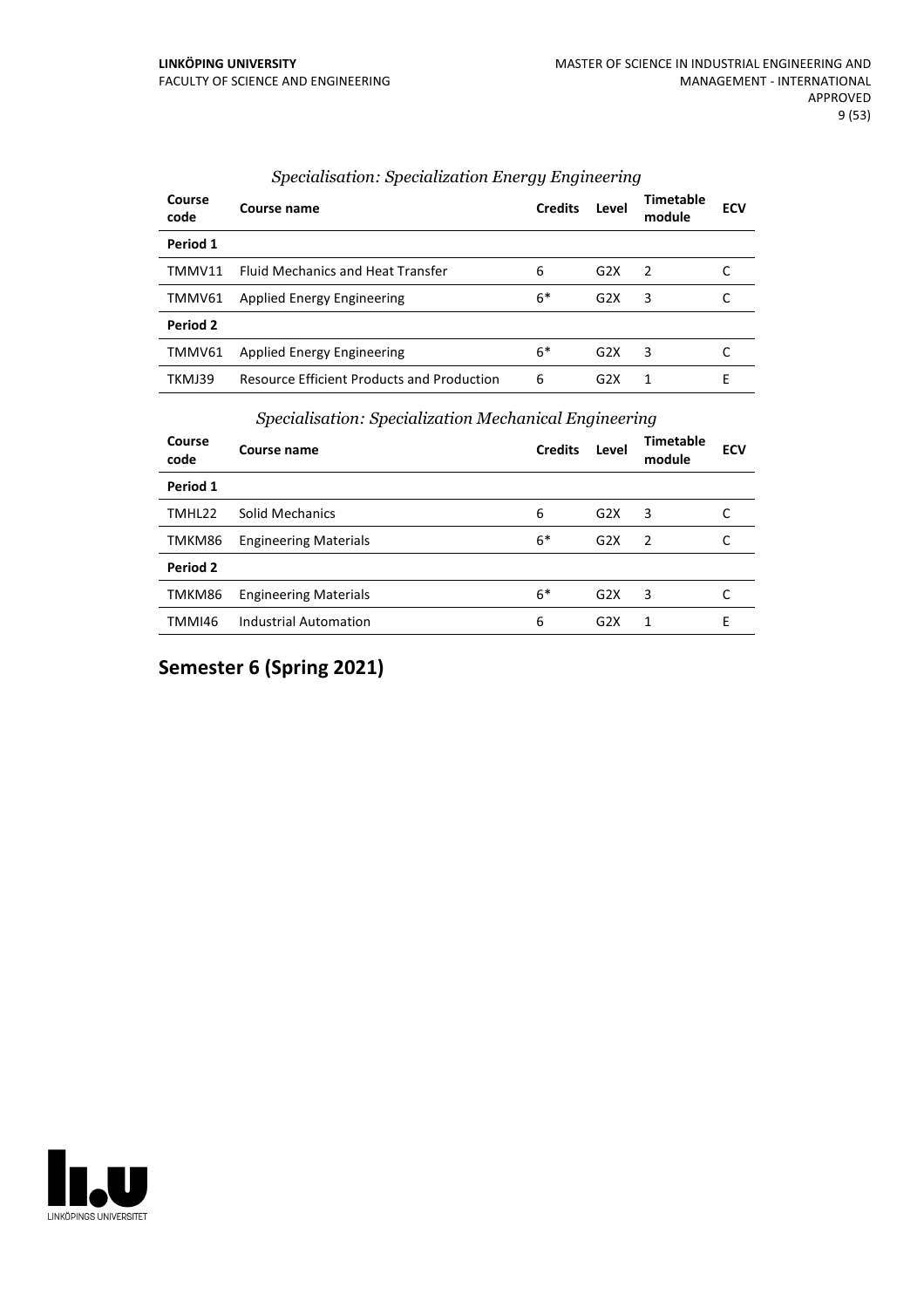| Course<br>code | Course name                                                              | <b>Credits</b> | Level            | <b>Timetable</b><br>module | <b>ECV</b> |
|----------------|--------------------------------------------------------------------------|----------------|------------------|----------------------------|------------|
| Period 1       |                                                                          |                |                  |                            |            |
| TEIM32         | <b>Industrial Marketing</b>                                              | 6              | G2X              | 4                          | C          |
| TDDD81         | Database Technology                                                      | $6*$           | G2X              | $\overline{2}$             | E          |
| TDDD83         | Computer Engineering - Bachelor Project                                  | $18*$          | G2X              | 1/3                        | E          |
| TFBI23         | Ecology and the Environment                                              | 6              | G1X              | 3                          | E          |
| TFBI24         | Biotechnology - Bachelor Project                                         | $18*$          | G2X              | $\overline{2}$             | E          |
| TMMV04         | <b>Engineering Thermodynamics</b>                                        | 6              | G1X              | $\overline{2}$             | E          |
| TMMV16         | Energy Engineering - Bachelor Project                                    | $18*$          | G2X              | 3                          | Е          |
| TMMV58         | Modelling and Simulation of Energy and Heat<br><b>Transfer Processes</b> | 6              | G <sub>2</sub> X | $\mathbf{1}$               | E          |
| TMPS32         | Mechanical Engineering - Bachelor Project                                | $18*$          | G2X              | 3                          | E          |
| TSBB18         | <b>Embedded Perception Systems</b>                                       | 6              | G2X              | 3                          | E          |
| TSEA56         | Electronics Engineering - Bachelor Project                               | $16*$          | G2X              | $\overline{2}$             | E          |
| Period 2       |                                                                          |                |                  |                            |            |
| TDDD12         | Database Technology                                                      | 6              | G2X              | 4                          | Е          |
| TDDD81         | Database Technology                                                      | $6*$           | G2X              | 4                          | E          |
| TDDD83         | Computer Engineering - Bachelor Project                                  | $18*$          | G2X              | 1/3                        | E          |
| TFBI24         | Biotechnology - Bachelor Project                                         | $18*$          | G2X              | 2/3/4                      | E          |
| TMMV16         | Energy Engineering - Bachelor Project                                    | $18*$          | G2X              | 3                          | E          |
| TMPS32         | Mechanical Engineering - Bachelor Project                                | $18*$          | G2X              | 3                          | E          |
| TSEA56         | Electronics Engineering - Bachelor Project                               | $16*$          | G2X              | $\overline{\phantom{0}}$   | E          |
| TSKS10         | Signals, Information and Communication                                   | 4              | G2X              | 3                          | Е          |
| TPTE06         | <b>Industrial Placement</b>                                              | 6              | G1X              | -                          | V          |

## *Specialisation: Specialization Biotechnical Engineering*

| Course<br>code | Course name                      | <b>Credits</b> | Level | <b>Timetable</b><br>module | <b>ECV</b> |
|----------------|----------------------------------|----------------|-------|----------------------------|------------|
| Period 1       |                                  |                |       |                            |            |
| TFBI23         | Ecology and the Environment      | 6              | G1X   | 3                          |            |
| TFBI24         | Biotechnology - Bachelor Project | $18*$          | G2X   | $\overline{2}$             | F          |
| Period 2       |                                  |                |       |                            |            |
| TFBI24         | Biotechnology - Bachelor Project | $18*$          | G2X   | 2/3/4                      | F          |

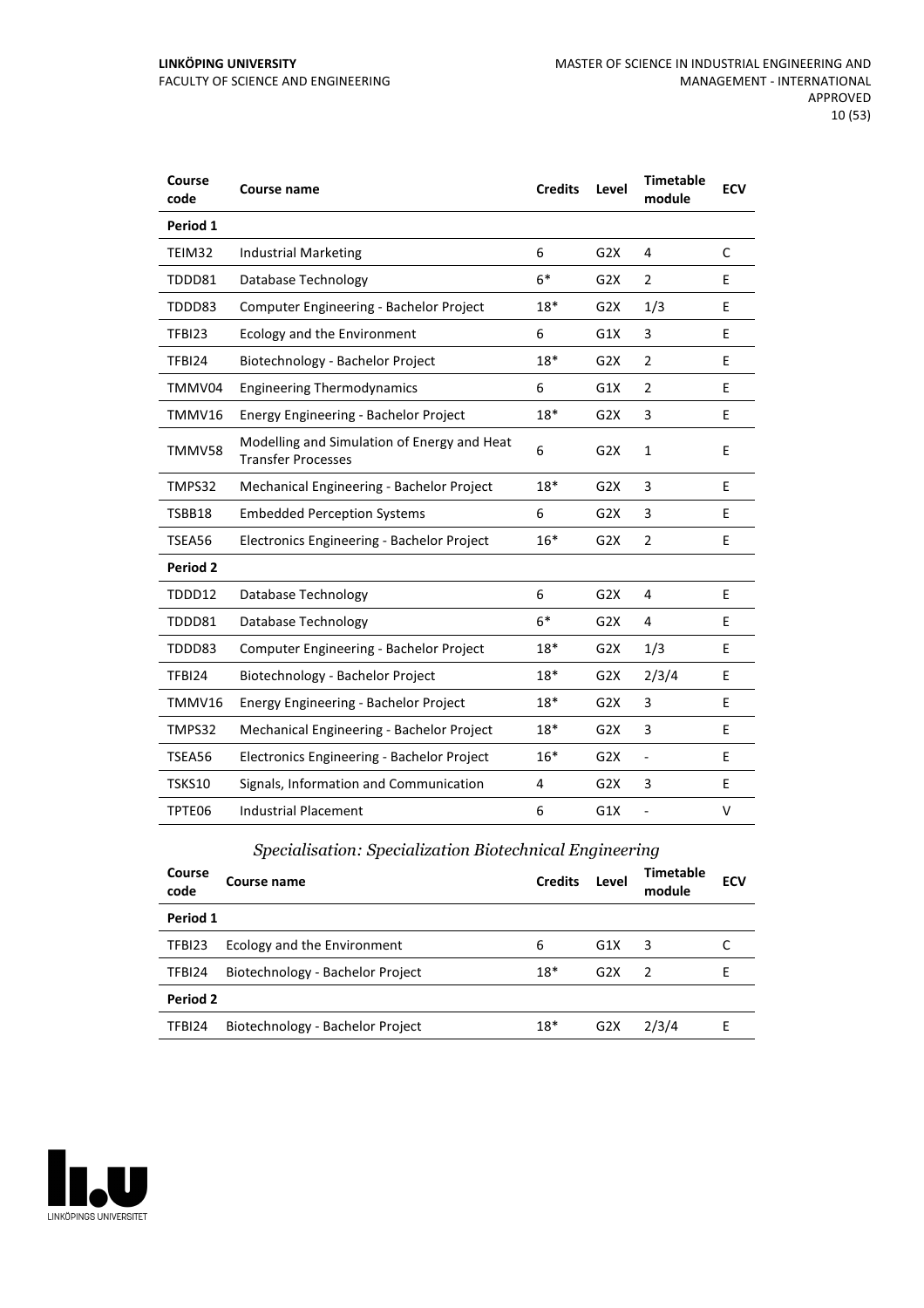| Course<br>code | Course name                             | <b>Credits</b> | Level            | Timetable<br>module | <b>ECV</b> |
|----------------|-----------------------------------------|----------------|------------------|---------------------|------------|
| Period 1       |                                         |                |                  |                     |            |
| TDDD81         | Database Technology                     | $6*$           | G2X              | $\mathcal{P}$       | F          |
| TDDD83         | Computer Engineering - Bachelor Project | $18*$          | G <sub>2</sub> X | 1/3                 | Е          |
| Period 2       |                                         |                |                  |                     |            |
| TDDD12         | Database Technology                     | 6              | G2X              | 4                   |            |
| TDDD81         | Database Technology                     | $6*$           | G2X              | 4                   | F          |
| TDDD83         | Computer Engineering - Bachelor Project | $18*$          | G <sub>2</sub> X | 1/3                 | E          |

## *Specialisation: Specialization Computer Science and Engineering*

## *Specialisation: Specialization Electrical Engineering*

| Course<br>code  | Course name                                | <b>Credits</b> | Level | Timetable<br>module | <b>ECV</b> |
|-----------------|--------------------------------------------|----------------|-------|---------------------|------------|
| Period 1        |                                            |                |       |                     |            |
| TSBB18          | <b>Embedded Perception Systems</b>         | 6              | G2X   | 3                   |            |
| TSEA56          | Electronics Engineering - Bachelor Project | $16*$          | G2X   | 2                   | F          |
| <b>Period 2</b> |                                            |                |       |                     |            |
| TSKS10          | Signals, Information and Communication     | 4              | G2X   | 3                   |            |
| TSEA56          | Electronics Engineering - Bachelor Project | $16*$          | G2X   |                     | ۲          |

#### *Specialisation: Specialization Energy Engineering*

| Course<br>code | Course name                                                              | <b>Credits</b> | Level            | <b>Timetable</b><br>module | <b>ECV</b> |
|----------------|--------------------------------------------------------------------------|----------------|------------------|----------------------------|------------|
| Period 1       |                                                                          |                |                  |                            |            |
| TMMV58         | Modelling and Simulation of Energy and Heat<br><b>Transfer Processes</b> | 6              | G2X              | 1                          |            |
| TMMV16         | Energy Engineering - Bachelor Project                                    | $18*$          | G2X              | 3                          | Е          |
| Period 2       |                                                                          |                |                  |                            |            |
| TMMV16         | Energy Engineering - Bachelor Project                                    | $18*$          | G <sub>2</sub> X | 3                          | Е          |

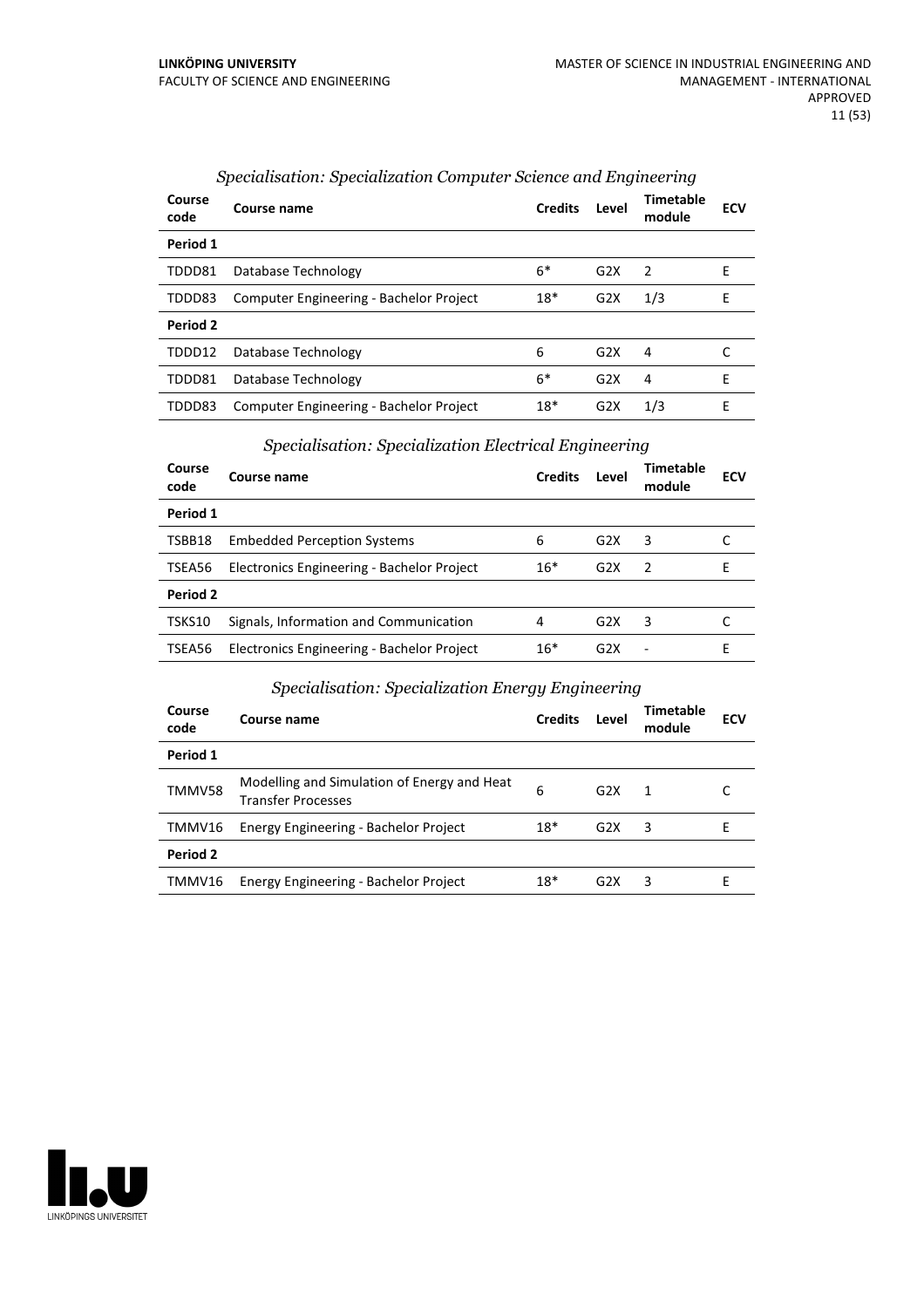| Course<br>code | Course name                               | <b>Credits</b> | Level            | Timetable<br>module | <b>ECV</b> |
|----------------|-------------------------------------------|----------------|------------------|---------------------|------------|
| Period 1       |                                           |                |                  |                     |            |
| TMMV04         | <b>Engineering Thermodynamics</b>         | 6              | G1X              | - 2                 |            |
| TMPS32         | Mechanical Engineering - Bachelor Project | $18*$          | G2X              | 3                   | F          |
| Period 2       |                                           |                |                  |                     |            |
| TMPS32         | Mechanical Engineering - Bachelor Project | $18*$          | G <sub>2</sub> X | 3                   |            |

## *Specialisation: Specialization Mechanical Engineering*

## **Semester 7 (Autumn 2021)**

| Course<br>code | <b>Course name</b>                                                              | <b>Credits</b> | Level | <b>Timetable</b><br>module | <b>ECV</b> |
|----------------|---------------------------------------------------------------------------------|----------------|-------|----------------------------|------------|
| Period 1       |                                                                                 |                |       |                            |            |
| <b>TEII18</b>  | Japanese for Engineers III                                                      | $6*$           | G2X   |                            | C          |
| TAMS32         | <b>Stochastic Processes</b>                                                     | 6              | A1X   | 1                          | E          |
| TAMS46         | Probability Theory, Second Course                                               | 6              | A1X   | 3                          | E          |
| TANA21         | <b>Scientific Computing</b>                                                     | 6              | G1X   | 3                          | E          |
| TAOP34         | Large Scale Optimization                                                        | 6              | A1X   | 3                          | E          |
| TATA34         | Real Analysis, Honours Course                                                   | $6*$           | G2X   | 4                          | E          |
| TATA44         | <b>Vector Analysis</b>                                                          | 4              | G1X   | $\mathbf{1}$               | E          |
| TATM38         | Mathematical Models in Biology                                                  | 6              | A1X   | 3                          | E          |
| TDDC17         | Artificial Intelligence                                                         | 6              | G2X   | 3                          | E          |
| TDDC88         | <b>Software Engineering</b>                                                     | $12*$          | A1X   | $\mathbf{1}$               | E          |
| TDDD23         | Design and Programming of Computer Games                                        | 6              | A1X   | $\overline{2}$             | E          |
| TDDD38         | Advanced Programming in C++                                                     | $6*$           | A1X   | $\overline{2}$             | E          |
| TDDD43         | <b>Advanced Data Models and Databases</b>                                       | $6*$           | A1X   | $\overline{2}$             | E          |
| TDDE18         | Programming C++                                                                 | $6*$           | G2X   | $\overline{2}$             | E          |
| <b>TDEI13</b>  | <b>Enterprise Resource Planning Systems:</b><br>Process and Implementation      | 6              | A1X   | $\overline{2}$             | E          |
| <b>TDE172</b>  | Strategy and Digitisation - Technology,<br><b>Standards and Network Effects</b> | 6              | A1X   | 4                          | E          |
| TEIE72         | Corporate Strategies                                                            | 6              | A1X   | 4                          | E          |
| <b>TEIO07</b>  | Project Based Organization and Management                                       | 6              | A1X   | 4                          | E          |
| <b>TEIO90</b>  | <b>Innovation Management</b>                                                    | 6              | A1X   | $\overline{2}$             | E          |
| TETS23         | Purchasing                                                                      | 6              | A1X   | $\overline{2}$             | Е          |

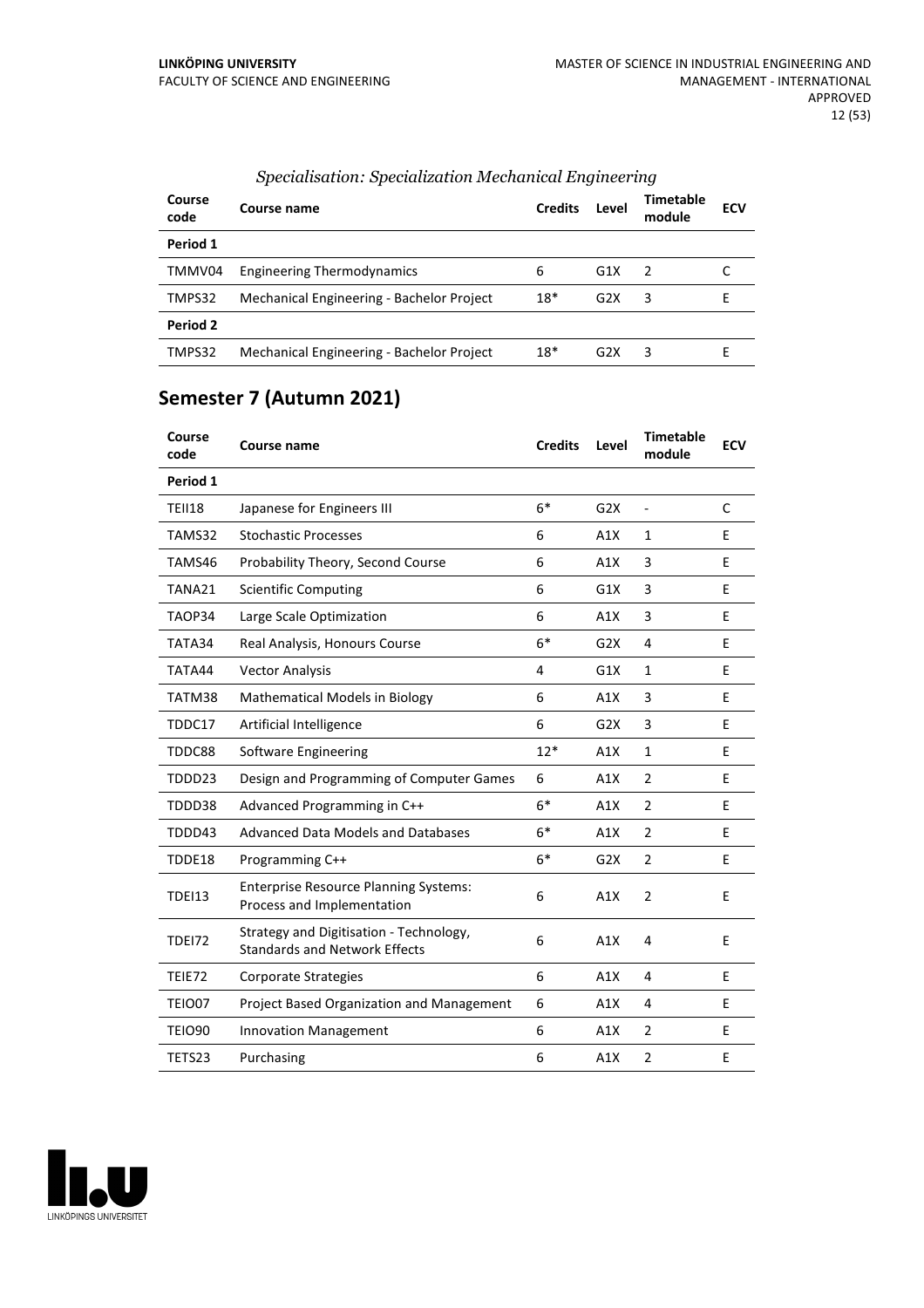| Course<br>code  | Course name                                           | <b>Credits</b> | Level            | <b>Timetable</b><br>module   | <b>ECV</b> |
|-----------------|-------------------------------------------------------|----------------|------------------|------------------------------|------------|
| TETS37          | <b>Basics in Logistics Management</b>                 | 6              | G2X              | 4                            | E          |
| TKMJ14          | Large Technical Systems and the Environment           | 6              | A1X              | 4                            | Е          |
| TKMJ31          | <b>Biofuels for Transportation</b>                    | 6              | A1X              | $\mathbf{1}$                 | E          |
| TKMJ49          | <b>Environmentally Driven Business</b><br>Development | $6*$           | A1X              | 3                            | E          |
| TMES09          | <b>Industrial Energy Systems</b>                      | 6              | A1X              | 2                            | E          |
| TMES27          | Modelling of Energy Systems                           | 6              | A1X              | 3                            | Е          |
| TMKM16          | Sustainable Material Selection                        | 6              | A1X              | 4                            | E          |
| TMKT80          | Wood - Material                                       | 6              | G <sub>2</sub> X | $\overline{2}$               | E          |
| TMMV18          | <b>Fluid Mechanics</b>                                | 6              | A1X              | 1                            | E          |
| TMPS33          | <b>Virtual Manufacturing</b>                          | 6              | A1X              | 4                            | E          |
| TMPS35          | <b>Emerging Factory Technologies</b>                  | 6              | A1X              | 3                            | Е          |
| TMPT03          | Production Engineering - Continuing Course            | 6              | G2X              | $\overline{2}$               | E          |
| TMQU03          | <b>Quality Management and Engineering</b>             | 6              | G2X              | $\overline{2}$               | E          |
| TPPE16          | <b>Manufacturing Strategies</b>                       | 6              | A1X              | $\overline{2}$               | E          |
| TPPE17          | Corporate Finance                                     | 6              | G2X              | 4                            | E          |
| TSBB06          | <b>Multidimensional Signal Analysis</b>               | $6*$           | A1X              | $\overline{2}$               | Е          |
| TSBB08          | <b>Digital Image Processing</b>                       | 6              | A1X              | 4                            | E          |
| TSDT14          | Signal Theory                                         | 6              | A1X              | $\mathbf{1}$                 | E          |
| TSKS01          | <b>Digital Communication</b>                          | $6*$           | A1X              | 4                            | E          |
| TSKS15          | Detection and Estimation of Signals                   | 6              | A1X              | $\overline{2}$               | E          |
| <b>TSRT92</b>   | Modelling and Learning for Dynamical<br>Systems       | 6              | A1X              | 3                            | E          |
| <b>Period 2</b> |                                                       |                |                  |                              |            |
| <b>TEII18</b>   | Japanese for Engineers III                            | $6*$           | G <sub>2</sub> X |                              | C          |
| NBID31          | Modelling of Biological Systems                       | 6              | A1X              | 3/4                          | E          |
| NBID79          | Ecosystem services in CSR and conservation            | 6              | A1X              | 1                            | E          |
| TAOP04          | <b>Mathematical Optimization</b>                      | 6              | A1X              | $\mathbf{2}$                 | E.         |
| TATA34          | Real Analysis, Honours Course                         | $6*$           | G <sub>2</sub> X | 4                            | E          |
| TATA45          | <b>Complex Analysis</b>                               | 6              | G <sub>2</sub> X | $\mathbf{1}$                 | E          |
| TDDC88          | <b>Software Engineering</b>                           | $12*$          | A1X              | $\mathbf{1}$                 | E          |
| TDDD07          | Real Time Systems                                     | 6              | A1X              | 4                            | E          |
| TDDD38          | Advanced Programming in C++                           | $6*$           | A1X              | $\qquad \qquad \blacksquare$ | E          |

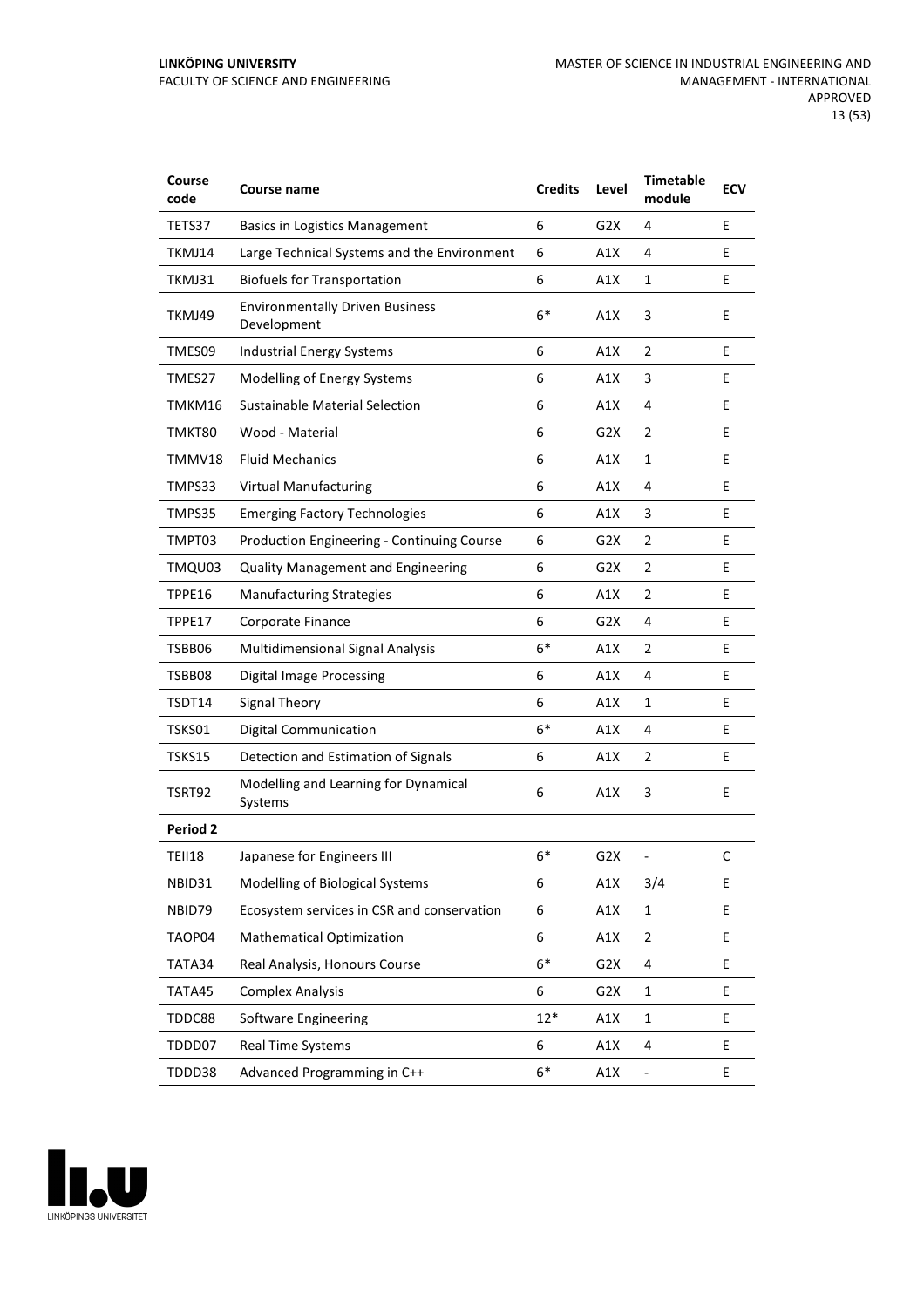| Course<br>code | Course name                                                                       | <b>Credits</b> | Level            | <b>Timetable</b><br>module | <b>ECV</b> |
|----------------|-----------------------------------------------------------------------------------|----------------|------------------|----------------------------|------------|
| TDDD43         | <b>Advanced Data Models and Databases</b>                                         | $6*$           | A1X              | 2                          | E          |
| TDDE01         | <b>Machine Learning</b>                                                           | 6              | A1X              | $\mathbf{1}$               | Е          |
| TDDE18         | Programming C++                                                                   | $6*$           | G2X              | $\mathbf{1}$               | E          |
| TDEI19         | <b>Management Control</b>                                                         | 6              | A1X              | $\overline{2}$             | E          |
| <b>TDEI21</b>  | Strategic Organisational Application of IT -<br>Workflow and Knowledge Management | 6              | A1X              | 4                          | E          |
| TEIE42         | Industrial Sales Management                                                       | 6              | A1X              | 4                          | E          |
| TEIM10         | Industrial Service Development                                                    | 6              | A1X              | 2                          | E          |
| TETS27         | <b>Supply Chain Logistics</b>                                                     | 6              | A1X              | 2                          | E          |
| TFYA96         | The physics behind technology                                                     | 6              | G2X              | 4                          | E          |
| TKMJ35         | <b>Industrial Ecology</b>                                                         | 6              | G2X              | 3                          | E          |
| TKMJ49         | <b>Environmentally Driven Business</b><br>Development                             | $6*$           | A1X              | 3                          | E          |
| TMES17         | <b>Building Energy Systems</b>                                                    | 6              | A1X              | 3                          | E          |
| TMES45         | Energy Planning and Modelling of<br>Communities                                   | 6              | A1X              | 4                          | E          |
| TMHP03         | <b>Engineering Systems Design</b>                                                 | 6              | A1X              | 4                          | E          |
| TMKA11         | Model-based System-of-Systems Engineering                                         | 6              | A1X              | 3                          | Е          |
| TMKM90         | <b>Engineering Materials - Deformation and</b><br>Fracture                        | 6              | A1X              | $\overline{2}$             | E          |
| TMKT39         | <b>Machine Elements</b>                                                           | 6              | G <sub>2</sub> X | $\overline{2}$             | E          |
| TMKT71         | <b>Affective Engineering</b>                                                      | 6              | A1X              | $\overline{2}$             | E          |
| TMPR01         | Wood - Realisation                                                                | 6              | G <sub>2</sub> X | $\mathbf{1}$               | Е          |
| TMPS22         | <b>Assembly Technology</b>                                                        | 6              | A1X              | 3                          | E          |
| TMPS31         | <b>Sustainable Manufacturing</b>                                                  | 6              | A1X              | 1                          | E          |
| TMQU12         | Lean Production                                                                   | 6              | A1X              | 2                          | Ε          |
| TPPE29         | <b>Financial Markets and Instruments</b>                                          | 6              | A1X              | $\overline{2}$             | E          |
| TPPE76         | <b>Operations Planning and Control</b>                                            | 6              | A1X              | 4                          | E          |
| TSBB06         | Multidimensional Signal Analysis                                                  | $6*$           | A1X              | 3                          | E.         |
| TSBB09         | <b>Image Sensors</b>                                                              | 6              | A1X              | 4                          | E          |
| TSEA81         | <b>Computer Engineering and Real-time Systems</b>                                 | 6              | A1X              | 4                          | E          |
| TSIT02         | <b>Computer Security</b>                                                          | 6              | G <sub>2</sub> X | $\overline{2}$             | E          |
| TSKS01         | <b>Digital Communication</b>                                                      | $6*$           | A1X              | 4                          | E          |

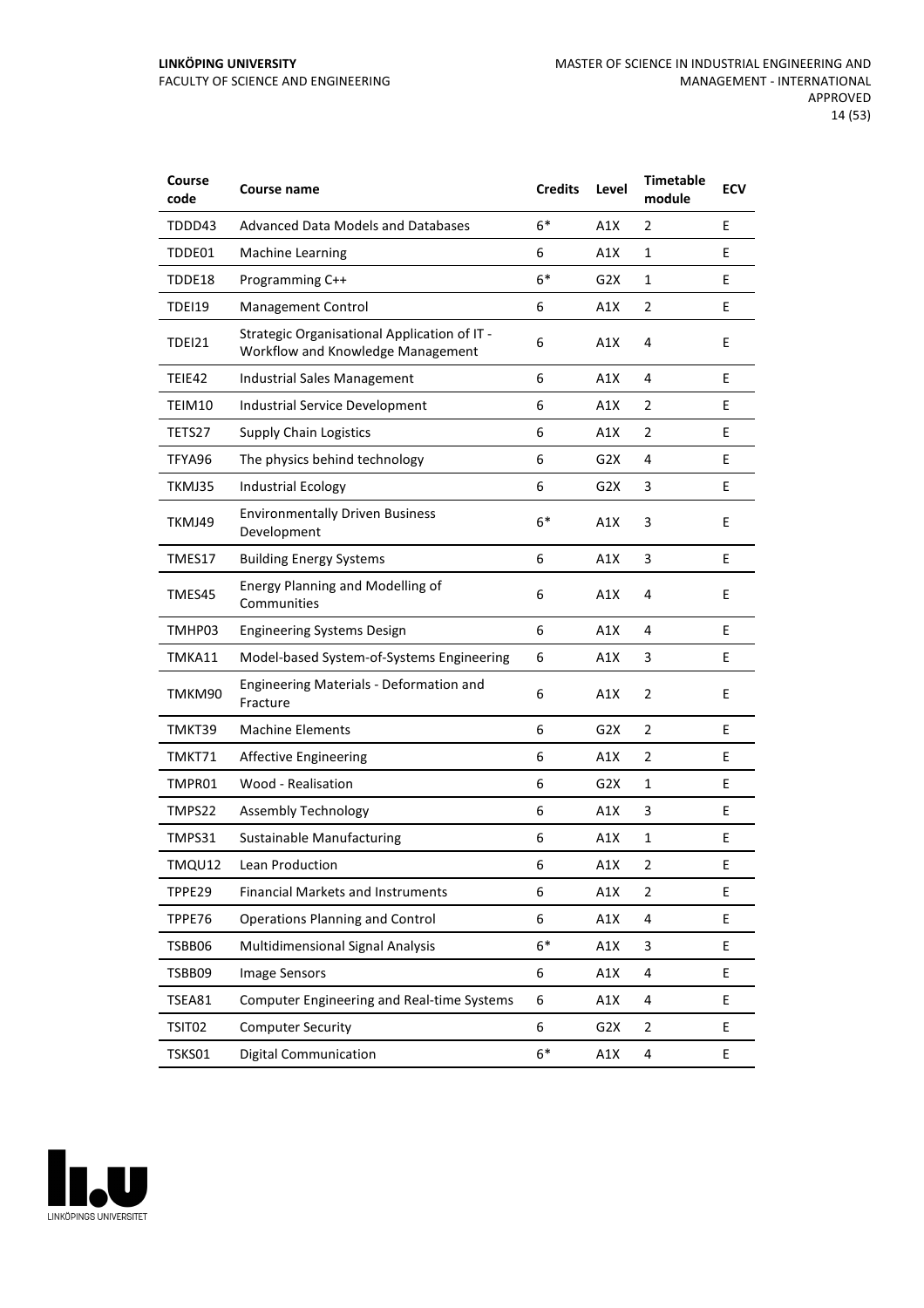| Course<br>code | Course name                      | <b>Credits</b> | Level | <b>Timetable</b><br>module | <b>ECV</b> |
|----------------|----------------------------------|----------------|-------|----------------------------|------------|
| TSKS33         | Complex networks and big data    | h              | A1X   |                            |            |
| TSRT78         | <b>Digital Signal Processing</b> | h              | A1X   |                            |            |

## *Specialisation: Master Profile Digitisation and Management*

| Course<br>code | Course name                                                                       | <b>Credits</b> | Level | Timetable<br>module | <b>ECV</b> |
|----------------|-----------------------------------------------------------------------------------|----------------|-------|---------------------|------------|
| Period 1       |                                                                                   |                |       |                     |            |
| <b>TDE172</b>  | Strategy and Digitisation - Technology,<br><b>Standards and Network Effects</b>   | 6              | A1X   | 4                   |            |
| <b>TDEI13</b>  | <b>Enterprise Resource Planning Systems: Process</b><br>and Implementation        | 6              | A1X   | $\overline{z}$      | Е          |
| Period 2       |                                                                                   |                |       |                     |            |
| <b>TDEI21</b>  | Strategic Organisational Application of IT -<br>Workflow and Knowledge Management | 6              | A1X   | 4                   |            |
| TDEI19         | <b>Management Control</b>                                                         | 6              | A1X   | $\mathcal{P}$       | F          |

## *Specialisation: Master Profile Finance*

| Course<br>code | Course name                              | <b>Credits</b> | Level | <b>Timetable</b><br>module | <b>ECV</b> |
|----------------|------------------------------------------|----------------|-------|----------------------------|------------|
| Period 1       |                                          |                |       |                            |            |
| TPPE17         | Corporate Finance                        | 6              | G2X   | 4                          | ь.         |
| Period 2       |                                          |                |       |                            |            |
| TPPE29         | <b>Financial Markets and Instruments</b> | 6              | A1X   | $\mathcal{L}$              |            |

## *Specialisation: Master Profile Industrial Marketing*

| <b>Course</b><br>code | Course name                    | <b>Credits</b> | Level | Timetable<br>module | <b>ECV</b> |
|-----------------------|--------------------------------|----------------|-------|---------------------|------------|
| Period 1              |                                |                |       |                     |            |
| TEIE72                | Corporate Strategies           | 6              | A1X   | 4                   | F          |
| Period 2              |                                |                |       |                     |            |
| TEIE42                | Industrial Sales Management    | 6              | A1X   | 4                   | C/E        |
| TEIM10                | Industrial Service Development | 6              | A1X   |                     | C/E        |

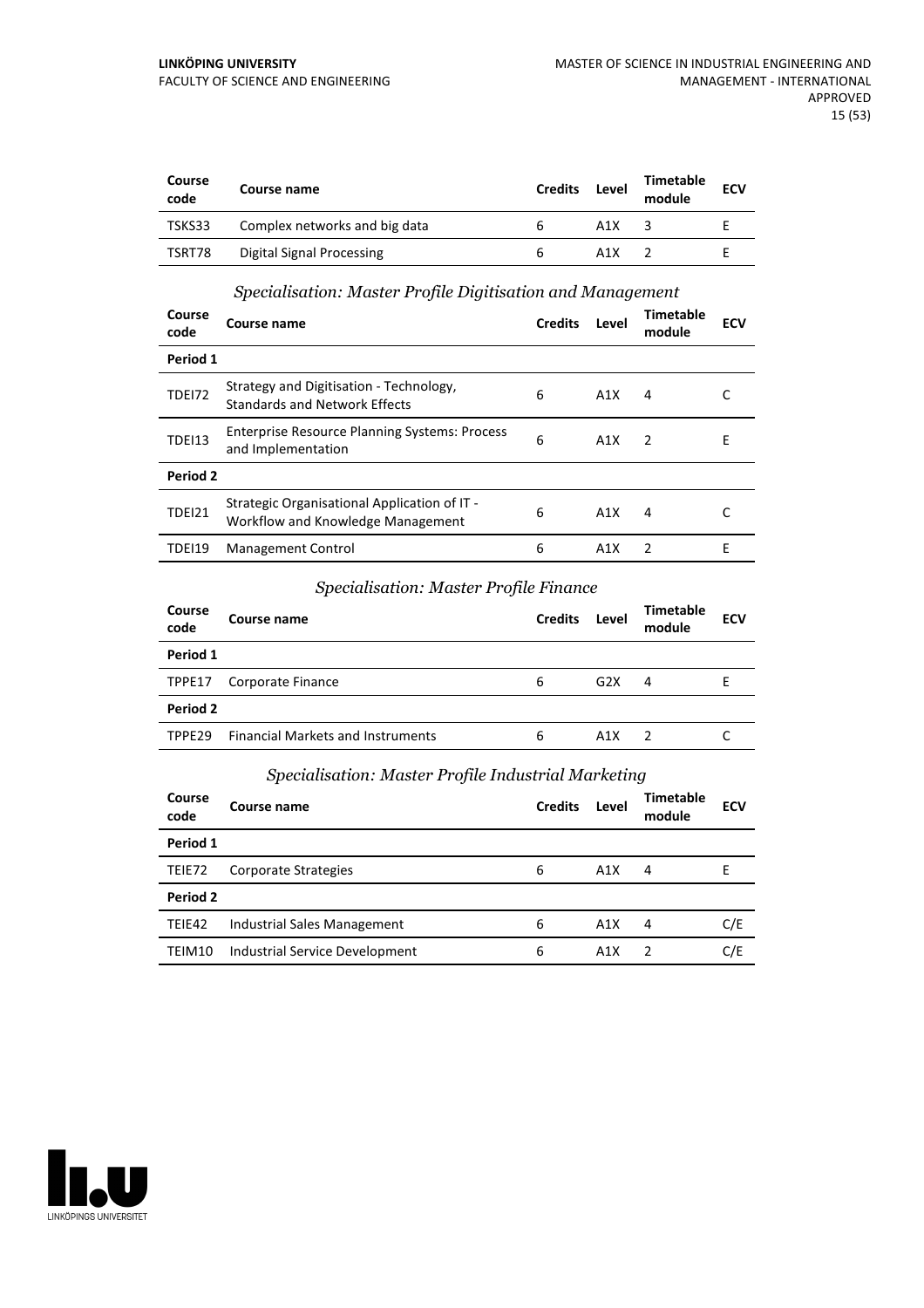| Course<br>code | Course name                    | <b>Credits</b> | Level | <b>Timetable</b><br>module | <b>ECV</b> |
|----------------|--------------------------------|----------------|-------|----------------------------|------------|
| Period 1       |                                |                |       |                            |            |
| TETS37         | Basics in Logistics Management | 6              | G2X   | 4                          |            |
| TETS23         | Purchasing                     | 6              | A1X   | $\overline{2}$             | F          |
| Period 2       |                                |                |       |                            |            |
| TETS27         | <b>Supply Chain Logistics</b>  | 6              | A1X   |                            | C/E        |

## *Specialisation: Master Profile Logistics and Supply Chain Management*

| Course name                            |                      | <b>Credits</b> | Level            | Timetable<br>module | <b>ECV</b> |
|----------------------------------------|----------------------|----------------|------------------|---------------------|------------|
|                                        |                      |                |                  |                     |            |
| <b>Manufacturing Strategies</b>        |                      | 6              | A1X              | - 2                 |            |
|                                        |                      |                |                  |                     |            |
| <b>Operations Planning and Control</b> |                      | 6              | A <sub>1</sub> X | 4                   | ь.         |
|                                        | Period 1<br>Period 2 |                |                  |                     |            |

#### *Specialisation: Master Profile Operations Management*

## *Specialisation: Master Profile Project, Innovation and Entrepreneurship*

| Course<br>code | Course name                                        | <b>Credits</b> | Level | Timetable<br>module | ECV |
|----------------|----------------------------------------------------|----------------|-------|---------------------|-----|
| Period 1       |                                                    |                |       |                     |     |
| TEIO90         | Innovation Management                              | 6              | A1X   | $\overline{2}$      |     |
| TEIO07         | <b>Project Based Organization and Management</b>   | 6              | A1X   | 4                   | F   |
| TKMJ49         | <b>Environmentally Driven Business Development</b> | $6*$           | A1X   | 3                   | F   |
| Period 2       |                                                    |                |       |                     |     |
| TKMJ49         | <b>Environmentally Driven Business Development</b> | $6*$           | A1X   | 3                   | F   |

#### *Specialisation: Master Profile Quality Technology and Management*

| Course<br>code | Course name                               | <b>Credits</b> | Level | Timetable<br>module | <b>ECV</b> |
|----------------|-------------------------------------------|----------------|-------|---------------------|------------|
| Period 1       |                                           |                |       |                     |            |
| TMQU03         | <b>Quality Management and Engineering</b> | 6              | G2X   | - 2                 |            |
| Period 2       |                                           |                |       |                     |            |
| TMQU12         | Lean Production                           | 6              | A1X   |                     |            |

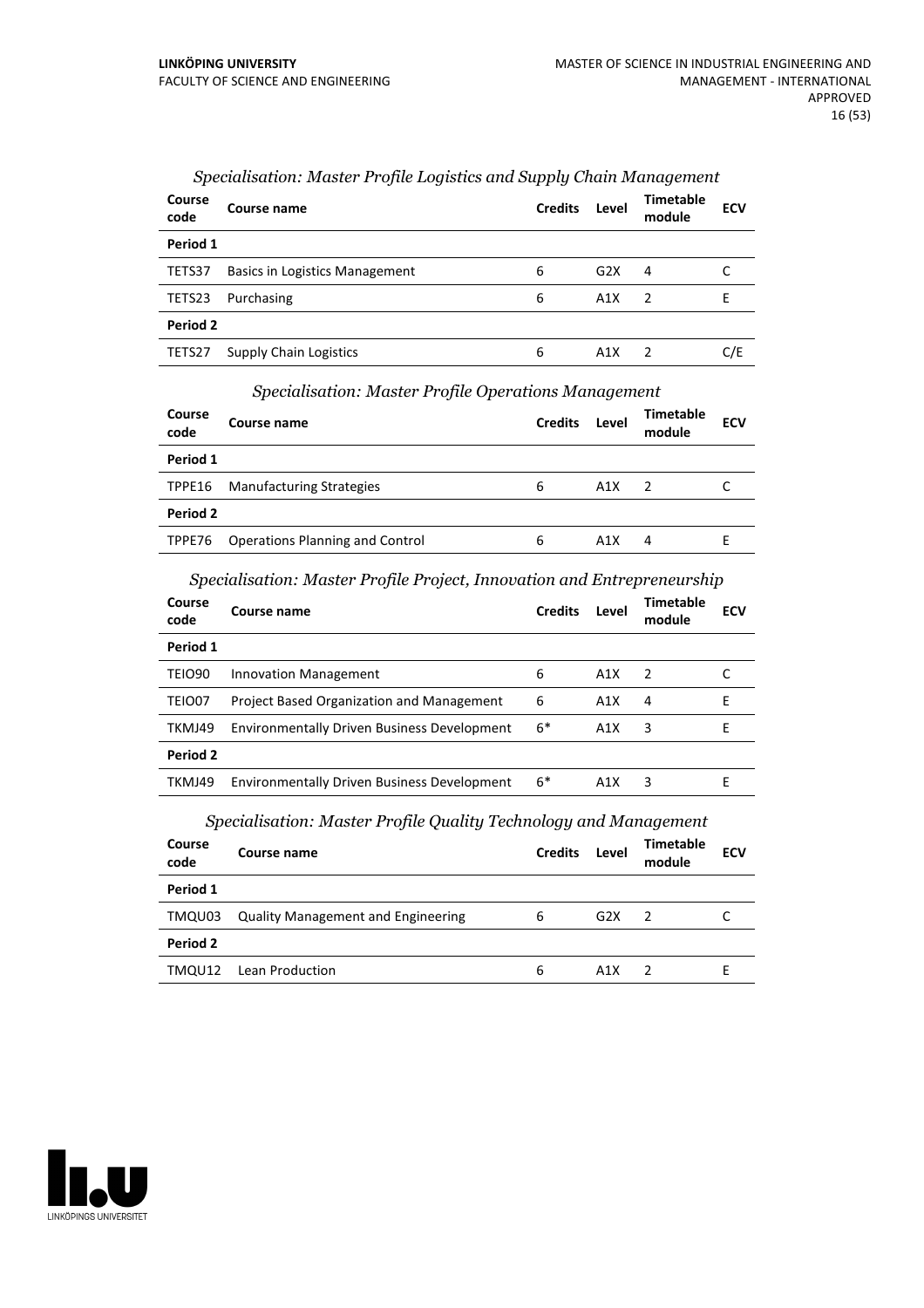| Course<br>code | Course name                                                                       | <b>Credits</b> | Level | <b>Timetable</b><br>module | <b>ECV</b> |
|----------------|-----------------------------------------------------------------------------------|----------------|-------|----------------------------|------------|
| Period 1       |                                                                                   |                |       |                            |            |
| TEIE72         | Corporate Strategies                                                              | 6              | A1X   | 4                          | C          |
| TEIO90         | <b>Innovation Management</b>                                                      | 6              | A1X   | 2                          | E          |
| TKMJ49         | <b>Environmentally Driven Business Development</b>                                | $6*$           | A1X   | 3                          | E          |
| TPPE16         | <b>Manufacturing Strategies</b>                                                   | 6              | A1X   | 2                          | E          |
| Period 2       |                                                                                   |                |       |                            |            |
| TDEI19         | Management Control                                                                | 6              | A1X   | 2                          | C          |
| TDEI21         | Strategic Organisational Application of IT -<br>Workflow and Knowledge Management | 6              | A1X   | 4                          | Ε          |
| TEIE42         | <b>Industrial Sales Management</b>                                                | 6              | A1X   | 4                          | E          |
| TKMJ49         | <b>Environmentally Driven Business Development</b>                                | $6*$           | A1X   | 3                          | E          |

## *Specialisation: Master Profile Strategic Management and Control*

## *Specialisation: Specialization Biotechnical Engineering*

| Course<br>code | Course name                                | <b>Credits</b> | Level            | Timetable<br>module | <b>ECV</b> |
|----------------|--------------------------------------------|----------------|------------------|---------------------|------------|
| Period 1       |                                            |                |                  |                     |            |
| TATM38         | Mathematical Models in Biology             | 6              | A1X              | 3                   | F          |
| TKMJ31         | Biofuels for Transportation                | 6              | A1X              | 1                   | Е          |
| Period 2       |                                            |                |                  |                     |            |
| NBID31         | Modelling of Biological Systems            | 6              | A1X              | 3/4                 |            |
| NBID79         | Ecosystem services in CSR and conservation | 6              | A <sub>1</sub> X | 1                   | F          |
| TKMJ35         | Industrial Ecology                         | 6              | G2X              | 3                   | F          |

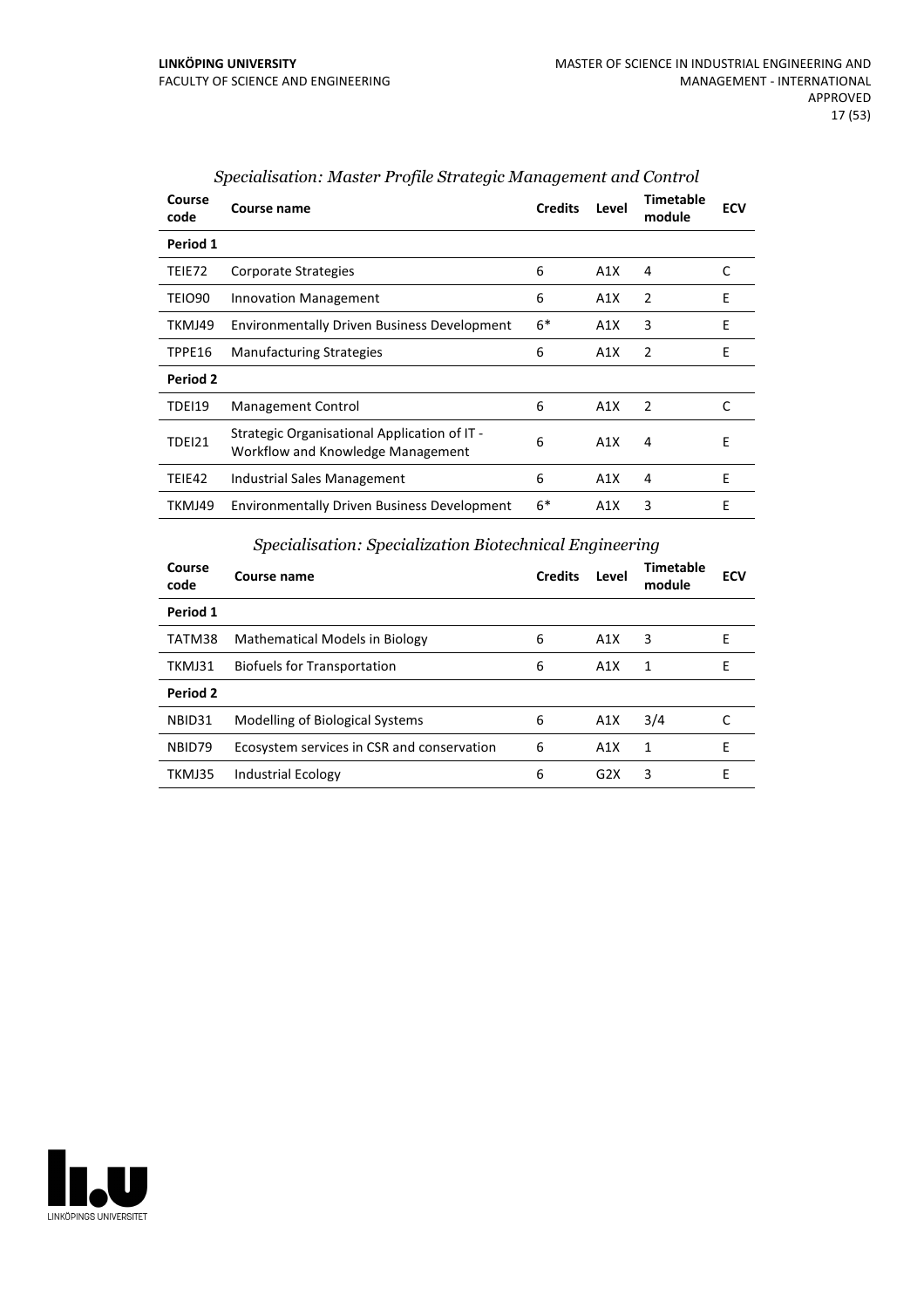| Course<br>code  | <b>Course name</b>                       | <b>Credits</b> | Level | <b>Timetable</b><br>module | <b>ECV</b> |
|-----------------|------------------------------------------|----------------|-------|----------------------------|------------|
| Period 1        |                                          |                |       |                            |            |
| TDDC88          | <b>Software Engineering</b>              | $12*$          | A1X   | 1                          | C          |
| TDDC17          | Artificial Intelligence                  | 6              | G2X   | 3                          | E          |
| TDDD23          | Design and Programming of Computer Games | 6              | A1X   | 2                          | E          |
| TDDD38          | Advanced Programming in C++              | $6*$           | A1X   | $\overline{2}$             | E          |
| TDDE18          | Programming C++                          | $6*$           | G2X   | 2                          | E          |
| <b>Period 2</b> |                                          |                |       |                            |            |
| TDDC88          | Software Engineering                     | $12*$          | A1X   | 1                          | C          |
| TDDD38          | Advanced Programming in C++              | $6*$           | A1X   |                            | E          |
| TDDE01          | Machine Learning                         | 6              | A1X   | 1                          | E          |
| TDDE18          | Programming C++                          | $6*$           | G2X   | 1                          | E          |
| TSIT02          | <b>Computer Security</b>                 | 6              | G2X   | $\overline{2}$             | E          |
| TSKS33          | Complex networks and big data            | 6              | A1X   | 3                          | E          |

## *Specialisation: Specialization Computer Science and Engineering*

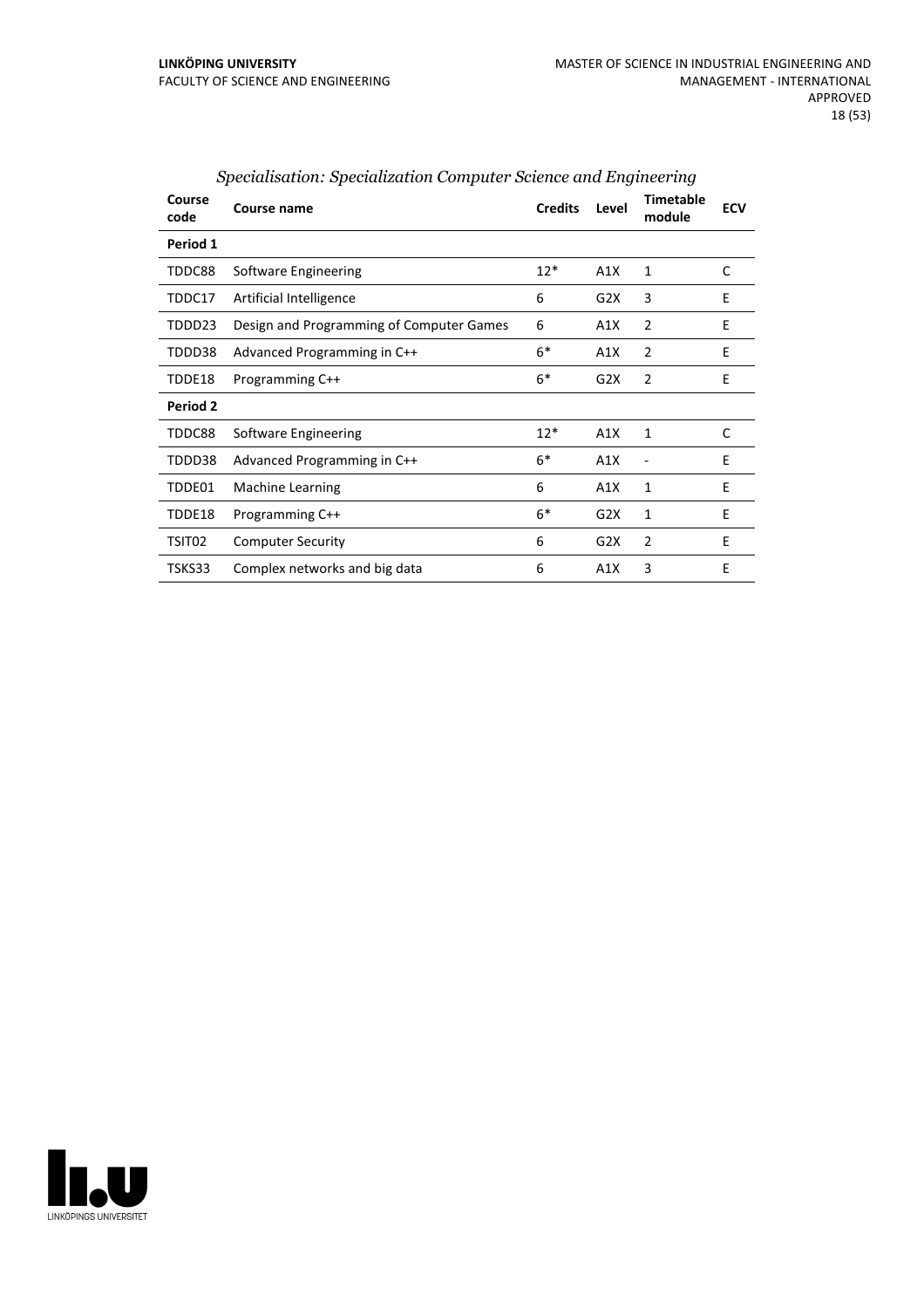| Course<br>code  | Course name                                       | <b>Credits</b> | Level | <b>Timetable</b><br>module | <b>ECV</b> |
|-----------------|---------------------------------------------------|----------------|-------|----------------------------|------------|
| Period 1        |                                                   |                |       |                            |            |
| TSBB06          | <b>Multidimensional Signal Analysis</b>           | $6*$           | A1X   | 2                          | E          |
| TSBB08          | Digital Image Processing                          | 6              | A1X   | 4                          | E          |
| TSDT14          | Signal Theory                                     | 6              | A1X   | 1                          | E          |
| TSKS01          | <b>Digital Communication</b>                      | $6*$           | A1X   | 4                          | E          |
| TSKS15          | Detection and Estimation of Signals               | 6              | A1X   | $\overline{2}$             | E          |
| TSRT92          | Modelling and Learning for Dynamical Systems      | 6              | A1X   | 3                          | E          |
| <b>Period 2</b> |                                                   |                |       |                            |            |
| TMKA11          | Model-based System-of-Systems Engineering         | 6              | A1X   | 3                          | E          |
| TSBB06          | <b>Multidimensional Signal Analysis</b>           | $6*$           | A1X   | 3                          | E          |
| TSBB09          | Image Sensors                                     | 6              | A1X   | 4                          | E          |
| TSEA81          | <b>Computer Engineering and Real-time Systems</b> | 6              | A1X   | 4                          | E          |
| TSIT02          | <b>Computer Security</b>                          | 6              | G2X   | $\overline{2}$             | E          |
| TSKS01          | Digital Communication                             | $6*$           | A1X   | 4                          | E          |
| TSKS33          | Complex networks and big data                     | 6              | A1X   | 3                          | E          |
| TSRT78          | Digital Signal Processing                         | 6              | A1X   | $\overline{2}$             | E          |

## *Specialisation: Specialization Electrical Engineering*

## *Specialisation: Specialization Energy Engineering*

| Course<br>code | Course name                                            | <b>Credits</b> | Level | <b>Timetable</b><br>module | <b>ECV</b> |
|----------------|--------------------------------------------------------|----------------|-------|----------------------------|------------|
| Period 1       |                                                        |                |       |                            |            |
| TKMJ14         | Large Technical Systems and the Environment            | 6              | A1X   | 4                          | E          |
| TMES09         | Industrial Energy Systems                              | 6              | A1X   | 2                          | E          |
| TMES27         | Modelling of Energy Systems                            | 6              | A1X   | 3                          | E          |
| TMMV18         | <b>Fluid Mechanics</b>                                 | 6              | A1X   | 1                          | E          |
| Period 2       |                                                        |                |       |                            |            |
| TMES17         | <b>Building Energy Systems</b>                         | 6              | A1X   | 3                          | F          |
| TMES45         | <b>Energy Planning and Modelling of</b><br>Communities | 6              | A1X   | 4                          | E          |

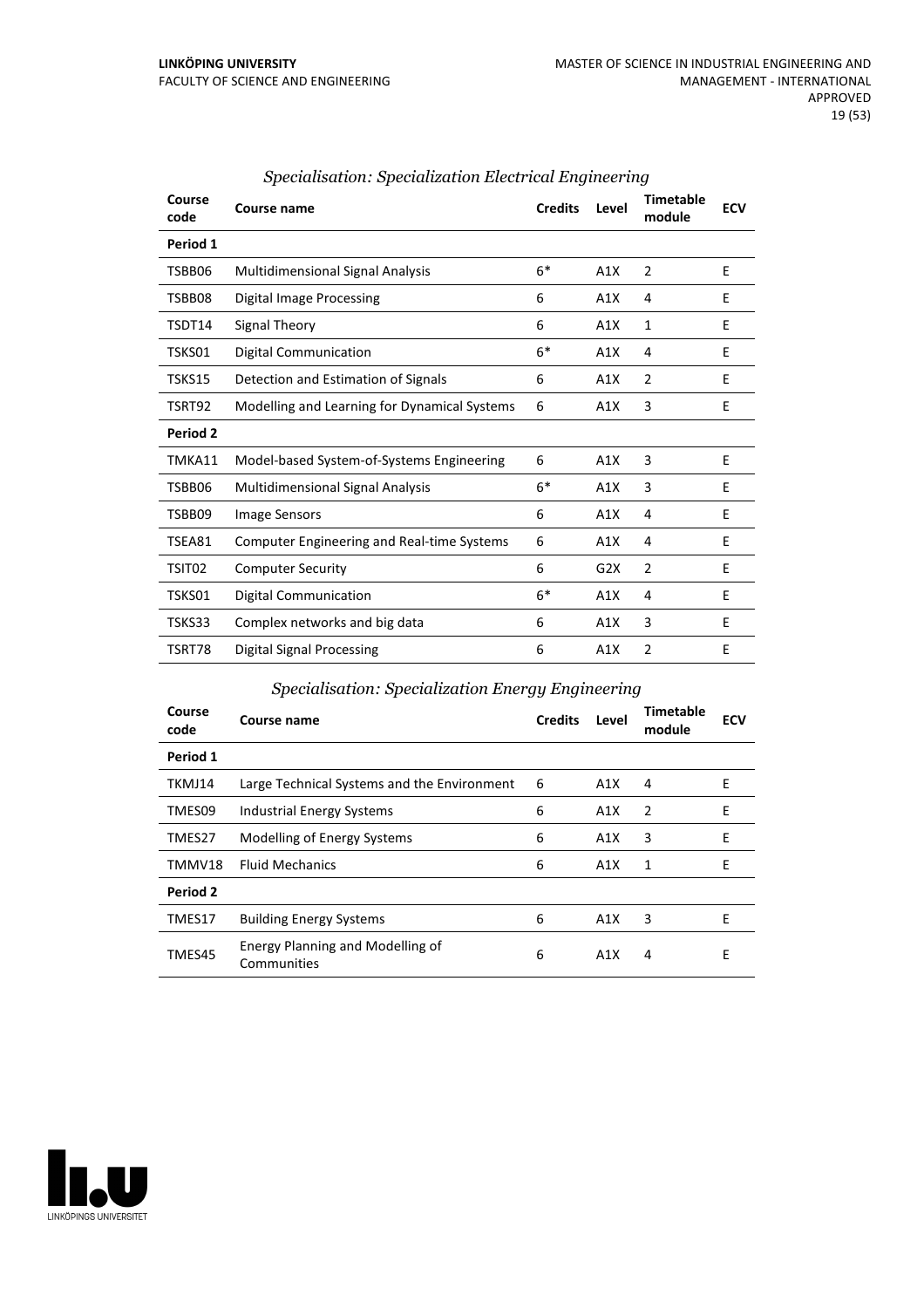| Course<br>code  | Course name                                                | <b>Credits</b> | Level            | <b>Timetable</b><br>module | <b>ECV</b> |
|-----------------|------------------------------------------------------------|----------------|------------------|----------------------------|------------|
| Period 1        |                                                            |                |                  |                            |            |
| TANA21          | <b>Scientific Computing</b>                                | 6              | G1X              | 3                          | E          |
| TMKM16          | Sustainable Material Selection                             | 6              | A1X              | 4                          | E          |
| TMKT80          | Wood - Material                                            | 6              | G <sub>2</sub> X | $\overline{2}$             | E          |
| TMPS33          | <b>Virtual Manufacturing</b>                               | 6              | A1X              | 4                          | E          |
| TMPS35          | <b>Emerging Factory Technologies</b>                       | 6              | A1X              | 3                          | E          |
| TMPT03          | <b>Production Engineering - Continuing Course</b>          | 6              | G2X              | 2                          | E          |
| <b>Period 2</b> |                                                            |                |                  |                            |            |
| TMHP03          | <b>Engineering Systems Design</b>                          | 6              | A1X              | 4                          | E          |
| TMKA11          | Model-based System-of-Systems Engineering                  | 6              | A1X              | 3                          | E          |
| TMKM90          | <b>Engineering Materials - Deformation and</b><br>Fracture | 6              | A1X              | $\overline{2}$             | E          |
| TMKT39          | <b>Machine Elements</b>                                    | 6              | G2X              | 2                          | E          |
| TMKT71          | <b>Affective Engineering</b>                               | 6              | A1X              | 2                          | E          |
| TMPR01          | Wood - Realisation                                         | 6              | G2X              | 1                          | E          |
| TMPS22          | Assembly Technology                                        | 6              | A1X              | 3                          | E          |
| TMPS31          | <b>Sustainable Manufacturing</b>                           | 6              | A1X              | 1                          | E          |

## *Specialisation: Specialization Mechanical Engineering*

## **Semester 8 (Spring 2022)**

| Course<br>code | Course name                                         | <b>Credits</b> | Level | <b>Timetable</b><br>module | <b>ECV</b> |
|----------------|-----------------------------------------------------|----------------|-------|----------------------------|------------|
| Period 1       |                                                     |                |       |                            |            |
| TEIE06         | Corporate Planning                                  | $6*$           | A1X   |                            | C          |
| NBIB35         | <b>Environmental Management</b>                     | 6              | G1X   | 2/3/4                      | E          |
| TAMS29         | Stochastic Processes Applied to Financial<br>Models | 6              | A1X   | 3                          | E          |
| TATA53         | Linear Algebra, Honours Course                      | $6*$           | G2X   |                            | E          |
| TBMI26         | Neural Networks and Learning Systems                | 6              | A1X   | 2                          | E          |
| TDDB68         | Concurrent Programming and Operating<br>Systems     | 6              | G2X   | 3                          | E          |
| TDDD17         | Information Security, Second Course                 | $6*$           | A1X   | 4                          | E          |
| TDDD20         | Design and Analysis of Algorithms                   | 6              | A1X   | 3                          | E          |

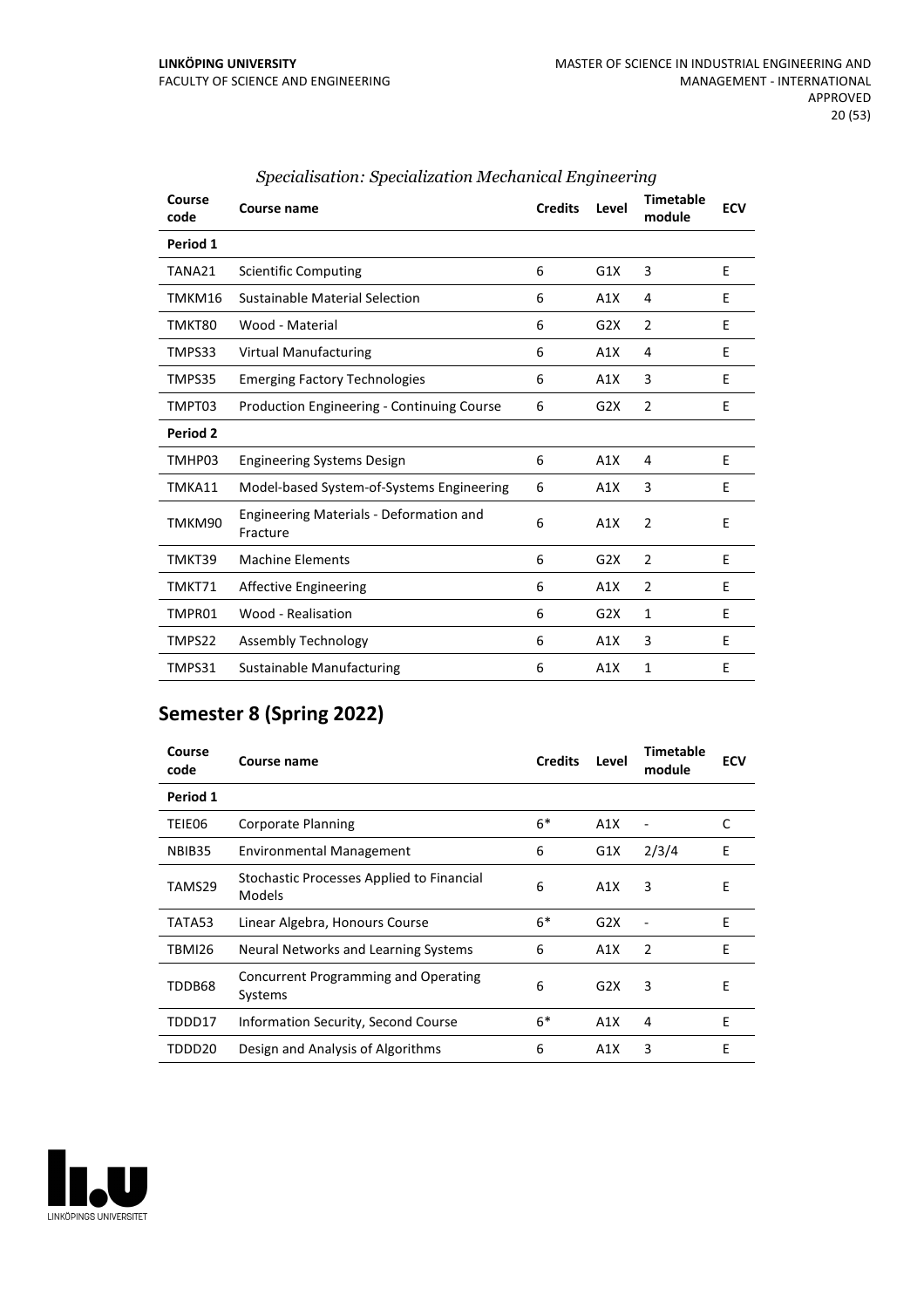#### **LINKÖPING UNIVERSITY** FACULTY OF SCIENCE AND ENGINEERING

| Course<br>code | Course name                                                                           | <b>Credits</b> | Level            | <b>Timetable</b><br>module | <b>ECV</b> |
|----------------|---------------------------------------------------------------------------------------|----------------|------------------|----------------------------|------------|
| TDDD38         | Advanced Programming in C++                                                           | $6*$           | A1X              | 2                          | E          |
| TDDD41         | Data Mining - Clustering and Association<br>Analysis                                  | 6              | A1X              | 3                          | E          |
| TDDD57         | Physical Interaction and Game Programming                                             | 6              | A1X              | 1                          | E          |
| TDDD75         | <b>Effect-Driven Development and Human-</b><br>Centered Design of Interactive Systems | 6              | G2X              | 3                          | E          |
| TDDD97         | Web Programming                                                                       | 6              | G <sub>2</sub> X | 3                          | E          |
| TDDE46         | Software Quality                                                                      | $6*$           | A1X              | 2                          | E          |
| TDDE50         | Megagame - Design for Sustainable<br>Development in the light of Climate Change       | $6*$           | G2X              |                            | E          |
| <b>TDE171</b>  | Digitisation, Business Ecologies and Business<br>Models                               | 6              | A1X              | 4                          | E          |
| TDTS04         | <b>Computer Networks and Distributed Systems</b>                                      | 8              | G <sub>2</sub> X | 2                          | Ε          |
| TEIE88         | Computer Law                                                                          | 4              | G1X              | 1                          | E          |
| TEIM09         | <b>International Business</b>                                                         | 6              | A1X              | 2                          | E          |
| TEIO13         | Leadership and Organizational Change                                                  | 6              | A1X              | 4                          | E          |
| TETS57         | Logistics Analysis                                                                    | 6              | A1X              | 2                          | E          |
| TFYA62         | Introduction to Biosensor Technology                                                  | 6              | G2X              | 4                          | E          |
| TFYA85         | Alternative Energy Sources and their<br>Applications                                  | 6              | G2X              | 4                          | E          |
| TGTU91         | Oral and Written Communication                                                        | 6              | G1X              | $\overline{2}$             | E          |
| TGTU94         | <b>Technology and Ethics</b>                                                          | 6              | G1X              | 1                          | E          |
| TKMJ10         | <b>Industrial Ecology</b>                                                             | 6              | A1X              | 1                          | Ε          |
| TKMJ47         | <b>Environmental Systems Analysis</b>                                                 | $6*$           | A1X              | 3                          | Е          |
| TMES43         | Analysis and Modelling of Industrial Energy<br>Systems                                | 6              | A1X              | 1                          | Е          |
| TMKA13         | Wood - Innovation                                                                     | 6              | A1X              | 1                          | E          |
| TMKT48         | <b>Design Optimization</b>                                                            | 6              | A1X              | 3                          | E          |
| TMKT74         | Advanced CAD                                                                          | 6              | A1X              | 4                          | E          |
| TMMS21         | Mechatronics                                                                          | 6              | G <sub>2</sub> X | $\mathbf{1}$               | E.         |
| TMQU31         | <b>Statistical Quality Control</b>                                                    | 6              | A1X              | $\overline{2}$             | E          |
| TPPE32         | <b>Financial Risk Management</b>                                                      | 6              | A1X              | $\overline{2}$             | E.         |
| TPPE78         | Quantitative Models and Analysis in<br><b>Operations Management</b>                   | 6              | A1X              | $\mathbf 1$                | E          |

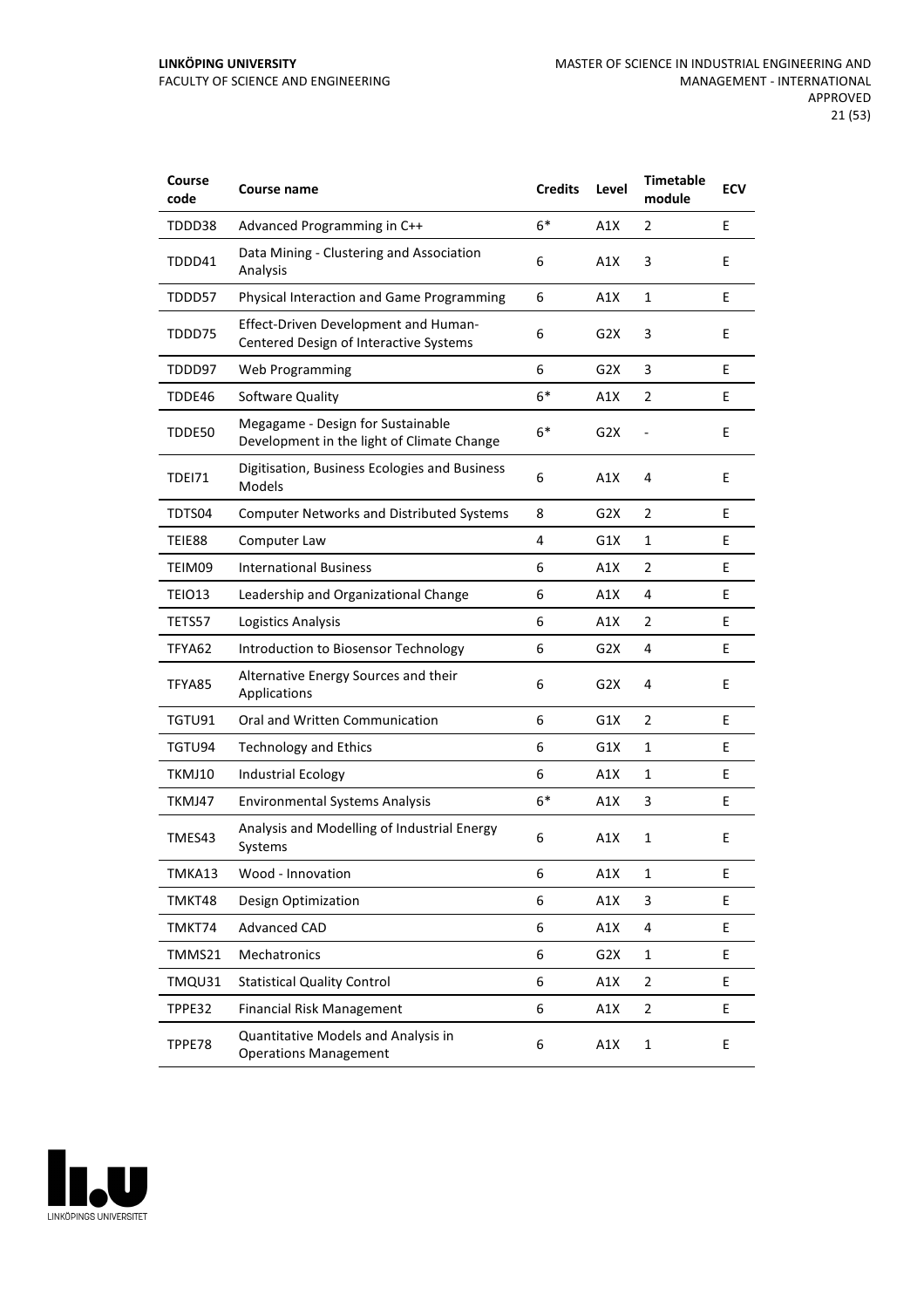| Course<br>code  | Course name                                                                     | <b>Credits</b> | Level            | <b>Timetable</b><br>module | <b>ECV</b> |
|-----------------|---------------------------------------------------------------------------------|----------------|------------------|----------------------------|------------|
| TSBK07          | <b>Computer Graphics</b>                                                        | $6*$           | A1X              | 4                          | E          |
| TSBK08          | Data Compression                                                                | 6              | A1X              | 2                          | E          |
| TSKS13          | <b>Wireless Communications</b>                                                  | 6              | A1X              | 4                          | E          |
| TSRT07          | Industrial Control Systems                                                      | 6              | A1X              | 2                          | E          |
| TSRT09          | Control Theory                                                                  | 6              | A1X              | 3                          | E          |
| TSTE27          | Analog and Discrete-Time Integrated Circuits                                    | 6              | A1X              | 3                          | E          |
| TVCB11          | <b>Cellbiological Methodology</b>                                               | 6              | G2X              | 1/4                        | E          |
| <b>Period 2</b> |                                                                                 |                |                  |                            |            |
| TEIE06          | <b>Corporate Planning</b>                                                       | $6*$           | A1X              |                            | C          |
| TATA53          | Linear Algebra, Honours Course                                                  | $6*$           | G <sub>2</sub> X | $\overline{a}$             | E          |
| TDDC78          | Programming of Parallel Computers - Methods<br>and Tools                        | 6              | A1X              | $\overline{2}$             | E          |
| TDDD17          | Information Security, Second Course                                             | $6*$           | A1X              | 4                          | E          |
| TDDD27          | <b>Advanced Web Programming</b>                                                 | 6              | A1X              | 3                          | E          |
| TDDD38          | Advanced Programming in C++                                                     | $6*$           | A1X              | $\overline{\phantom{0}}$   | E          |
| TDDE07          | <b>Bayesian Learning</b>                                                        | 6              | A1X              | 2                          | E          |
| TDDE31          | <b>Big Data Analytics</b>                                                       | 6              | A1X              | 3                          | E          |
| TDDE41          | Software Architectures                                                          | 6              | A1X              | 1                          | E          |
| TDDE46          | Software Quality                                                                | $6*$           | A1X              | $\overline{2}$             | E          |
| TDDE50          | Megagame - Design for Sustainable<br>Development in the light of Climate Change | $6*$           | G <sub>2</sub> X | $\overline{a}$             | E          |
| <b>TDE135</b>   | <b>Strategy and Management Control</b>                                          | 6              | A1X              | $\overline{2}$             | E          |
| TEAE13          | Civil and Commercial Law                                                        | 6              | G1X              | 2                          | Е          |
| TEIM07          | Industrial Market Research                                                      | 6              | A1X              | 2                          | E          |
| TEIO06          | Innovative Entrepreneurship                                                     | 6              | A1X              | $\overline{2}$             | E          |
| <b>TEIO41</b>   | <b>Corporate Social Responsibility</b>                                          | 6              | A1X              | 3                          | E          |
| TETS36          | Sustainable Logistics Systems                                                   | 6              | A1X              | 4                          | E          |
| TETS56          | Logistics and Quality in Health Care                                            | 6              | A1X              | 2                          | E          |
| TGTU95          | Philosophy of Science and Technology                                            | 6              | G1X              | 4                          | E          |
| TKMJ47          | <b>Environmental Systems Analysis</b>                                           | $6*$           | A1X              | 2                          | E          |
| TMES21          | <b>Industrial Energy Systems</b>                                                | 6              | A1X              | 3                          | E          |
| TMES41          | Strategic Development of Sustainable Energy<br>Systems                          | 6              | A1X              | 2                          | E          |

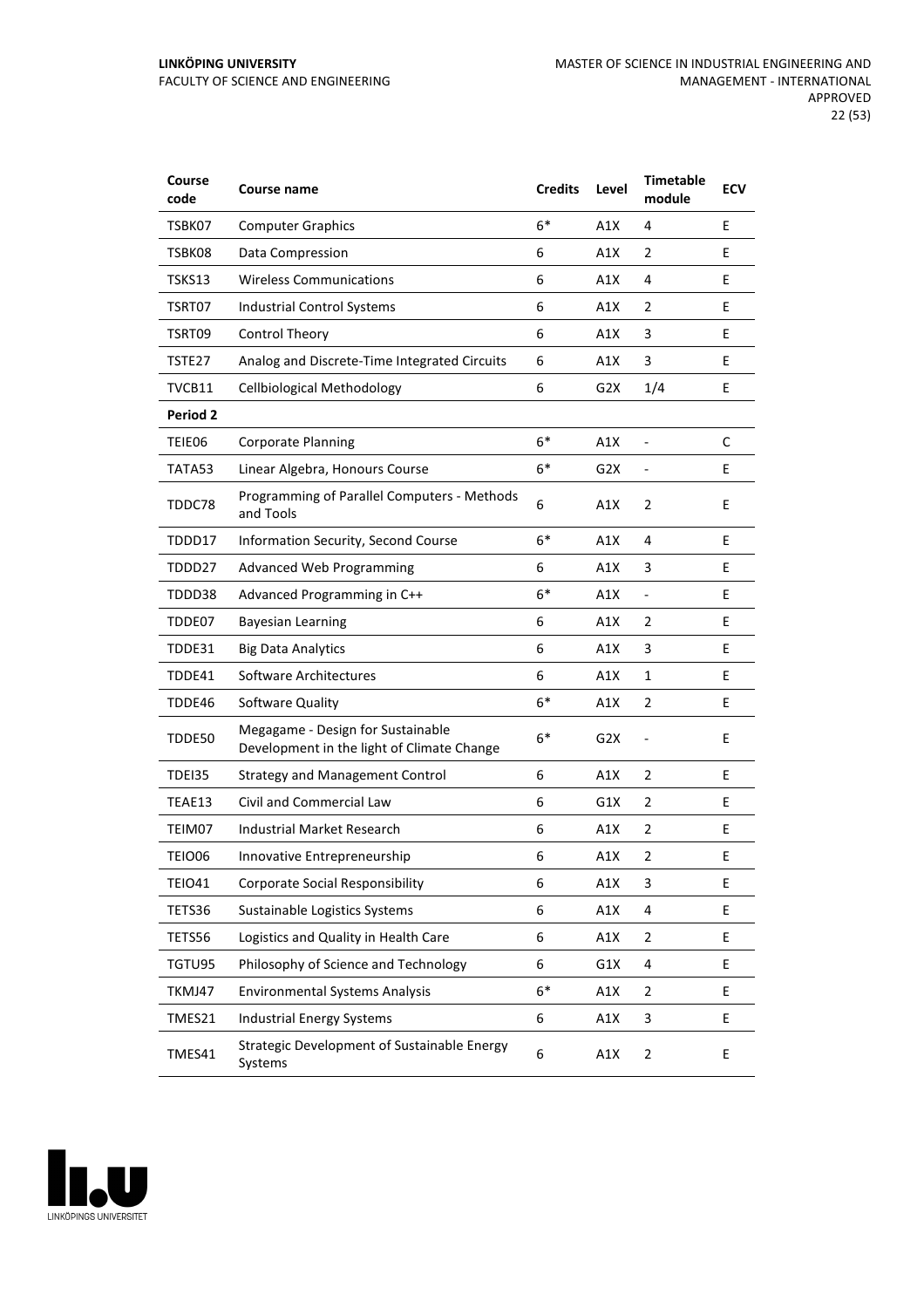| Course<br>code | Course name                                                | <b>Credits</b> | Level | <b>Timetable</b><br>module | <b>ECV</b> |
|----------------|------------------------------------------------------------|----------------|-------|----------------------------|------------|
| TMHL24         | Solid Mechanics - Design Criteria                          | 6              | G2X   | 1                          | E          |
| TMKT57         | <b>Product Modelling</b>                                   | 6              | A1X   | 3                          | E          |
| TMKT77         | System Safety                                              | 6              | A1X   | 4                          | E          |
| TMKT83         | Small Scale Renewable Energy Conversion                    | 6              | A1X   | 4                          | E          |
| TMME11         | Road Vehicle Dynamics                                      | 6              | A1X   | $\mathbf{1}$               | E          |
| TMPS27         | <b>Production Systems</b>                                  | 6              | A1X   | 3                          | E          |
| TMQU04         | Six Sigma Quality                                          | 6              | A1X   | $\overline{2}$             | E          |
| TMQU13         | <b>Customer Focused Product and Service</b><br>Development | 6              | A1X   | 4                          | E          |
| TPPE33         | Portfolio Management                                       | 6              | A1X   | $\overline{2}$             | E          |
| TPPE74         | Design and Development of Manufacturing<br>Operations      | 6              | A1X   | 4                          | E          |
| TSBK02         | Image and Audio Coding                                     | 6              | A1X   | 4                          | E          |
| TSBK07         | <b>Computer Graphics</b>                                   | $6*$           | A1X   | 1                          | E          |
| TSFS06         | Diagnosis and Supervision                                  | 6              | A1X   | 1                          | E          |
| TSKS14         | <b>Multiple Antenna Communications</b>                     | 6              | A1X   | 3                          | E          |
| TSKS16         | Signal Processing for Communications                       | 6              | A1X   | 1                          | E          |
| TSRT14         | Sensor Fusion                                              | 6              | A1X   | $\overline{2}$             | E          |

## *Specialisation: Master Profile Digitisation and Management*

| Course<br>code | Course name                                             | <b>Credits</b> | Level | <b>Timetable</b><br>module | <b>ECV</b> |  |  |  |  |
|----------------|---------------------------------------------------------|----------------|-------|----------------------------|------------|--|--|--|--|
| Period 1       |                                                         |                |       |                            |            |  |  |  |  |
| <b>TDE171</b>  | Digitisation, Business Ecologies and Business<br>Models | 6              | A1X   | 4                          |            |  |  |  |  |
| Period 2       |                                                         |                |       |                            |            |  |  |  |  |
| TDEI35         | <b>Strategy and Management Control</b>                  | 6              | A1X   | -2                         |            |  |  |  |  |

## *Specialisation: Master Profile Finance*

| Course<br>code | Course name                      | <b>Credits</b> | Level | Timetable<br>module | <b>ECV</b> |  |  |  |
|----------------|----------------------------------|----------------|-------|---------------------|------------|--|--|--|
| Period 1       |                                  |                |       |                     |            |  |  |  |
| TPPE32         | <b>Financial Risk Management</b> | 6              | A1X   | $\overline{z}$      |            |  |  |  |
| Period 2       |                                  |                |       |                     |            |  |  |  |
| TPPE33         | Portfolio Management             | 6              | A1X   |                     |            |  |  |  |

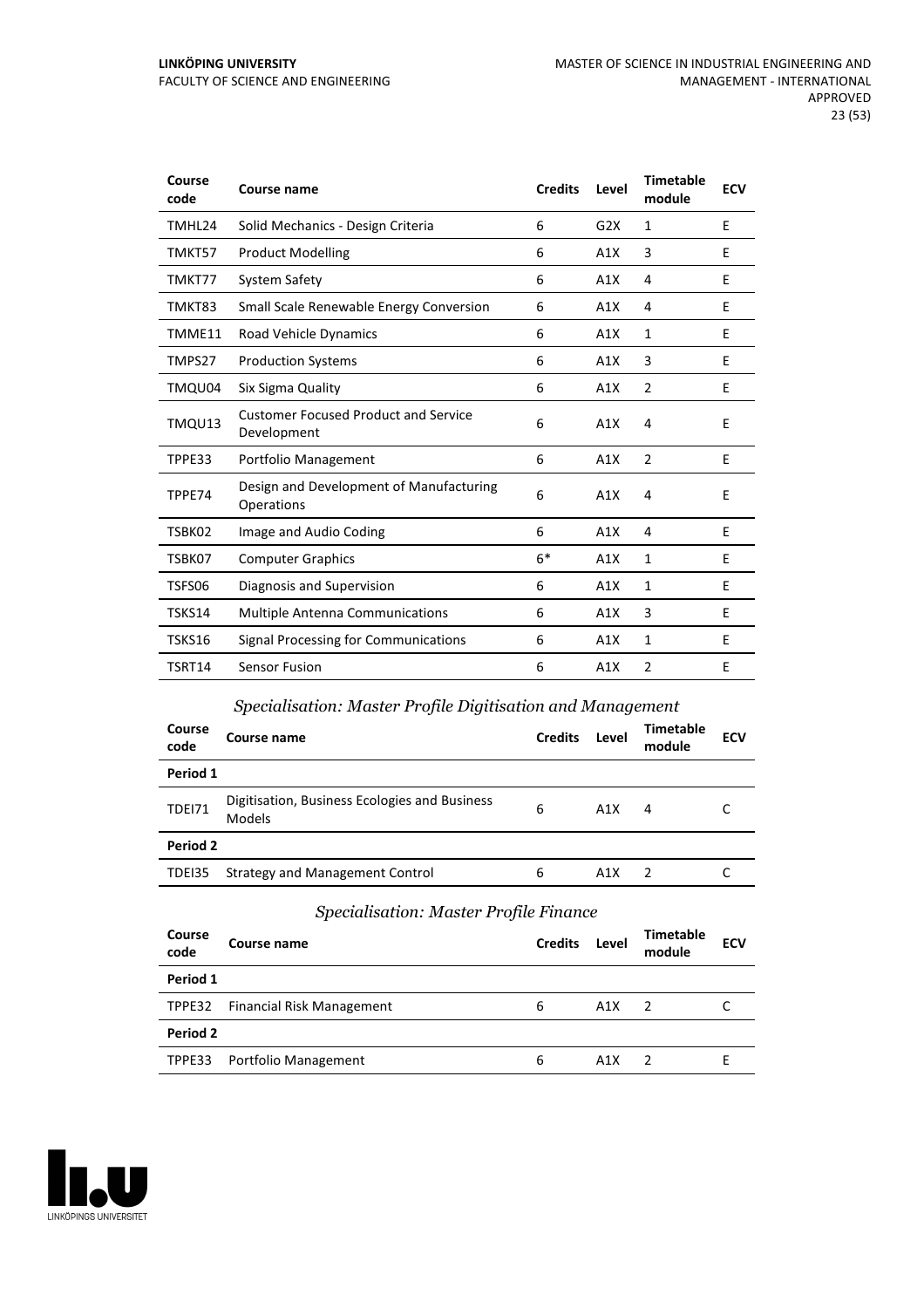| Course<br>code | Course name                   | <b>Credits</b> | Level            | <b>Timetable</b><br>module | <b>ECV</b> |
|----------------|-------------------------------|----------------|------------------|----------------------------|------------|
| Period 1       |                               |                |                  |                            |            |
| TEIM09         | <b>International Business</b> | 6              | A1X              | 2                          | C/E        |
| Period 2       |                               |                |                  |                            |            |
| TEIM07         | Industrial Market Research    | 6              | A <sub>1</sub> X |                            |            |

#### *Specialisation: Master Profile Industrial Marketing*

*Specialisation: Master Profile Logistics and Supply Chain Management*

| Course<br>code | Course name                          | <b>Credits</b> | Level | <b>Timetable</b><br>module | <b>ECV</b> |
|----------------|--------------------------------------|----------------|-------|----------------------------|------------|
| Period 1       |                                      |                |       |                            |            |
| TETS57         | Logistics Analysis                   | 6              | A1X   | $\overline{2}$             | C/E        |
| Period 2       |                                      |                |       |                            |            |
| TETS36         | Sustainable Logistics Systems        | 6              | A1X   | 4                          | F          |
| TETS56         | Logistics and Quality in Health Care | 6              | A1X   | 2                          | E          |

## *Specialisation: Master Profile Operations Management*

| Course<br>code | Course name                                                         | <b>Credits</b> | Level | Timetable<br>module | <b>ECV</b> |
|----------------|---------------------------------------------------------------------|----------------|-------|---------------------|------------|
| Period 1       |                                                                     |                |       |                     |            |
| TPPE78         | <b>Quantitative Models and Analysis in Operations</b><br>Management | 6              | A1X   | $\mathbf 1$         | E          |
| Period 2       |                                                                     |                |       |                     |            |
| TPPE74         | Design and Development of Manufacturing<br>Operations               | 6              | A1X   | 4                   |            |

*Specialisation: Master Profile Project, Innovation and Entrepreneurship*

| <b>Course</b><br>code | Course name                          | <b>Credits</b> | Level            | <b>Timetable</b><br>module | <b>ECV</b> |
|-----------------------|--------------------------------------|----------------|------------------|----------------------------|------------|
| Period 1              |                                      |                |                  |                            |            |
| TEIO13                | Leadership and Organizational Change | 6              | A1X              | 4                          | F.         |
| Period 2              |                                      |                |                  |                            |            |
| TEIO06                | Innovative Entrepreneurship          | 6              | A <sub>1</sub> X | 2                          |            |
| TEIO41                | Corporate Social Responsibility      | 6              | A1X              | 3                          | F          |

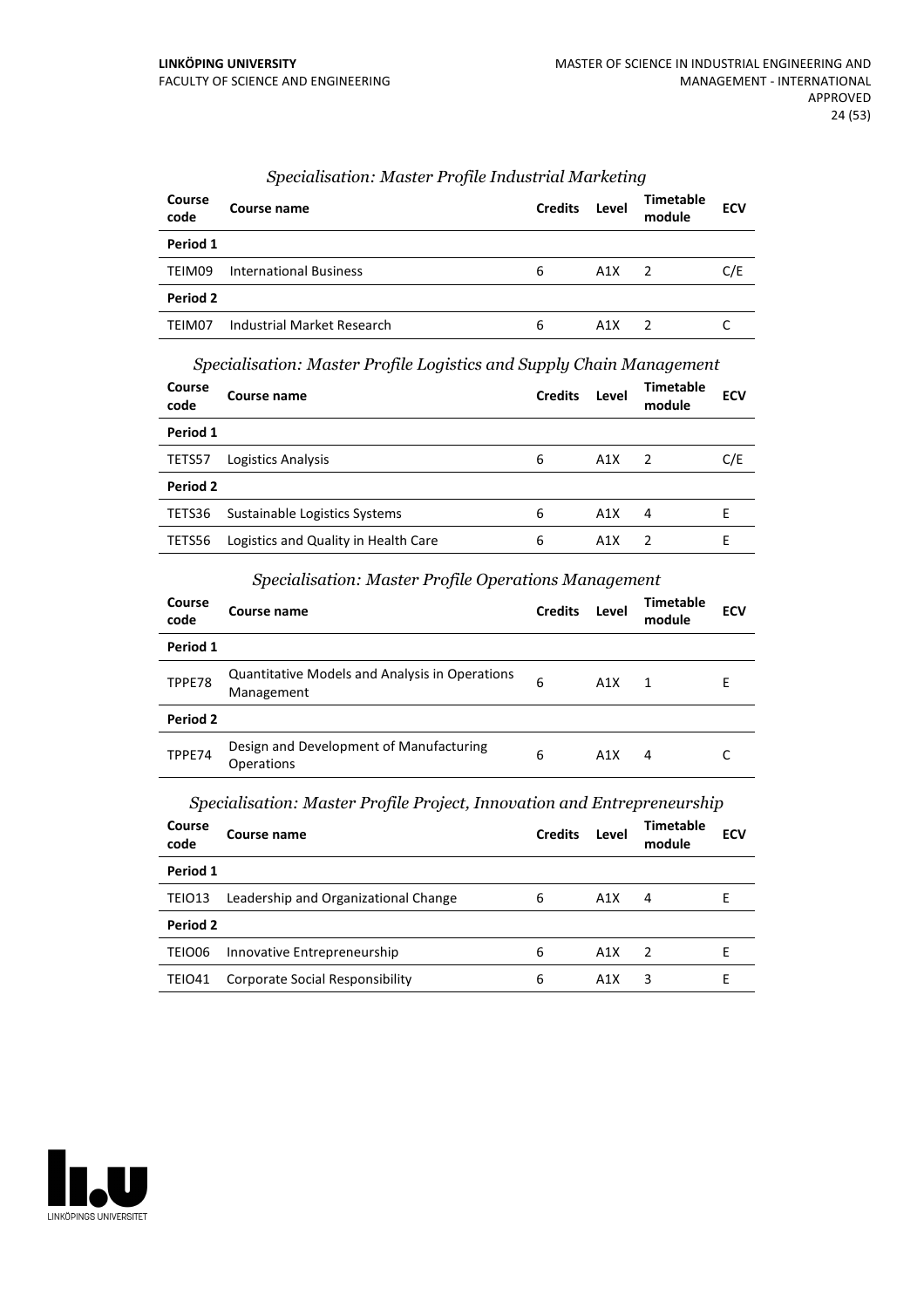| Course<br>code | Course name                                                | <b>Credits</b> | Level | Timetable<br>module | <b>ECV</b> |
|----------------|------------------------------------------------------------|----------------|-------|---------------------|------------|
| Period 1       |                                                            |                |       |                     |            |
| TMQU31         | <b>Statistical Quality Control</b>                         | 6              | A1X   | $\overline{2}$      | Е          |
| Period 2       |                                                            |                |       |                     |            |
| TMQU04         | Six Sigma Quality                                          | 6              | A1X   | $\overline{2}$      | C/E        |
| TMQU13         | <b>Customer Focused Product and Service</b><br>Development | 6              | A1X   | 4                   | C/E        |
| TETS56         | Logistics and Quality in Health Care                       | 6              | A1X   | $\mathcal{P}$       | E          |

## *Specialisation: Master Profile Quality Technology and Management*

#### *Specialisation: Master Profile Strategic Management and Control*

| Course<br>code | Course name                          | <b>Credits</b> | Level | <b>Timetable</b><br>module | <b>ECV</b> |
|----------------|--------------------------------------|----------------|-------|----------------------------|------------|
| Period 1       |                                      |                |       |                            |            |
| TEIM09         | <b>International Business</b>        | 6              | A1X   | $\overline{2}$             | E          |
| TEIO13         | Leadership and Organizational Change | 6              | A1X   | 4                          | Е          |
| Period 2       |                                      |                |       |                            |            |
| TEIM07         | Industrial Market Research           | 6              | A1X   | $\overline{2}$             | Е          |
| TETS36         | Sustainable Logistics Systems        | 6              | A1X   | 4                          | F          |

## *Specialisation: Specialization Biotechnical Engineering*

| Course<br>code | Course name                                          | <b>Credits</b> | Level | <b>Timetable</b><br>module | <b>ECV</b> |
|----------------|------------------------------------------------------|----------------|-------|----------------------------|------------|
| Period 1       |                                                      |                |       |                            |            |
| NBIB35         | <b>Environmental Management</b>                      | 6              | G1X   | 2/3/4                      | Ε          |
| TFYA45         | <b>Biotechnology Project</b>                         | $6*$           | A1X   | $\overline{\phantom{a}}$   | E          |
| TFYA85         | Alternative Energy Sources and their<br>Applications | 6              | G2X   | $\overline{4}$             | Е          |
| TKMJ47         | <b>Environmental Systems Analysis</b>                | $6*$           | A1X   | 3                          | Е          |
| Period 2       |                                                      |                |       |                            |            |
| TFYA45         | <b>Biotechnology Project</b>                         | $6*$           | A1X   |                            | Е          |
| TKMJ47         | <b>Environmental Systems Analysis</b>                | $6*$           | A1X   | 2                          | E          |

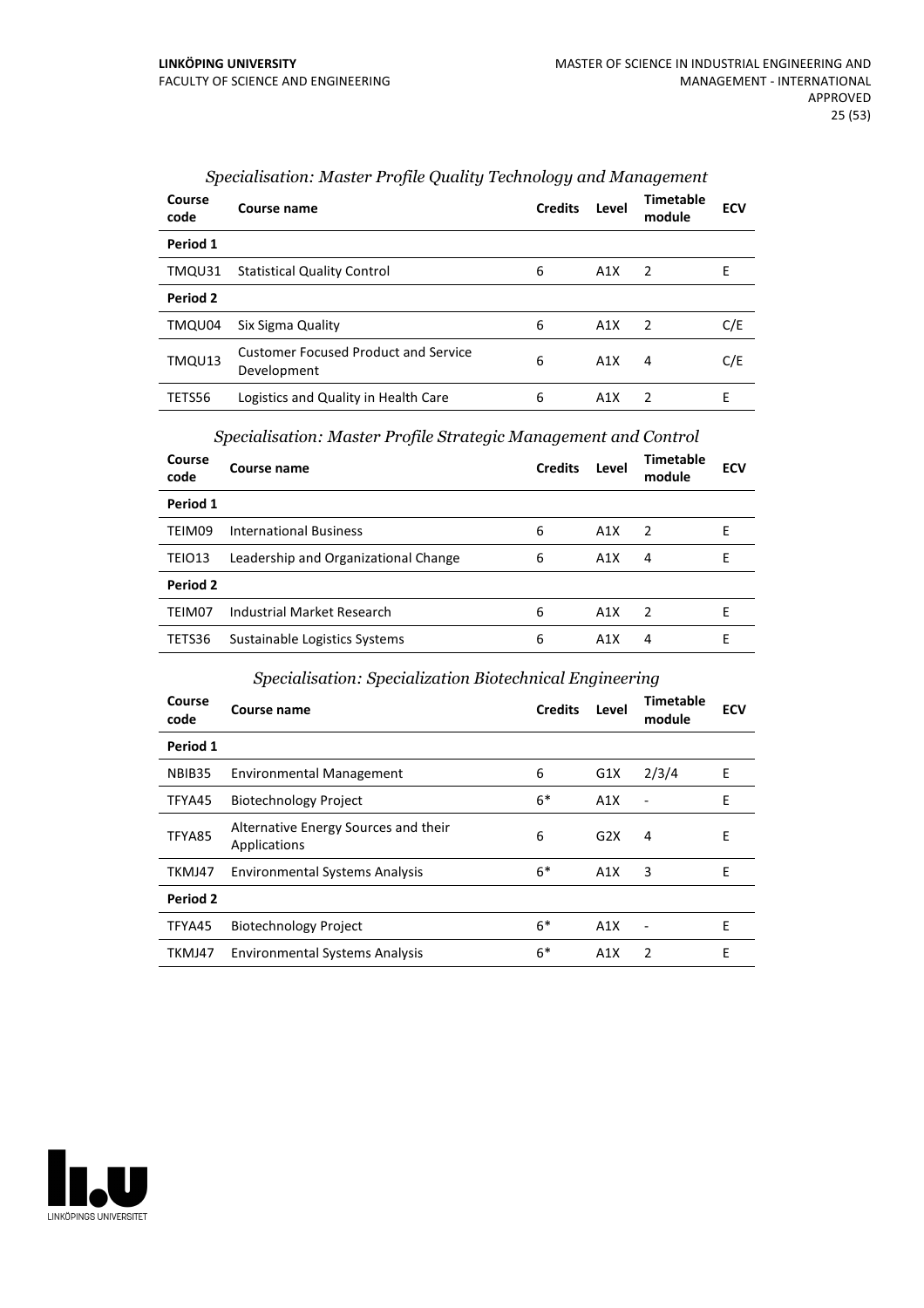| Course<br>code | Course name                                                                           | <b>Credits</b> | Level | <b>Timetable</b><br>module   | <b>ECV</b> |
|----------------|---------------------------------------------------------------------------------------|----------------|-------|------------------------------|------------|
| Period 1       |                                                                                       |                |       |                              |            |
| <b>TBMI26</b>  | Neural Networks and Learning Systems                                                  | 6              | A1X   | 2                            | E          |
| TDDB68         | <b>Concurrent Programming and Operating</b><br>Systems                                | 6              | G2X   | 3                            | E          |
| TDDD17         | Information Security, Second Course                                                   | $6*$           | A1X   | 4                            | E          |
| TDDD20         | Design and Analysis of Algorithms                                                     | 6              | A1X   | 3                            | E          |
| TDDD38         | Advanced Programming in C++                                                           | $6*$           | A1X   | $\overline{2}$               | E          |
| TDDD41         | Data Mining - Clustering and Association<br>Analysis                                  | 6              | A1X   | 3                            | E          |
| TDDD75         | <b>Effect-Driven Development and Human-</b><br>Centered Design of Interactive Systems | 6              | G2X   | 3                            | E          |
| TDTS04         | <b>Computer Networks and Distributed Systems</b>                                      | 8              | G2X   | 2                            | E          |
| Period 2       |                                                                                       |                |       |                              |            |
| TDDD17         | <b>Information Security, Second Course</b>                                            | $6*$           | A1X   | 4                            | E          |
| TDDD27         | <b>Advanced Web Programming</b>                                                       | 6              | A1X   | 3                            | E          |
| TDDD38         | Advanced Programming in C++                                                           | $6*$           | A1X   | $\qquad \qquad \blacksquare$ | E          |
| TDDE07         | <b>Bayesian Learning</b>                                                              | 6              | A1X   | 2                            | E          |
| TDDE31         | <b>Big Data Analytics</b>                                                             | 6              | A1X   | 3                            | E          |
| TDDE41         | Software Architectures                                                                | 6              | A1X   | $\mathbf{1}$                 | E          |

## *Specialisation: Specialization Computer Science and Engineering*

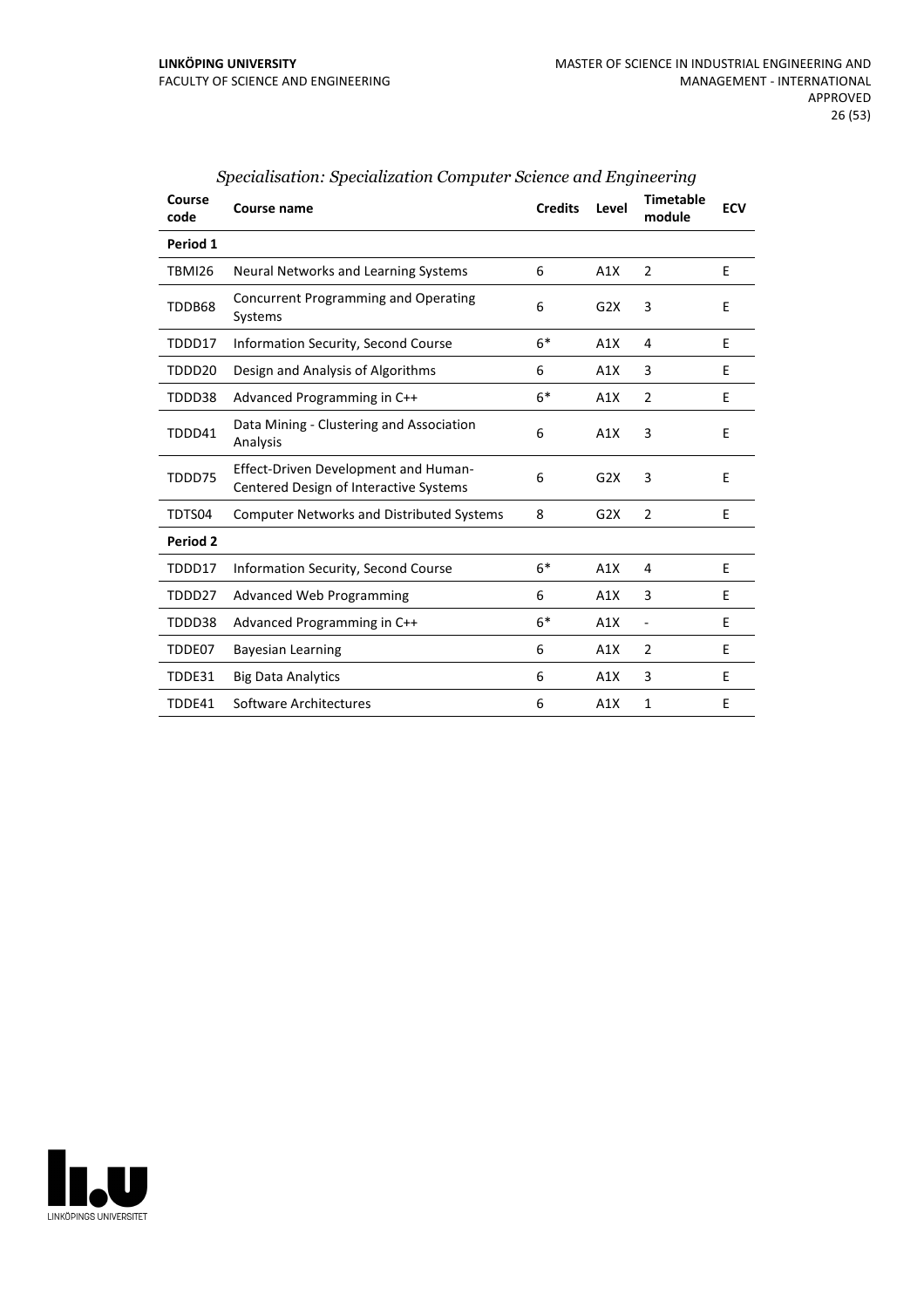| Course<br>code | <b>Course name</b>                     | <b>Credits</b> | Level | <b>Timetable</b><br>module | <b>ECV</b> |
|----------------|----------------------------------------|----------------|-------|----------------------------|------------|
| Period 1       |                                        |                |       |                            |            |
| TBMI26         | Neural Networks and Learning Systems   | 6              | A1X   | $\overline{2}$             | E          |
| TSBK07         | <b>Computer Graphics</b>               | $6*$           | A1X   | 4                          | E          |
| TSBK08         | Data Compression                       | 6              | A1X   | $\overline{2}$             | E          |
| TSKS13         | <b>Wireless Communications</b>         | 6              | A1X   | 4                          | E          |
| TSRT07         | Industrial Control Systems             | 6              | A1X   | $\overline{2}$             | E          |
| TSRT09         | Control Theory                         | 6              | A1X   | 3                          | E          |
| Period 2       |                                        |                |       |                            |            |
| TSBK02         | Image and Audio Coding                 | 6              | A1X   | 4                          | E          |
| TSBK07         | <b>Computer Graphics</b>               | $6*$           | A1X   | 1                          | E          |
| TSFS06         | Diagnosis and Supervision              | 6              | A1X   | 1                          | E          |
| TSKS14         | <b>Multiple Antenna Communications</b> | 6              | A1X   | 3                          | E          |
| TSKS16         | Signal Processing for Communications   | 6              | A1X   | 1                          | E          |
| TSRT14         | <b>Sensor Fusion</b>                   | 6              | A1X   | 2                          | E          |

## *Specialisation: Specialization Electrical Engineering*

## *Specialisation: Specialization Energy Engineering*

| Course<br>code | Course name                                            | <b>Credits</b> | Level | <b>Timetable</b><br>module | <b>ECV</b> |
|----------------|--------------------------------------------------------|----------------|-------|----------------------------|------------|
| Period 1       |                                                        |                |       |                            |            |
| TKMJ10         | Industrial Ecology                                     | 6              | A1X   | 1                          | E          |
| TMES43         | Analysis and Modelling of Industrial Energy<br>Systems | 6              | A1X   | $\mathbf{1}$               | E          |
| TMMV08         | <b>Computational Fluid Dynamics</b>                    | 6              | A1X   | 3                          | E          |
| Period 2       |                                                        |                |       |                            |            |
| TMES21         | Industrial Energy Systems                              | 6              | A1X   | 3                          | E          |
| TMES41         | Strategic Development of Sustainable Energy<br>Systems | 6              | A1X   | 2                          | E          |
| TMKT83         | <b>Small Scale Renewable Energy Conversion</b>         | 6              | A1X   | 4                          | E          |
| TMMV07         | Computational Fluid Dynamics, advanced<br>course       | 6              | A1X   | 4                          | E          |

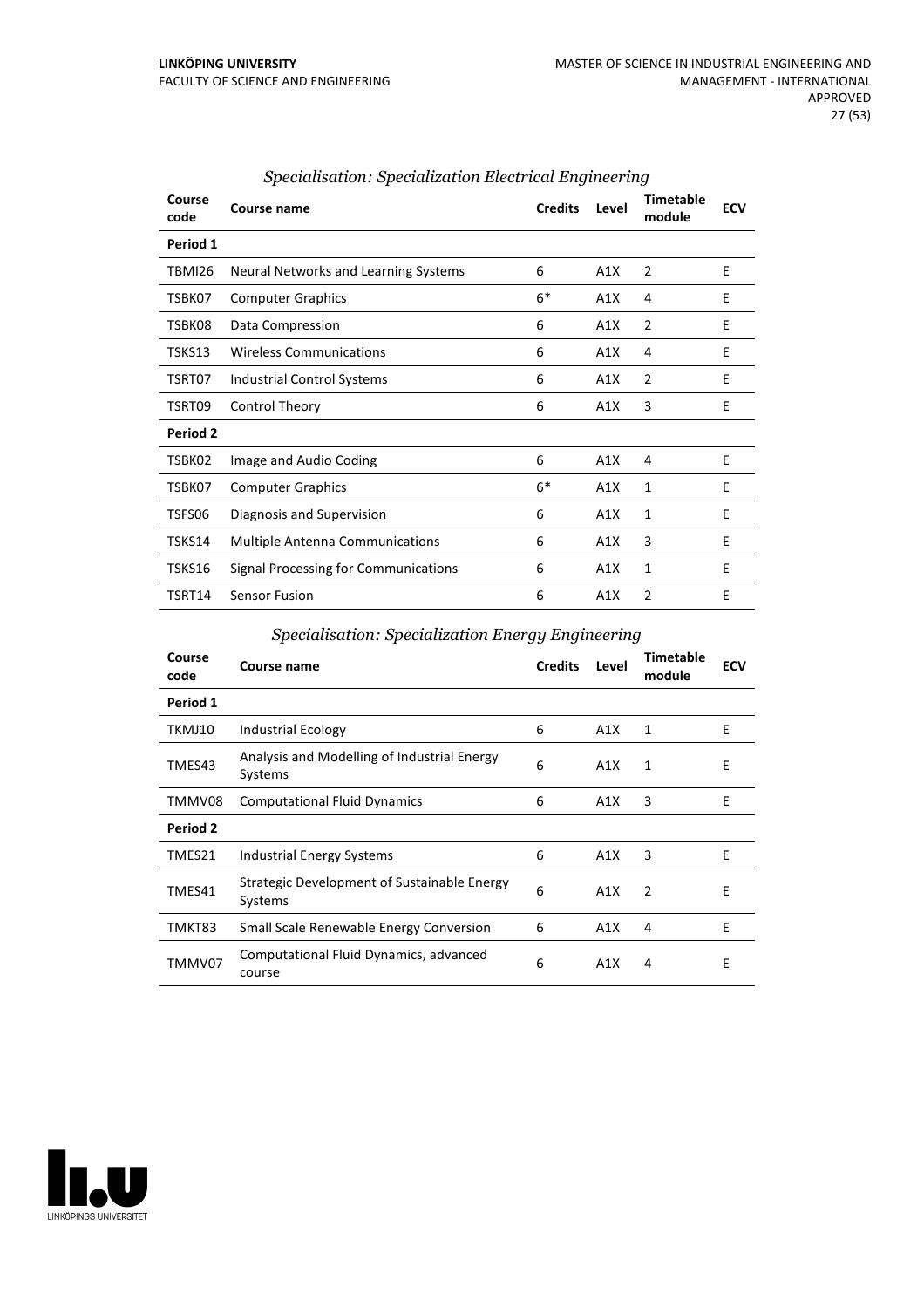| Course<br>code | Course name                       | <b>Credits</b> | Level | <b>Timetable</b><br>module | <b>ECV</b> |
|----------------|-----------------------------------|----------------|-------|----------------------------|------------|
| Period 1       |                                   |                |       |                            |            |
| TMKA13         | Wood - Innovation                 | 6              | A1X   | 1                          | Ε          |
| TMKT48         | Design Optimization               | 6              | A1X   | 3                          | E          |
| TMKT74         | Advanced CAD                      | 6              | A1X   | 4                          | E          |
| TMMS21         | Mechatronics                      | 6              | G2X   | 1                          | E          |
| Period 2       |                                   |                |       |                            |            |
| TMHL24         | Solid Mechanics - Design Criteria | 6              | G2X   | 1                          | E          |
| TMKT57         | <b>Product Modelling</b>          | 6              | A1X   | 3                          | E          |
| TMKT77         | System Safety                     | 6              | A1X   | 4                          | E          |
| TMME11         | Road Vehicle Dynamics             | 6              | A1X   | 1                          | E          |
| TMPS27         | <b>Production Systems</b>         | 6              | A1X   | 3                          | E          |
|                |                                   |                |       |                            |            |

## *Specialisation: Specialization Mechanical Engineering*

## **Semester 9 (Autumn 2022)**

| Course<br>code | Course name                                                                   | <b>Credits</b> | Level | <b>Timetable</b><br>module | <b>ECV</b> |
|----------------|-------------------------------------------------------------------------------|----------------|-------|----------------------------|------------|
| Period 1       |                                                                               |                |       |                            |            |
| TAMS39         | <b>Multivariate Statistical Methods</b>                                       | 6              | A1X   | 4                          | E          |
| TDDD04         | <b>Software Testing</b>                                                       | 6              | A1X   | 2                          | E          |
| TDDE15         | <b>Advanced Machine Learning</b>                                              | 6              | A1X   | $\mathbf{1}$               | F          |
| TDDE45         | Software Design and Construction                                              | 6              | A1X   | 4                          | E          |
| TEAE12         | <b>Strategic Analysis and Methods for Strategic</b><br>Change                 | $12*$          | A1X   | 2                          | E          |
| TEIM04         | <b>Industrial Market and Technology Strategies</b>                            | $12*$          | A1X   | $\overline{2}$             | E          |
| TEIO89         | Innovation and Entrepreneurship - Project<br>Course                           | $12*$          | A1X   | 4                          | E          |
| TETS38         | Logistics Project                                                             | $12*$          | A1X   | 4                          | E          |
| TKMJ31         | <b>Biofuels for Transportation</b>                                            | 6              | A1X   | $\mathbf{1}$               | E          |
| TMKT79         | Collaborative Multidisciplinary Design<br>Optimization                        | 6              | A1X   | 2                          | E          |
| TMPE10         | Project Course Advanced - Sustainability<br><b>Engineering and Management</b> | $12*$          | A1X   |                            | E          |
| TMPM08         | Project Course Advanced - Manufacturing<br>Engineering                        | $12*$          | A1X   | 1                          | E          |

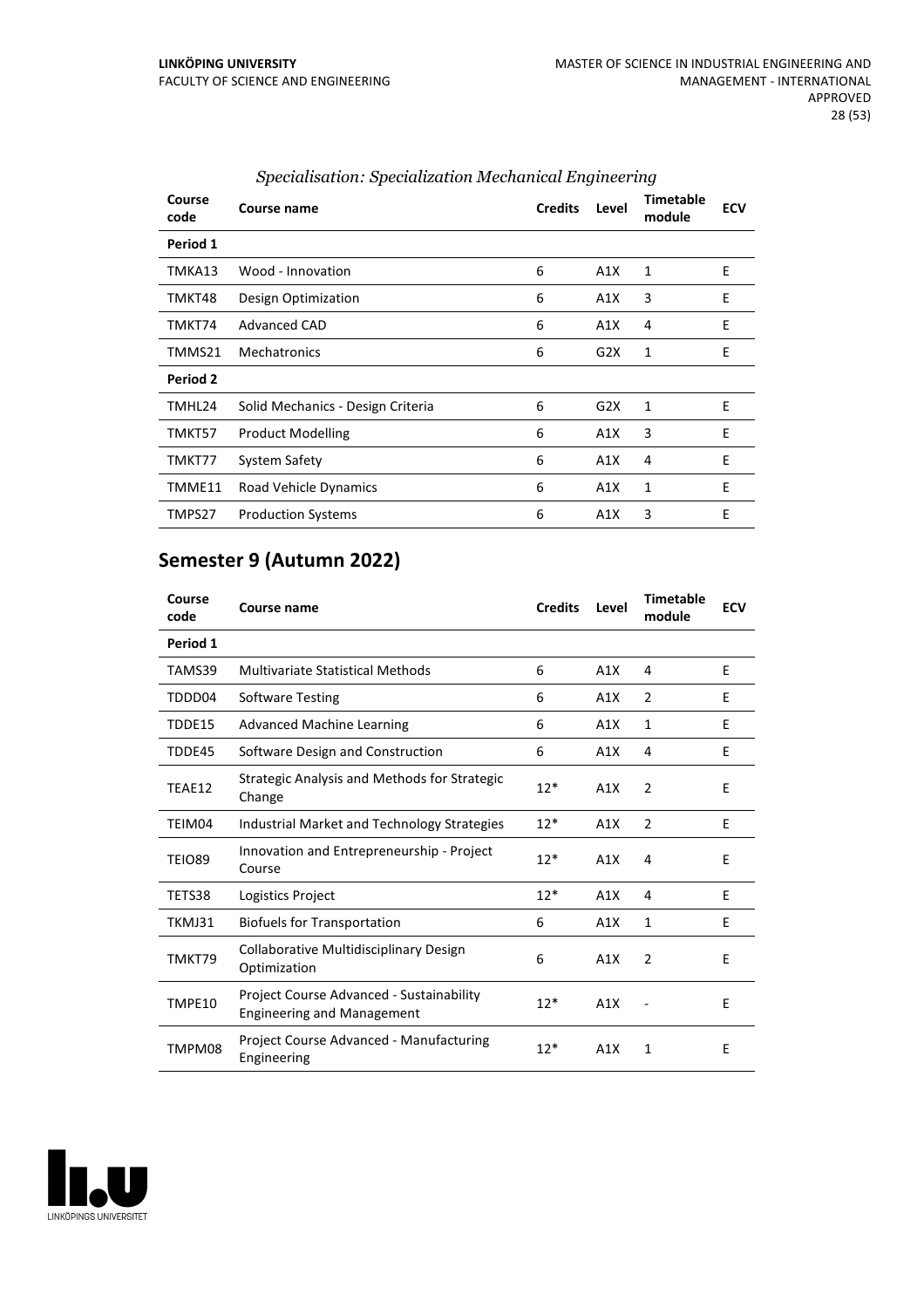| Course<br>code  | Course name                                                                   | <b>Credits</b> | Level | <b>Timetable</b><br>module | <b>ECV</b> |
|-----------------|-------------------------------------------------------------------------------|----------------|-------|----------------------------|------------|
| TMQU27          | <b>Quality Management - Project Course</b>                                    | $12*$          | A1X   | 2                          | E          |
| TMQU47          | Quality Engineering and Design                                                | 6              | A1X   | 4                          | E          |
| TPPE53          | <b>Financial Valuation Methodology</b>                                        | 6              | A1X   | 2                          | E          |
| TPPE66          | <b>Investment Valuation</b>                                                   | $6*$           | A1X   | 4                          | E          |
| TPPE73          | <b>Operations Management - Project Course</b>                                 | $12*$          | A1X   | 4                          | E          |
| TPPE99          | Simulation in Production and Logistics                                        | 6              | A1X   | 3                          | E          |
| TSFS12          | Autonomous Vehicles - Planning, Control, and<br>Learning Systems              | 6              | A1X   | $\mathbf{1}$               | E          |
| TSIT03          | Cryptology                                                                    | 6              | A1X   | 2                          | E          |
| TSKS12          | Modern Channel Coding, Inference and<br>Learning                              | 6              | A1X   | 1                          | E          |
| <b>Period 2</b> |                                                                               |                |       |                            |            |
| NBID79          | Ecosystem services in CSR and conservation                                    | 6              | A1X   | 1                          | E          |
| TAOP18          | Supply Chain Optimization                                                     | 6              | A1X   | 1                          | E          |
| TDDB44          | <b>Compiler Construction</b>                                                  | 6              | A1X   | 1                          | E          |
| TDDC34          | Technical, Economic and Societal Evaluation of<br>IT-products                 | 6              | A1X   | 4                          | E          |
| TDDC90          | Software Security                                                             | 6              | A1X   | 1                          | E          |
| TEAE12          | Strategic Analysis and Methods for Strategic<br>Change                        | $12*$          | A1X   | 2                          | E          |
| TEAE18          | Sustainable Value Chain Strategies                                            | 6              | A1X   | 4                          | E          |
| TEIM04          | Industrial Market and Technology Strategies                                   | $12*$          | A1X   | 2                          | E          |
| TEIM10          | <b>Industrial Service Development</b>                                         | 6              | A1X   | 2                          | E          |
| TEIO89          | Innovation and Entrepreneurship - Project<br>Course                           | $12*$          | A1X   | 4                          | E          |
| TETS31          | Logistics Strategies                                                          | 6              | A1X   | 4                          | E          |
| TETS38          | Logistics Project                                                             | $12*$          | A1X   | 2                          | E          |
| TKMJ32          | <b>Integrated Product Service Engineering</b>                                 | 6              | A1X   | 3                          | E          |
| TMES51          | <b>International Energy Markets</b>                                           | 6              | A1X   | $\mathbf 1$                | E          |
| TMKA03          | <b>Industrial Design</b>                                                      | 6              | G2X   | 1                          | E.         |
| TMKA11          | Model-based System-of-Systems Engineering                                     | 6              | A1X   | 3                          | E          |
| TMPE10          | Project Course Advanced - Sustainability<br><b>Engineering and Management</b> | $12*$          | A1X   |                            | E          |

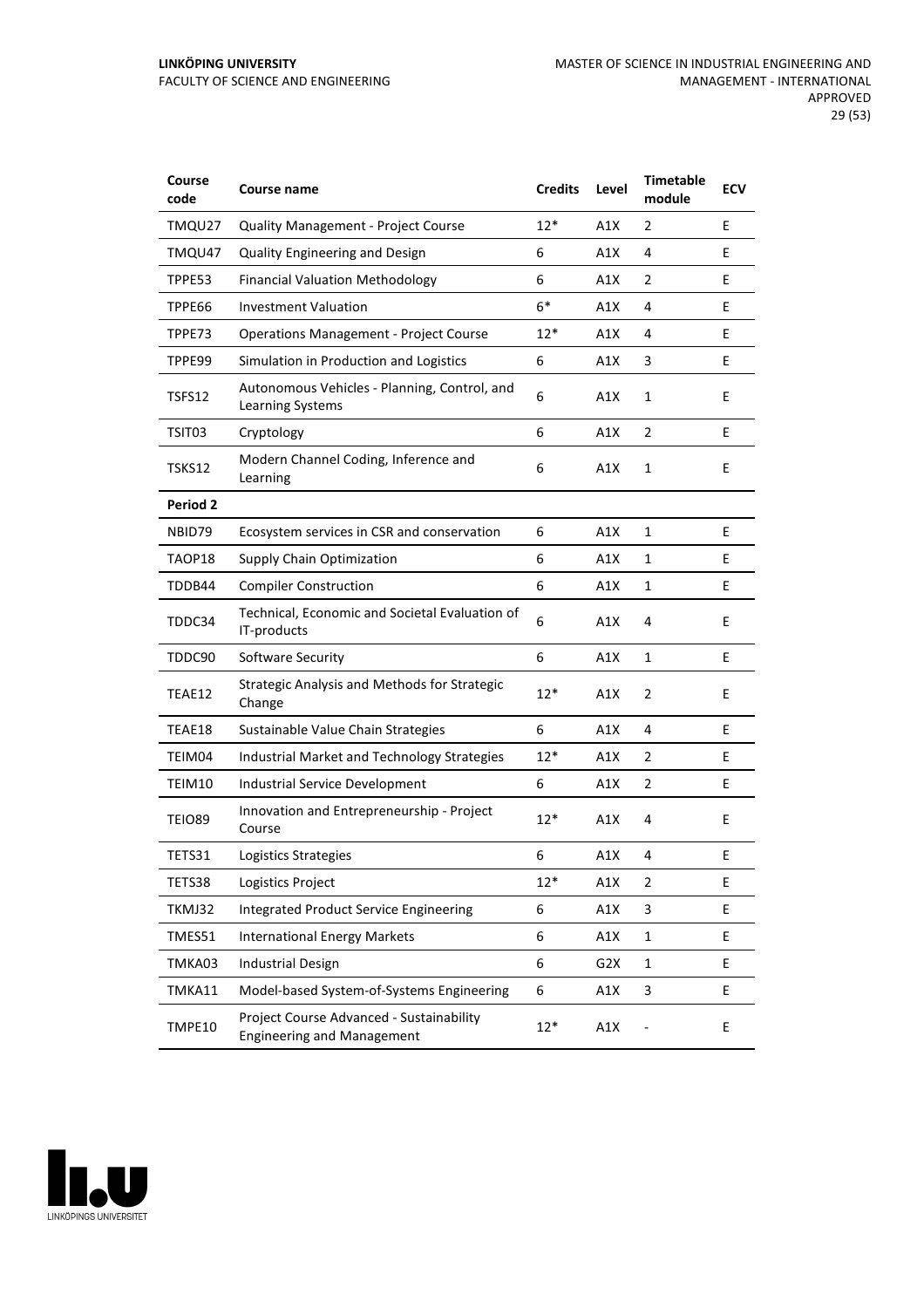| Course<br>code | Course name                                            | <b>Credits</b> | Level            | Timetable<br>module | <b>ECV</b> |
|----------------|--------------------------------------------------------|----------------|------------------|---------------------|------------|
| TMPM08         | Project Course Advanced - Manufacturing<br>Engineering | $12*$          | A1X              | 4                   | F          |
| TMQU12         | Lean Production                                        | 6              | A1X              | $\overline{z}$      | E          |
| TMQU27         | <b>Quality Management - Project Course</b>             | $12*$          | A1X              | 4                   | F          |
| TPPE61         | <b>Financial Optimization</b>                          | 6              | A1X              | $\mathcal{P}$       | F          |
| TPPE66         | <b>Investment Valuation</b>                            | $6*$           | A1X              | 4                   | F          |
| TPPE73         | <b>Operations Management - Project Course</b>          | $12*$          | A <sub>1</sub> X | 4                   | E          |
| TSRT08         | Optimal Control                                        | 6              | A1X              | 3                   | Е          |

## *Specialisation: Master Profile Digitisation and Management*

| Course<br>code | Course name                                                   | <b>Credits</b> | Level | Timetable<br>module | <b>ECV</b> |
|----------------|---------------------------------------------------------------|----------------|-------|---------------------|------------|
| Period 2       |                                                               |                |       |                     |            |
| TDDC34         | Technical, Economic and Societal Evaluation of<br>IT-products | 6              | A1X   | 4                   |            |

## *Specialisation: Master Profile Finance*

| Course<br>code | Course name                            | <b>Credits</b> | Level | <b>Timetable</b><br>module | <b>ECV</b> |
|----------------|----------------------------------------|----------------|-------|----------------------------|------------|
| Period 1       |                                        |                |       |                            |            |
| TPPE53         | <b>Financial Valuation Methodology</b> | 6              | A1X   | $\overline{2}$             | Е          |
| TPPE66         | Investment Valuation                   | $6*$           | A1X   | 4                          | Е          |
| Period 2       |                                        |                |       |                            |            |
| TPPE61         | <b>Financial Optimization</b>          | 6              | A1X   | $\overline{2}$             | F          |
| TPPE66         | Investment Valuation                   | $6*$           | A1X   | 4                          | F          |

## *Specialisation: Master Profile Industrial Marketing*

| Course<br>code | Course name                                 | <b>Credits</b> | Level | Timetable<br>module | <b>ECV</b> |
|----------------|---------------------------------------------|----------------|-------|---------------------|------------|
| Period 1       |                                             |                |       |                     |            |
| TEIM04         | Industrial Market and Technology Strategies | $12*$          | A1X   | $\overline{2}$      |            |
| Period 2       |                                             |                |       |                     |            |
| TEIM04         | Industrial Market and Technology Strategies | $12*$          | A1X   |                     |            |

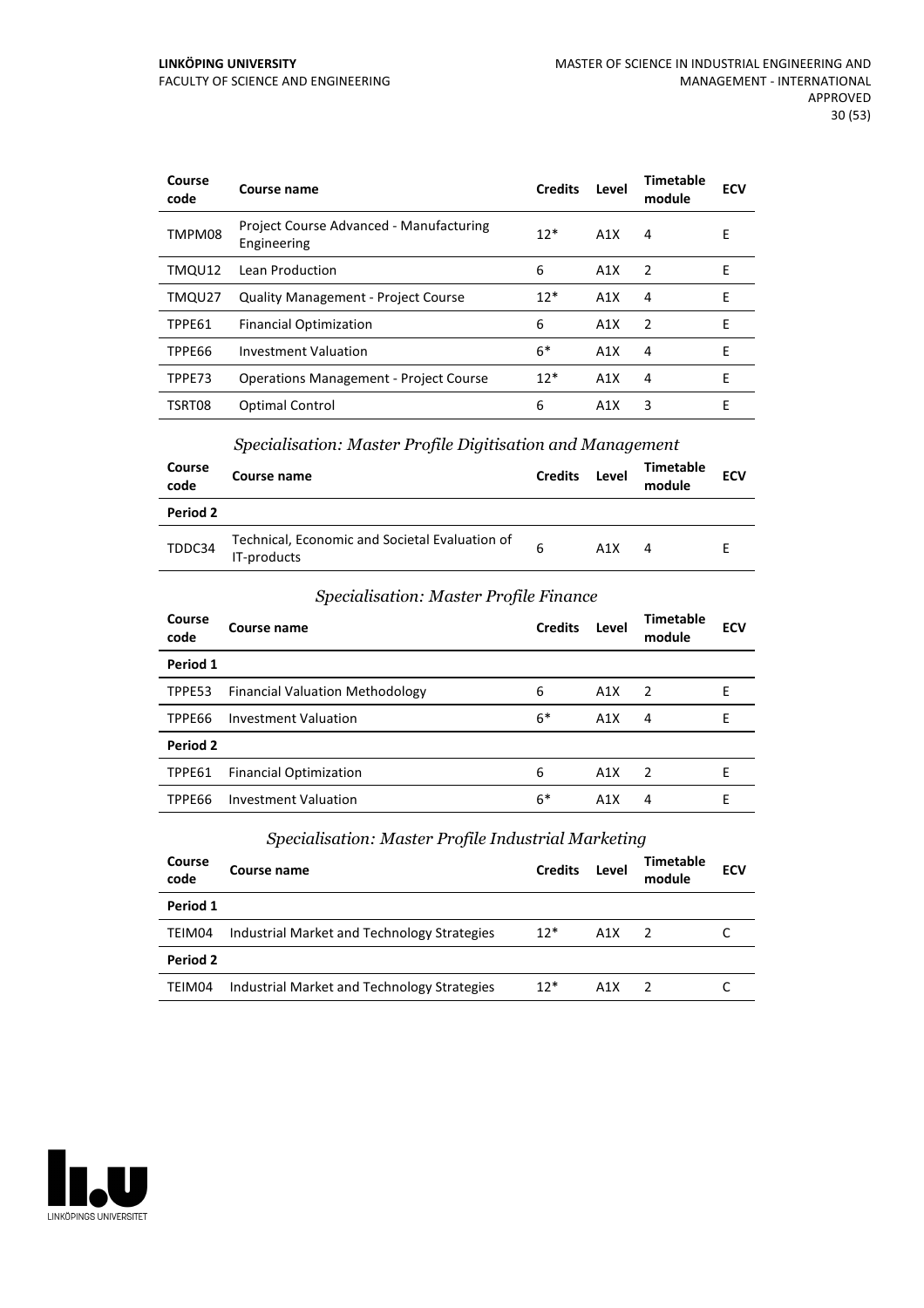| Course<br>code | Course name                            | <b>Credits</b> | Level | <b>Timetable</b><br>module | <b>ECV</b> |
|----------------|----------------------------------------|----------------|-------|----------------------------|------------|
| Period 1       |                                        |                |       |                            |            |
| TETS38         | Logistics Project                      | $12*$          | A1X   | 4                          |            |
| TPPE99         | Simulation in Production and Logistics | 6              | A1X   | 3                          | E          |
| Period 2       |                                        |                |       |                            |            |
| TETS38         | Logistics Project                      | $12*$          | A1X   | $\overline{2}$             |            |
| TETS31         | Logistics Strategies                   | 6              | A1X   | 4                          | Е          |

## *Specialisation: Master Profile Logistics and Supply Chain Management*

#### *Specialisation: Master Profile Operations Management*

| Course<br>code | Course name                                   | <b>Credits</b> | Level | <b>Timetable</b><br>module | <b>ECV</b> |
|----------------|-----------------------------------------------|----------------|-------|----------------------------|------------|
| Period 1       |                                               |                |       |                            |            |
| TPPE73         | <b>Operations Management - Project Course</b> | $12*$          | A1X   | 4                          |            |
| TPPE99         | Simulation in Production and Logistics        | 6              | A1X   | 3                          | н          |
| Period 2       |                                               |                |       |                            |            |
| TPPE73         | <b>Operations Management - Project Course</b> | $12*$          | A1X   | 4                          |            |

## *Specialisation: Master Profile Project, Innovation and Entrepreneurship*

| Course<br>code | Course name                                         | <b>Credits</b> | Level | <b>Timetable</b><br>module | <b>ECV</b> |
|----------------|-----------------------------------------------------|----------------|-------|----------------------------|------------|
| Period 1       |                                                     |                |       |                            |            |
| <b>TEIO89</b>  | Innovation and Entrepreneurship - Project<br>Course | $12*$          | A1X   | 4                          |            |
| Period 2       |                                                     |                |       |                            |            |
| <b>TEIO89</b>  | Innovation and Entrepreneurship - Project<br>Course | $12*$          | A1X   | 4                          |            |

#### *Specialisation: Master Profile Quality Technology and Management*

| Course<br>code  | Course name                                | <b>Credits</b> | Level | Timetable<br>module | <b>ECV</b> |
|-----------------|--------------------------------------------|----------------|-------|---------------------|------------|
| Period 1        |                                            |                |       |                     |            |
| TMQU27          | <b>Quality Management - Project Course</b> | $12*$          | A1X   | 2                   |            |
| TMQU47          | <b>Quality Engineering and Design</b>      | 6              | A1X   | 4                   |            |
| <b>Period 2</b> |                                            |                |       |                     |            |
| TMQU27          | <b>Quality Management - Project Course</b> | $12*$          | A1X   | 4                   |            |

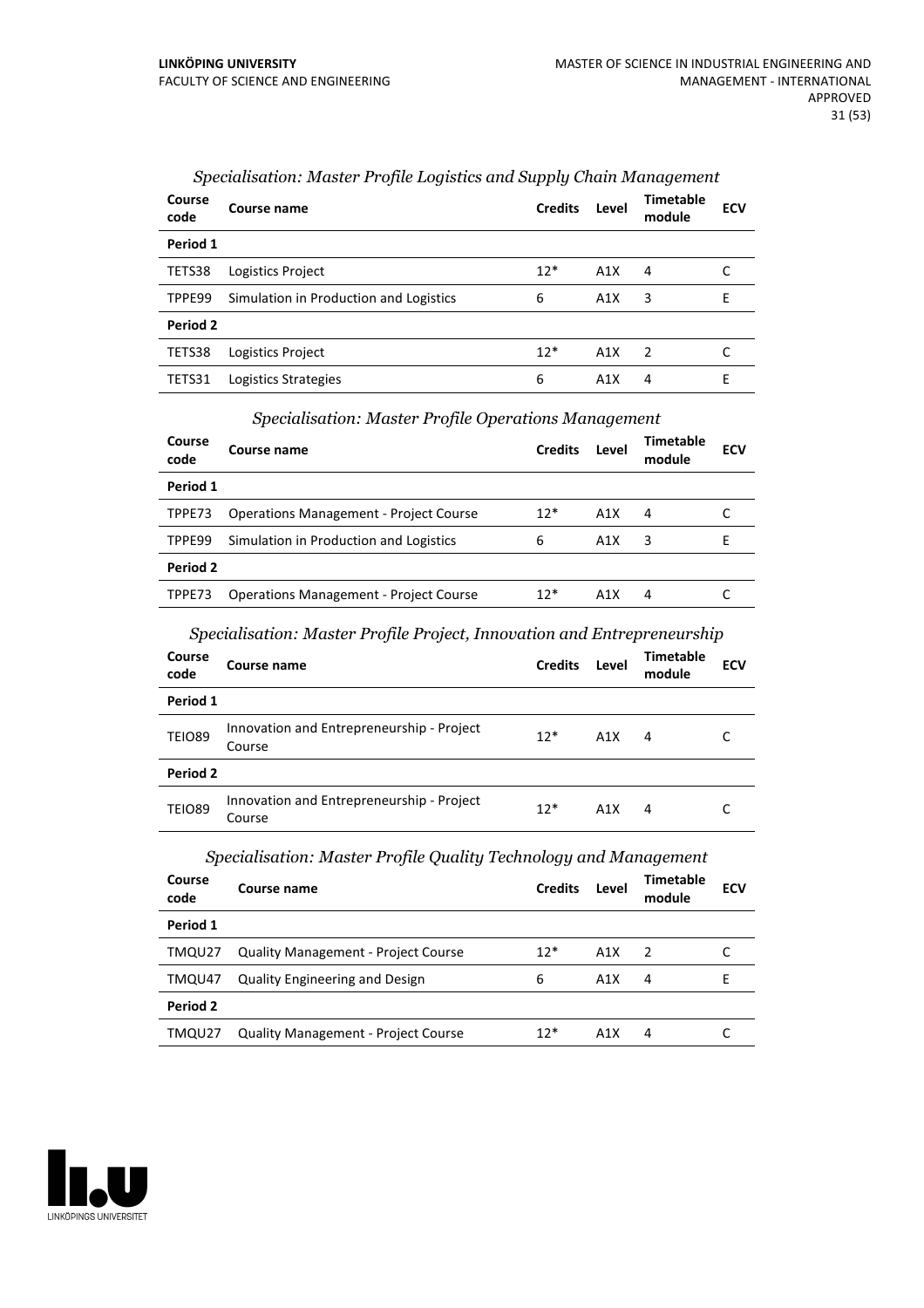| Course<br>code | Course name                                                                     | <b>Credits</b> | Level | <b>Timetable</b><br>module | <b>ECV</b> |
|----------------|---------------------------------------------------------------------------------|----------------|-------|----------------------------|------------|
| Period 1       |                                                                                 |                |       |                            |            |
| TEAE12         | Strategic Analysis and Methods for Strategic<br>Change                          | $12*$          | A1X   | 2                          |            |
| <b>TDE172</b>  | Strategy and Digitisation - Technology,<br><b>Standards and Network Effects</b> | 6              | A1X   | 4                          | Е          |
| Period 2       |                                                                                 |                |       |                            |            |
| TEAE12         | Strategic Analysis and Methods for Strategic<br>Change                          | $12*$          | A1X   | $\mathcal{P}$              | C          |
| TEAE18         | Sustainable Value Chain Strategies                                              | 6              | A1X   | 4                          | E          |
| TEIM10         | Industrial Service Development                                                  | 6              | A1X   | 2                          | E          |
| TMQU12         | Lean Production                                                                 | 6              | A1X   | $\mathfrak{p}$             | E          |

## *Specialisation: Master Profile Strategic Management and Control*

## *Specialisation: Specialization Biotechnical Engineering*

| Course<br>code | Course name                                | <b>Credits</b> | Level | <b>Timetable</b><br>module | <b>ECV</b> |
|----------------|--------------------------------------------|----------------|-------|----------------------------|------------|
| Period 1       |                                            |                |       |                            |            |
| TATM38         | Mathematical Models in Biology             | 6              | A1X   | 3                          |            |
| Period 2       |                                            |                |       |                            |            |
| NBID79         | Ecosystem services in CSR and conservation | 6              | A1X   |                            |            |

## *Specialisation: Specialization Computer Science and Engineering*

| Course name                                                      | <b>Credits</b> | Level | <b>Timetable</b><br>module | <b>ECV</b> |
|------------------------------------------------------------------|----------------|-------|----------------------------|------------|
|                                                                  |                |       |                            |            |
| <b>Software Testing</b>                                          | 6              | A1X   | 2                          | E          |
| Advanced Machine Learning                                        | 6              | A1X   | 1                          | E          |
| Software Design and Construction                                 | 6              | A1X   | 4                          | E          |
| Autonomous Vehicles - Planning, Control, and<br>Learning Systems | 6              | A1X   | 1                          | E          |
| Cryptology                                                       | 6              | A1X   | 2                          | E          |
|                                                                  |                |       |                            |            |
| Model-based System-of-Systems Engineering                        | 6              | A1X   | 3                          | F          |
|                                                                  |                |       |                            |            |

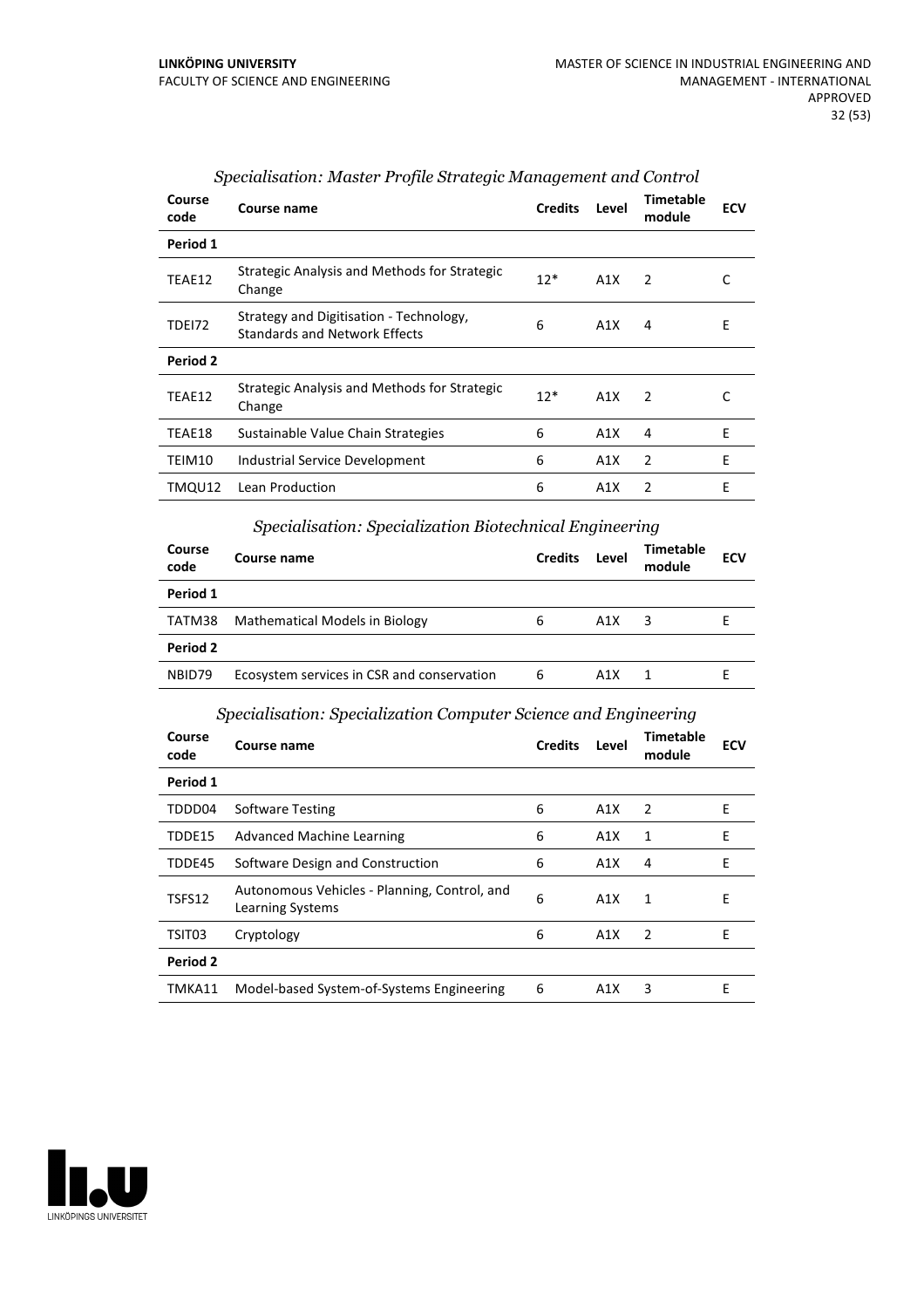| Course<br>code | Course name                                                      | <b>Credits</b> | Level | <b>Timetable</b><br>module | <b>ECV</b> |
|----------------|------------------------------------------------------------------|----------------|-------|----------------------------|------------|
| Period 1       |                                                                  |                |       |                            |            |
| TSFS12         | Autonomous Vehicles - Planning, Control, and<br>Learning Systems | 6              | A1X   | 1                          | E          |
| TSIT03         | Cryptology                                                       | 6              | A1X   | $\overline{2}$             | E          |
| TSKS12         | Modern Channel Coding, Inference and Learning                    | - 6            | A1X   | 1                          | F          |
| Period 2       |                                                                  |                |       |                            |            |
| TSRT08         | <b>Optimal Control</b>                                           | 6              | A1X   | 3                          | F          |

## *Specialisation: Specialization Electrical Engineering*

#### *Specialisation: Specialization Energy Engineering*

| Course<br>code | Course name                                                                   | <b>Credits</b> | Level | <b>Timetable</b><br>module | <b>ECV</b> |
|----------------|-------------------------------------------------------------------------------|----------------|-------|----------------------------|------------|
| Period 1       |                                                                               |                |       |                            |            |
| TKMJ31         | <b>Biofuels for Transportation</b>                                            | 6              | A1X   | 1                          | Е          |
| TMMV59         | <b>Applied Computational Fluid Dynamics</b>                                   | 6              | A1X   | 2                          | Е          |
| TMPE10         | Project Course Advanced - Sustainability<br><b>Engineering and Management</b> | $12*$          | A1X   |                            | Е          |
| Period 2       |                                                                               |                |       |                            |            |
| TMPE10         | Project Course Advanced - Sustainability<br><b>Engineering and Management</b> | $12*$          | A1X   |                            | E          |

## *Specialisation: Specialization Mechanical Engineering*

| Course<br>code | Course name                                            | <b>Credits</b> | Level | <b>Timetable</b><br>module | <b>ECV</b> |
|----------------|--------------------------------------------------------|----------------|-------|----------------------------|------------|
| Period 1       |                                                        |                |       |                            |            |
| TMKT79         | Collaborative Multidisciplinary Design<br>Optimization | 6              | A1X   | 2                          | Ε          |
| TMPM08         | Project Course Advanced - Manufacturing<br>Engineering | $12*$          | A1X   | 1                          | Е          |
| Period 2       |                                                        |                |       |                            |            |
| TKMJ32         | Integrated Product Service Engineering                 | 6              | A1X   | 3                          | E          |
| TMKA03         | <b>Industrial Design</b>                               | 6              | G2X   | 1                          | E          |
| TMPM08         | Project Course Advanced - Manufacturing<br>Engineering | $12*$          | A1X   | 4                          | Е          |

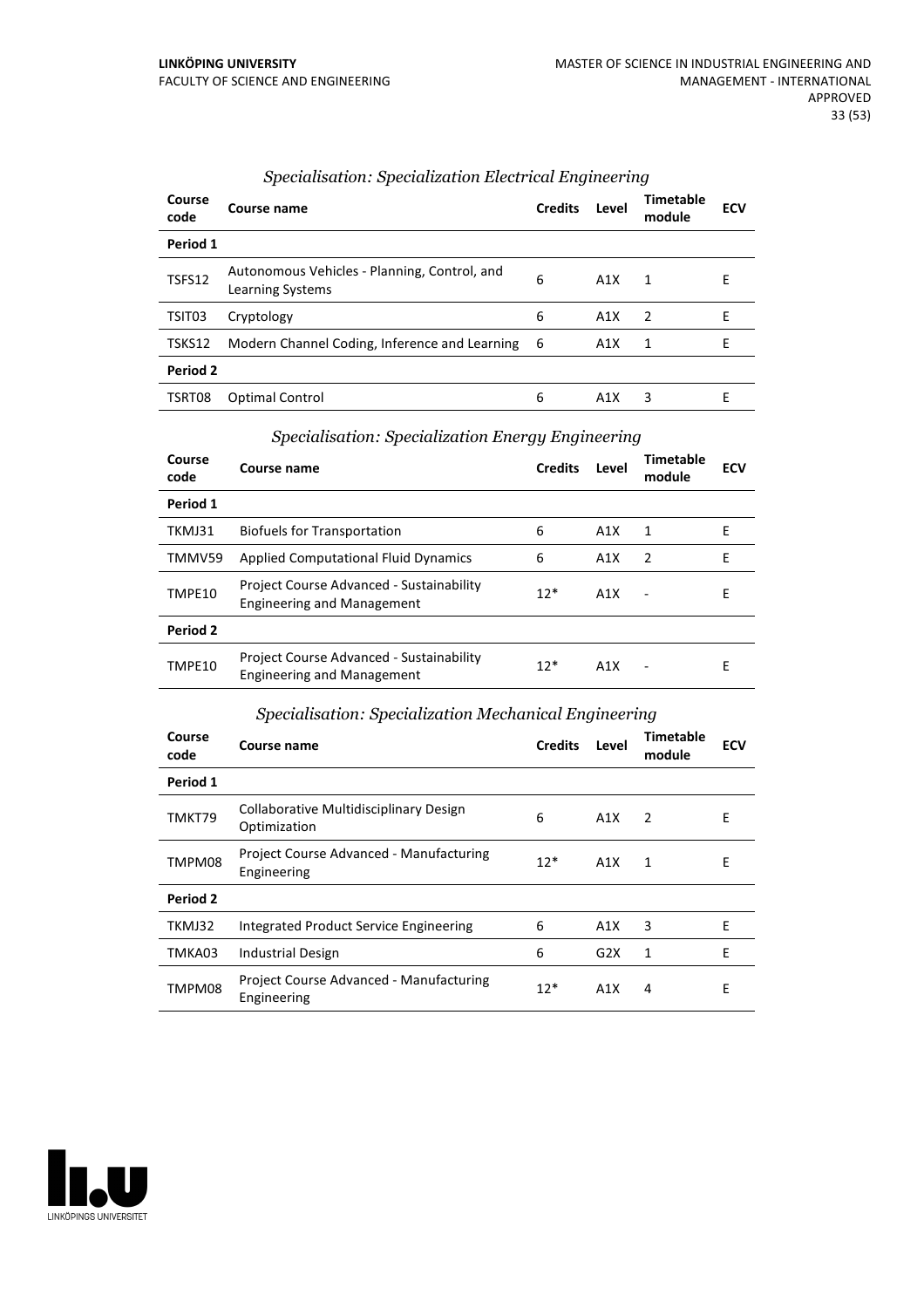## **Semester 10 (Spring 2023)**

*Preliminary courses* **Course code Course name Credits Level Timetable module ECV Period 1** TQXX33 Degree project - Master's Thesis 30\* A1X - C **Period 2** TQXX33 Degree project - Master's Thesis 30\* A1X - C

ECV = Elective / Compulsory /Voluntary

\*The course is divided into several semesters and/or periods

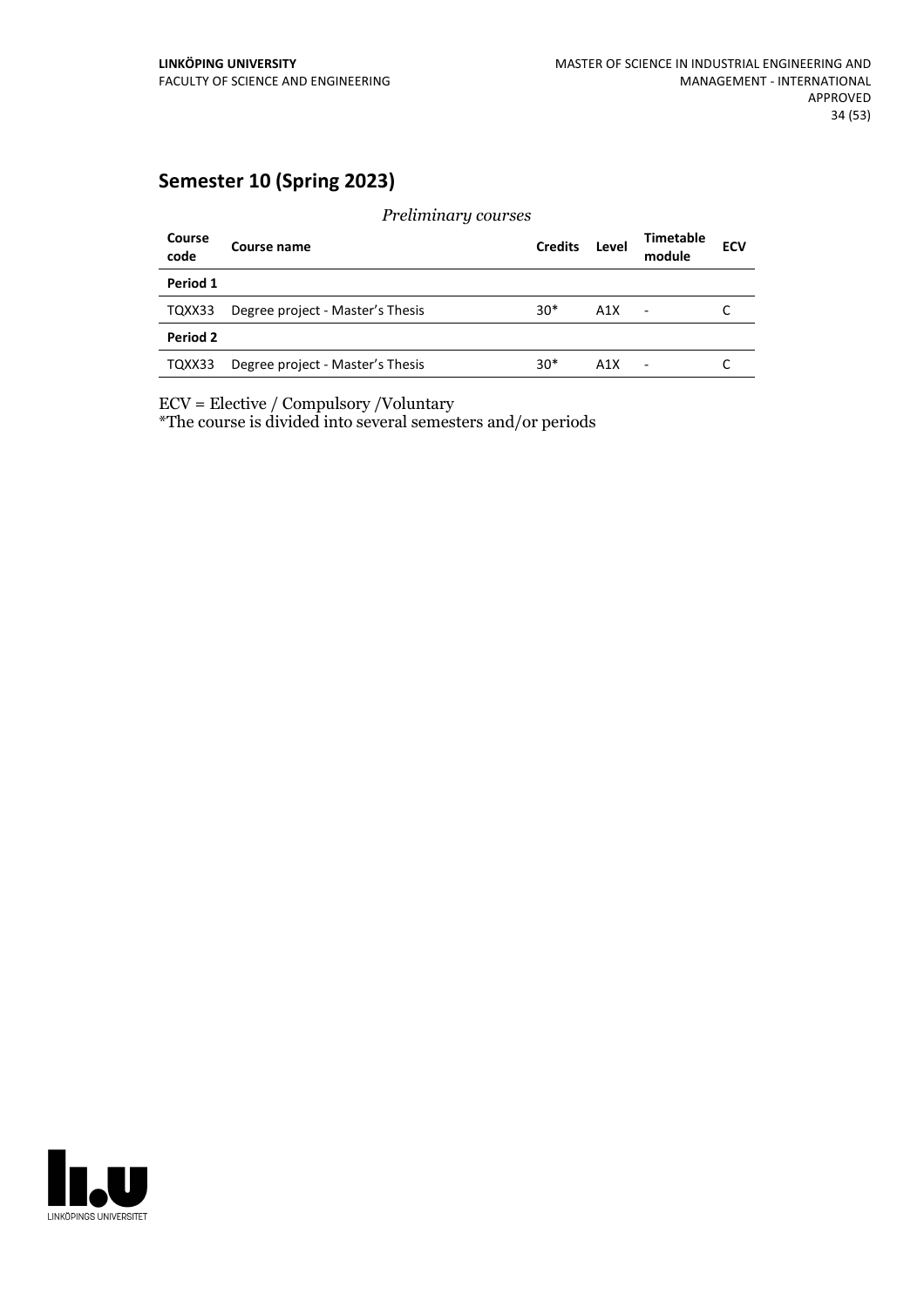## **Common rules**

## **Regulations for compulsorystudy abroad for Ii & Yi through exchange** agreements arranged by the Faculty of Science and **Engineering at Linköping University**

Students taking the master's programmes Industrial Engineering and Management – International and Applied Physics and Electrical Engineering – International must study for one academic year at a university located in the relevant language region for the programme. At least 30 credits of the 60 that the year abroad constitutes must be taken in the language of specialisation of the programme, and it must be possible to use the credits obtained in the study programme. Regulations for the compulsory components of the programme to be taken abroad are available (in Swedish) at

http://styrdokument.liu.se/Regelsamling/VisaBeslut/755476.

## **Structure and organisation of study programmes**

The contents and design of the programmes are to be continuously revised such that new knowledge is integrated into courses and specialisations. Within one programme, several study specialisations or profiles may be available. The identities of the study specialisations or profiles and the regulations governing how these may be selected are given in the syllabus and curriculum for the particular field of study and programmes.

The structure and organisation of the programmes are to follow specified criteria that are summarised in the syllabus for each programme.

- 
- The syllabus defines the aims of the study programme.<br>• The curriculum, which constitutes one part of the syllabus for the field of study, gives details of the terms in which the various courses have been timetabled, and their scheduling through the academic year.<br>• The course syllabus specifies, among other things, the aim and contents of
- the course, and the prior knowledge that a student must have in order to be able to benefit from the course.

## **Qualification requirements**

The qualification requirements specified in the Higher Education Ordinance 2007 apply to students admitted after 1 July 2007. A student who has completed components of a programme after 1 July 2007 has the right to be assessed with respect to the qualification requirements specified by the Higher Education Ordinance 2007. In addition, local regulations laid down by the faculty boards and university board apply, see

http://styrdokument.liu.se/Regelsamling/Innehall/Utbildning\_pa\_grund- \_och\_avancerad\_niva/Examina.

Higher Education Act Chapter 1, Section 8:

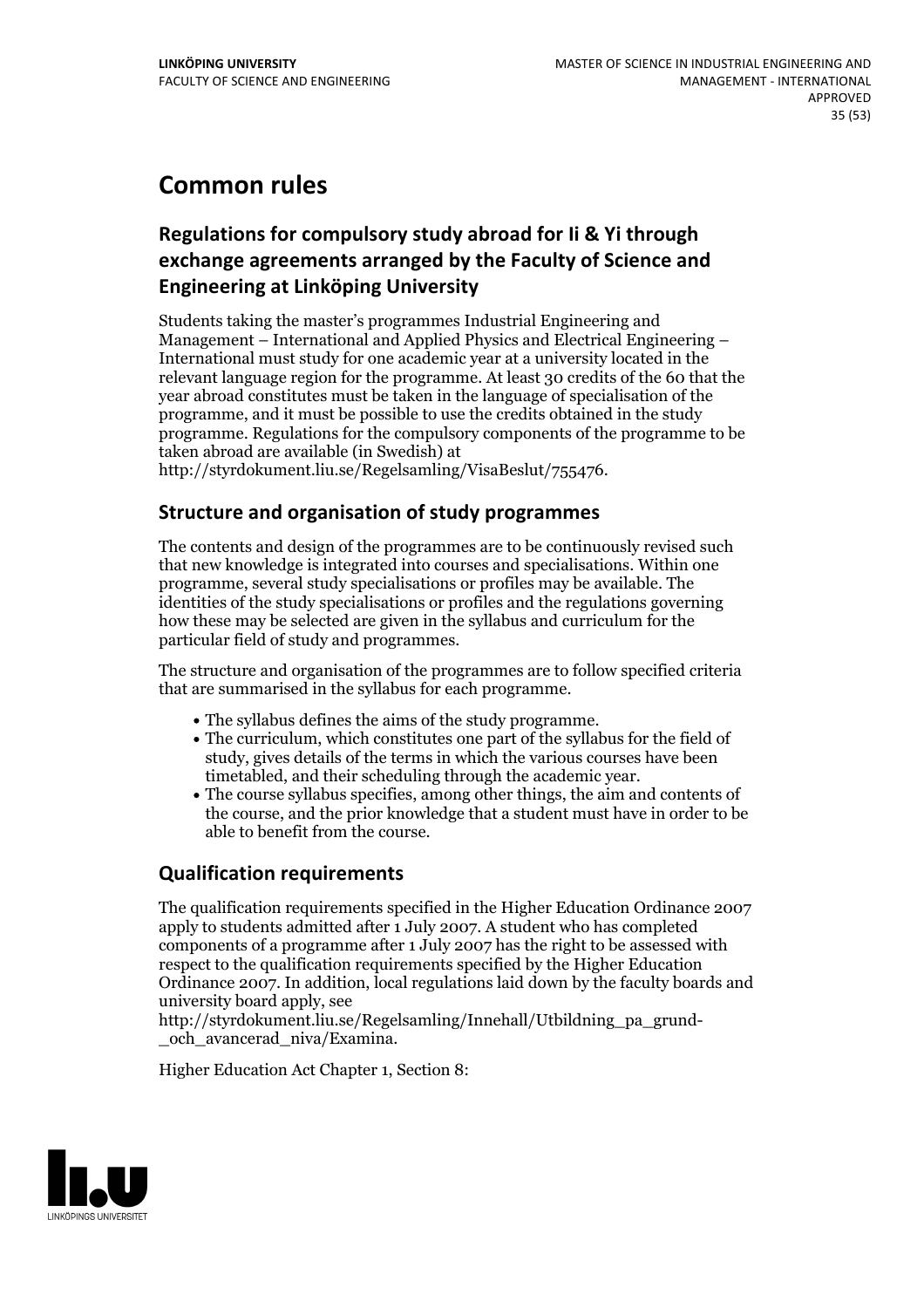First-cycle courses and study programmes are to develop:

- the ability to make independent and critical assessments
- the ability to identify, formulate and solve problems autonomously, and
- the preparedness to deal with changes in working life.

In addition to knowledge and skills in their field of study, students shall develop the ability to:

- gather and interpret information at a scholarly level
- stay abreast of the development of knowledge, and
- communicate their knowledge to others, including those who lack specialist knowledge in the field.

## **Qualifications within a study programme**

Qualification requirements that are specific to a study programme are given in the syllabus for that programme.

## **Matriculation and postponement of matriculation**

A person who has been accepted for a study programme is to start their studies (matriculate) in the term that is specified in the decision about admission. The date and location of the compulsory matriculation procedure will be communicated to those admitted to the first term of the programme.

At any one admission occasion, it is possible to be admitted to only one place on a study programme. A student who has been granted a place on a study programme and who is offered and accepts a place on another study programme during a supplementary round of admission will lose the place offered for the first study programme.

Regulations concerning postponement of matriculation have been laid down in the admission regulations for Linköping University, http://styrdokument.liu.se/Regelsamling/VisaBeslut/622645.

A person who has been granted postponement must present to the admitting authority, before the term in which the studies are to be started and before the date of application, a renewed registration for the programme and a copy of the decision granting postponement.

## **Admission to a later part of a programme**

Admission to a part of a study programme is used here to refer to admission with the purpose of completing the programme and taking a degree. Admission to a later part of a programme may take place only if sufficient resources and space on the programme are available. Furthermore, the applicant must satisfy the entry requirements for the relevant term of the programme, as specified in http://styrdokument.liu.se/Regelsamling/Innehall/Utbildning\_pa\_grund- \_och\_avancerad\_niva/Tekniska\_fakulteten.

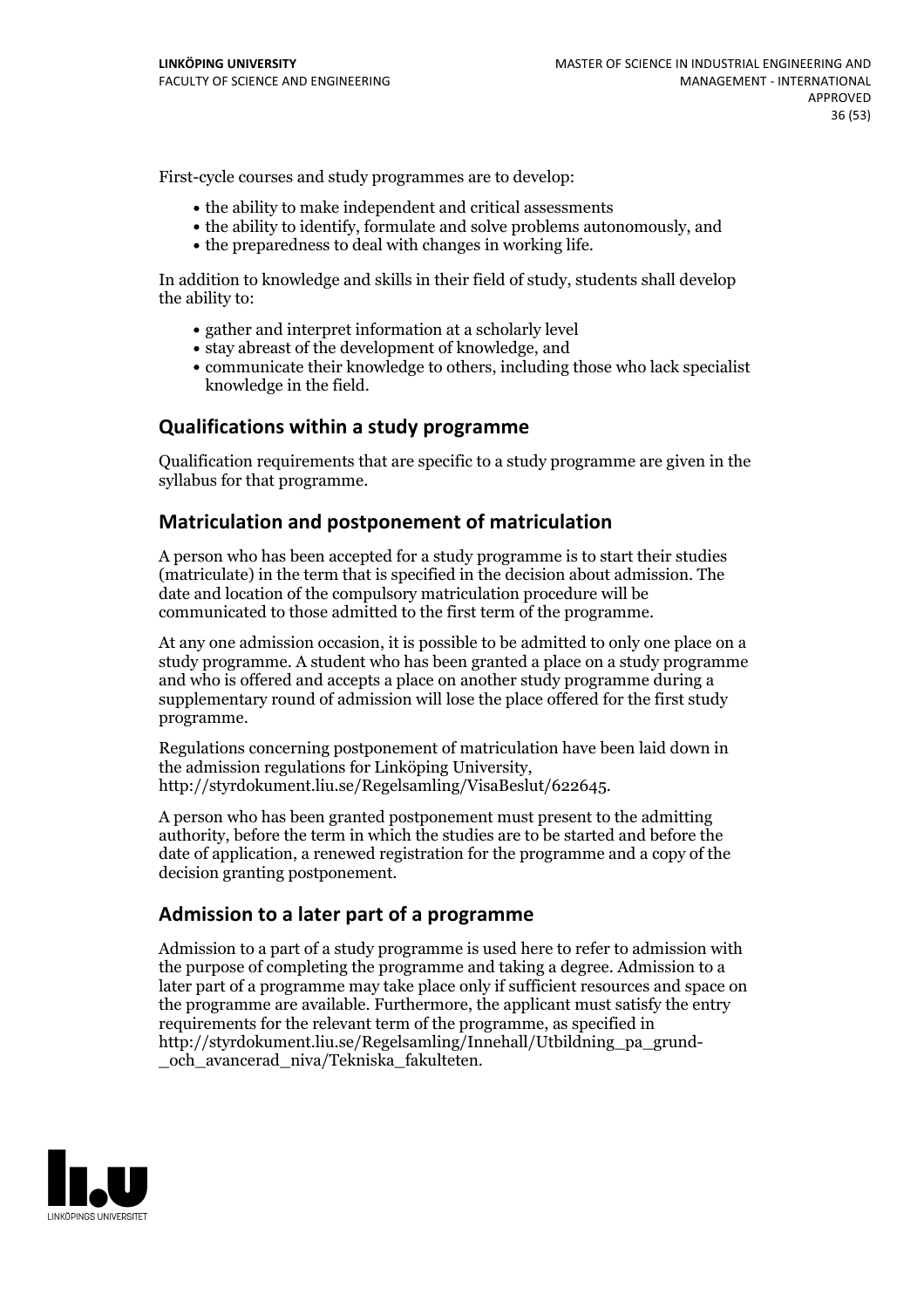## **Interruption in studies**

Notification of an interruption in studies is to be made through the Student Portal. If such <sup>a</sup> notification is not made and if the student does not register for the first term during which the interruption is to take place, the interruption will be considered to be a withdrawal. An interruption in studies must cover a complete term, and notification of interruptions can be given for a maximum of two consecutive terms. Notification of resumption of studies is to take place at the term registration for the term that follows the interruption. If the student does not register at the term registration, this will be regarded as withdrawal from studies.

A student who is taking an interruption in studies may during this period retake examinations if he or she has re-registered for the most recent study term of the programme. A student who wishes to take another course during the interruption in studies must apply for this separately. The student is responsible that registration for courses is carried outat the correct times in preparation for the resumption of studies.

## **Withdrawal from a study programme**

A student who wishes to withdraw from a study programme must notify the study guidance counsellor. A student who leaves the studies without giving notification of an interruption in study and who fails to register for the immediately subsequent term is considered to have withdrawn. A student who has withdrawn may return to the study programme if a vacancy is available that is not required for students returning after an interruption in study, and notrequired for students who are changing their location of study and/or study programme.

## **Courses within a study programme**

The curriculum for the various years of a study programme specify which courses are compulsory (o), elective (v) and voluntary (f). If a student wishes to study a different combination than the one specified in the curriculum, an application must be made to the board of studies.

#### **Voluntarycourses**

The course specified as voluntary (labelled with "f") in the programme syllabus are assessed solely as voluntary courses, and credits from these may not contribute to the requirements for a degree.

## **Courses from another study programme**

Courses that are elective courses in another study programme may be included as elective courses in a degree, if the board of studies so decides. If such a decision is not taken, such courses are regarded as voluntary courses.

When selecting a course from another programme, the admission requirements specified in the course syllabus must be satisfied.

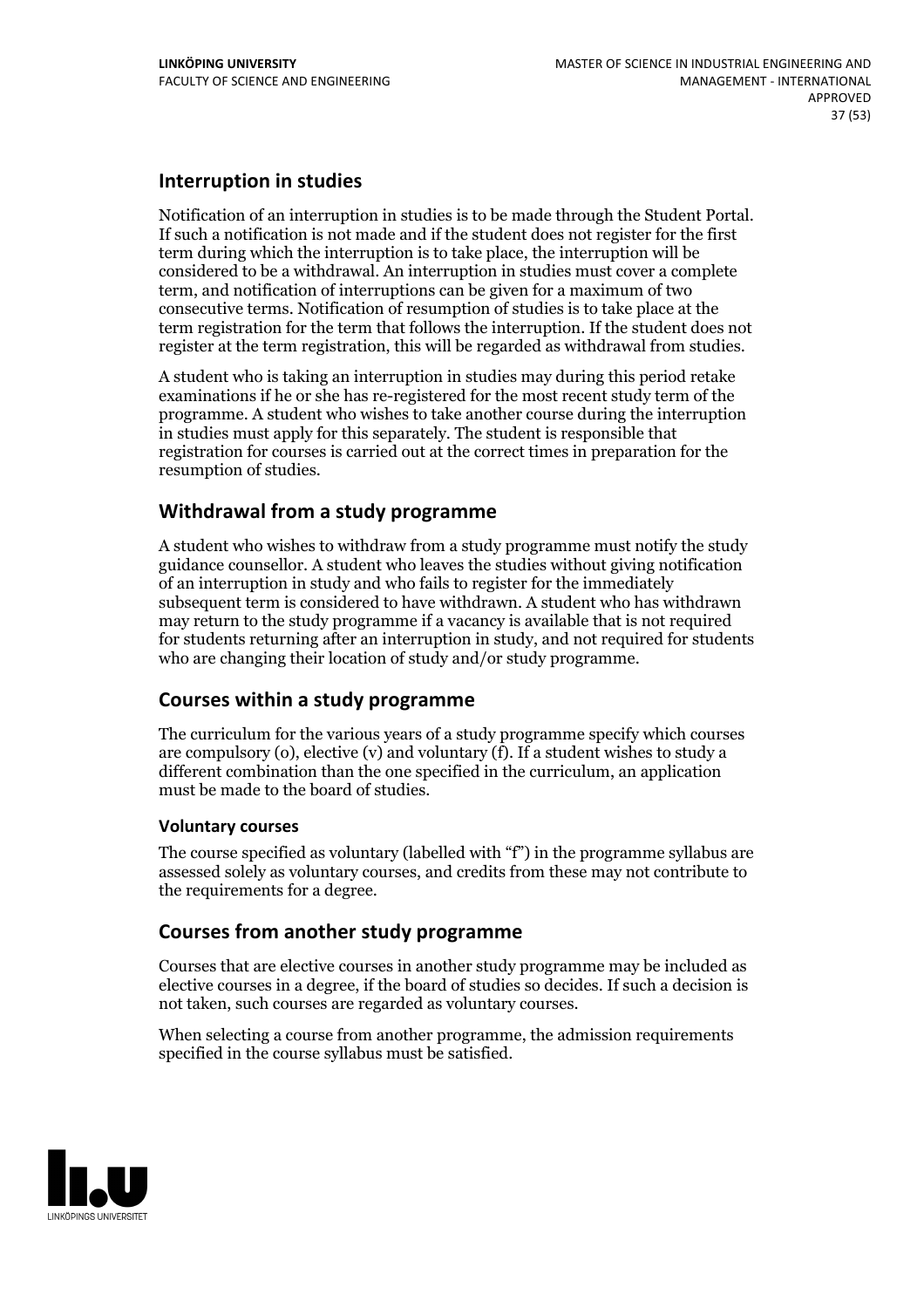Admission is granted to the extent that resources allow, provided that places are available on the course.

#### **Students taking a master's programme in engineering**

Students taking a master's programme in engineering can take courses given in Term 7 and later terms of the programme from all engineering master's programmes. Admission to courses at advanced level requires the possession of at least 150 credits within the programme to which the student has been admitted.

## **Students taking a Bachelor of Science (Engineering)**

Student taking Bachelor of Science (Engineering) degrees may take courses specified in the programme syllabuses of all Bachelor of Science (Engineering) programmes.

## **Students taking a Bachelor of Science**

Student taking Bachelor of Science degrees may take courses specified in the programme syllabuses of all Bachelor of Science programmes.

## **Third-cycle courses**

The credits from third-cycle courses may be included as elective courses in a degree, if the board of studies so decides. If such a decision is not taken, such courses are regarded as voluntary courses.

#### **Students taking a master's programme in engineering**

It is possible for students taking master's programmes in engineering to take certain third-cycle courses. It is, however, required in this case that the student has achieved master's level (i.e. year 4 or 5 of the study programme). Information can be obtained from the relevant director of advanced studies.

#### **Students on Master's programmes**

It is possible for students taking master's programmes to take certain third-cycle courses. Information can be obtained from the relevant director of advanced studies.

## **Registration for programme courses**

Registration for courses that are given as part of a study programme must be made during the specified period, which has been preliminarily set to 1-10 April for the autumn term, and 1-10 October for the spring term. Information about course registration is published on a webpage, sent to students by email, and disseminated at scheduled information meetings.

## **Registration for programme courses as single-subject courses**

Admission to a programme course as a single-subject subject course may take place only if sufficient resources and space on the course are available.

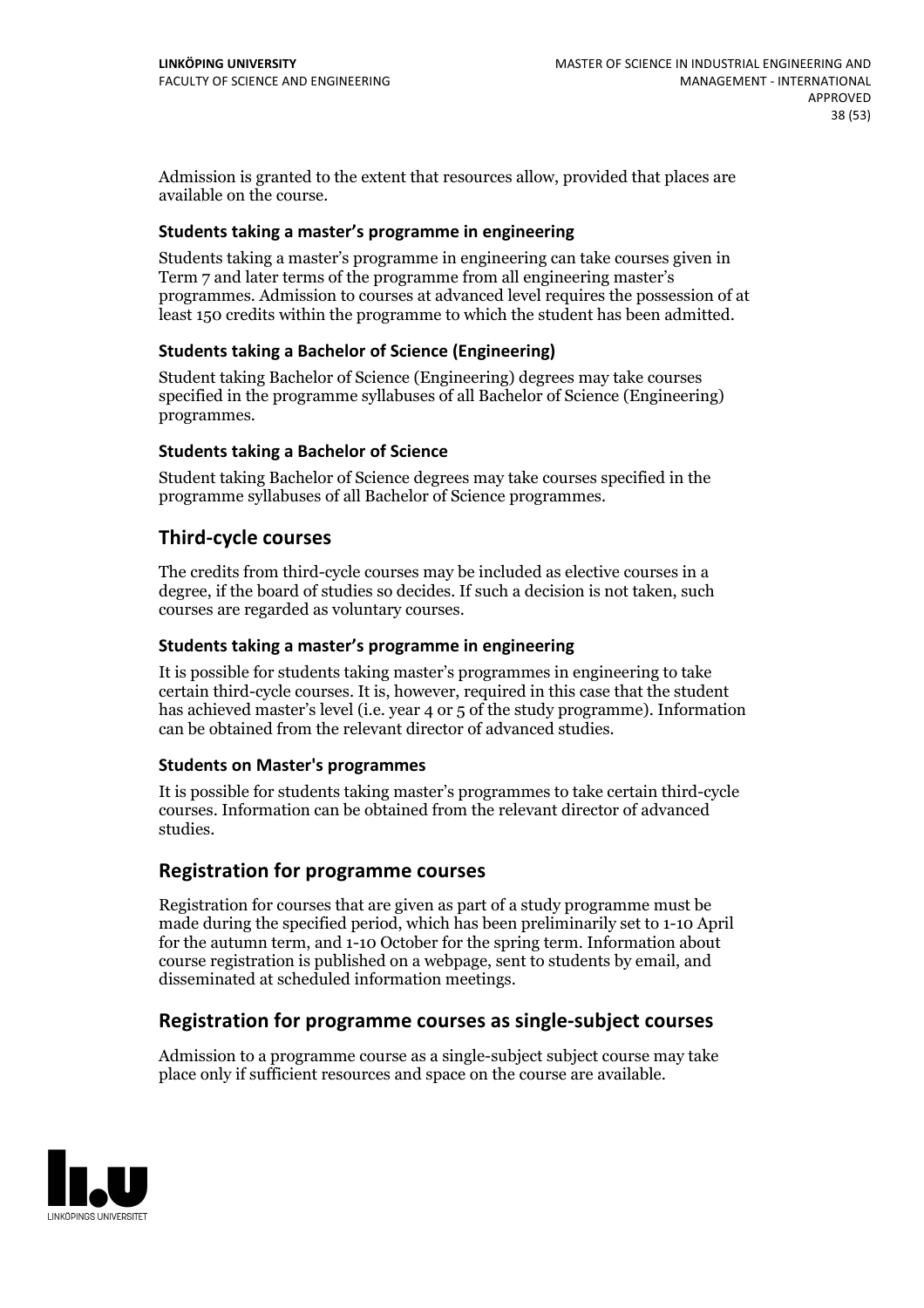Furthermore, the applicant must satisfy the entry requirements for the relevant course.

In the event of a scarcity of resources, the board of LiTH can decide to limit the possibilities of taking courses that are part of a programme as freestanding courses.

## **Timetabling**

Courses are timetabled after a decision has been made concerning the assignment of the course to a timetable module. A central timetable is not drawn up for courses with fewer than five participants. Most project courses do not have a central timetable.

## **Study planning**

Students who require support in planning their continued studies can contact the study guidance counsellor of the programme. Study planning involves the student and the study guidance counsellor together drawing up an individual plan for studies during the subsequent term. The individual plan may allow the student to deviate from the general curriculum.

Completed first-cycle courses are a precondition for successful studies at more advanced levels. For this reason, study planning is based on giving priority to courses from earlier years of study that have not been completed. If further capacity is available, new courses may be taken.

Study planning takes place on a regular basis if the student:

- does not satisfy the requirements for progression to later terms. In order for a student to be able to participate in courses from later years in such cases, a decision of exemption is required.<br>
• does not satisfy the requirements for starting a degree project.
- 

Other situations in which study planning may be required:

- A student has fallen behind during the early part of a study programme and has failed to complete several courses.<br>• A student has not satisfied the entry requirements for a degree project
- 
- before term 6 of an engineering degree.<br>
 A student has applied for admission to a later part of a programme.<br>
 Studies have been carried out abroad.<br>
 A study programme is to be resumed after an interruption.
- 
- 

In these cases the study guidance counsellor supports the student in planning the continued studies, also in situations in which the student can register for the relevant courses without the need for a special decision for the continued studies.

## **Part of education abroad**

Students can exchange study at LiTH for study at an institute of higher education

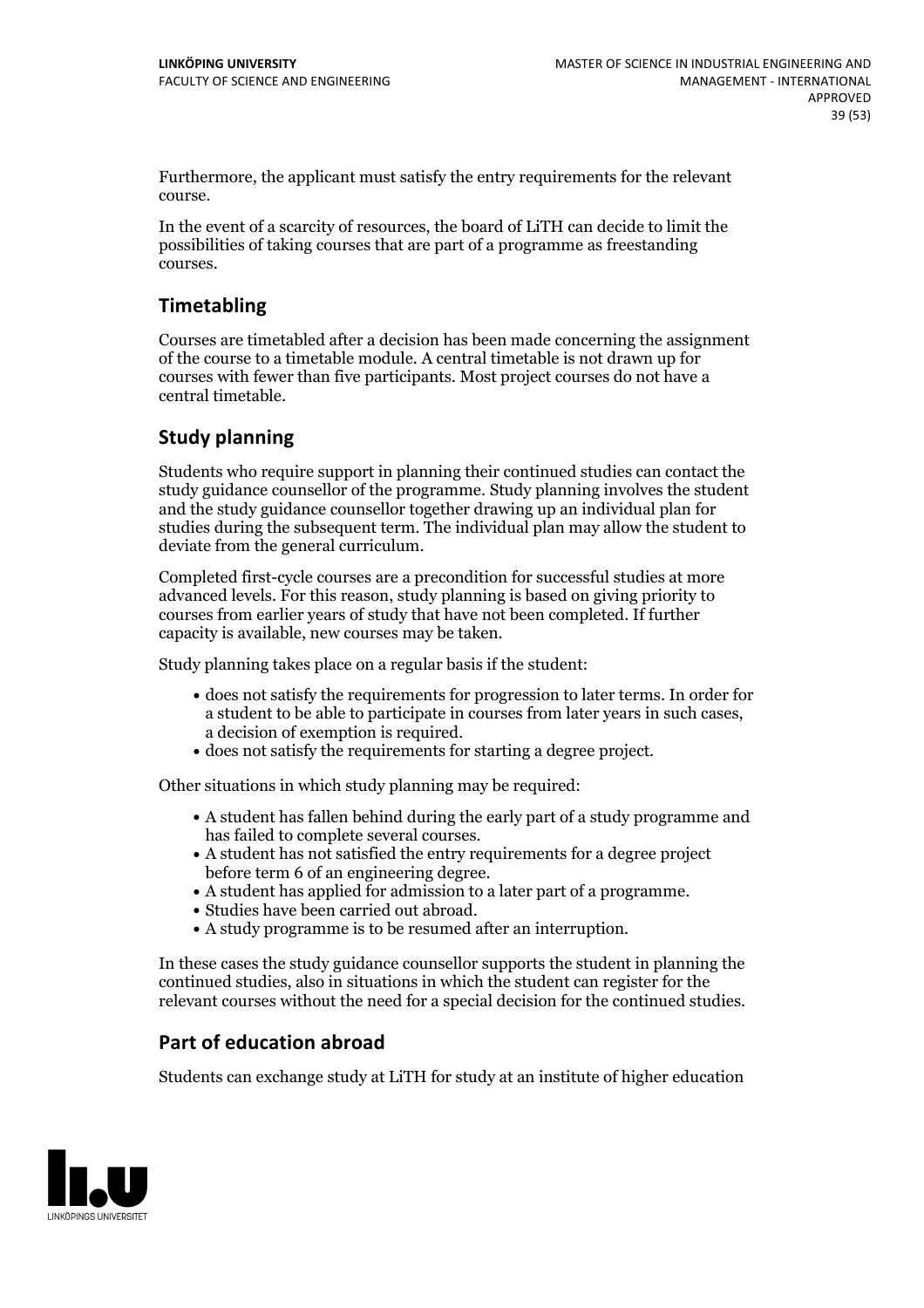abroad, and/or work on a degree project abroad.

In the event that study (courses) at LiTH are exchanged for study abroad, the relevant board of studies (faculty programme director) is responsible for a decision about an individual study plan, which is to be drawn up in advance, and about the final course approval and its inclusion in the qualification requirements. For this reason, students who plan to participate in an exchange should contact the faculty programme director (or equivalent) at the Dean's Office ofthe Institute of Technology.

Regulations for entry requirements, ranking and nomination for study abroad through LiTH's exchange agreements and for the compulsory study abroad period within Ii (Industrial Engineering and Management – International) and Yi (Applied Physics and Electrical Engineering – International) can be found at: http://styrdokument.liu.se/Regelsamling/Innehall/Utbildning\_pa\_grund- \_och\_avancerad\_niva/Tekniska\_fakulteten.

## **Course syllabus**

A syllabus has been established for each course. The syllabus specifies the aim and contents of the course, and the prior knowledge that a student must have in order to be able to benefit from the course.

## **Timetabling**

Courses are timetabled after a decision has been made for this course concerning its assignment to a timetable module. A central timetable is not drawn up for courses with fewer than five participants. Most project courses do not have a central timetable.

## **Interrupting a course**

The vice-chancellor's decision concerning regulations for registration, deregistration and reporting results (Dnr LiU-2015-01241) states that interruptions in study are to be recorded in Ladok. Thus, all students who do not participate in a course for which they have registered must record the interruption, such that the registration on the course can be removed. Deregistration from <sup>a</sup> course is carried outusing <sup>a</sup> web-based form: www.lith.liu.se/for-studenter/kurskomplettering?l=sv.

## **Cancelled courses**

Courses with few participants (fewer than 10) may be cancelled or organised in a manner that differs from that stated in the course syllabus. The board of studies is to deliberate and decide whether a course is to be cancelled orchanged from the course syllabus.

## **Regulations relatingto examinations and examiners**

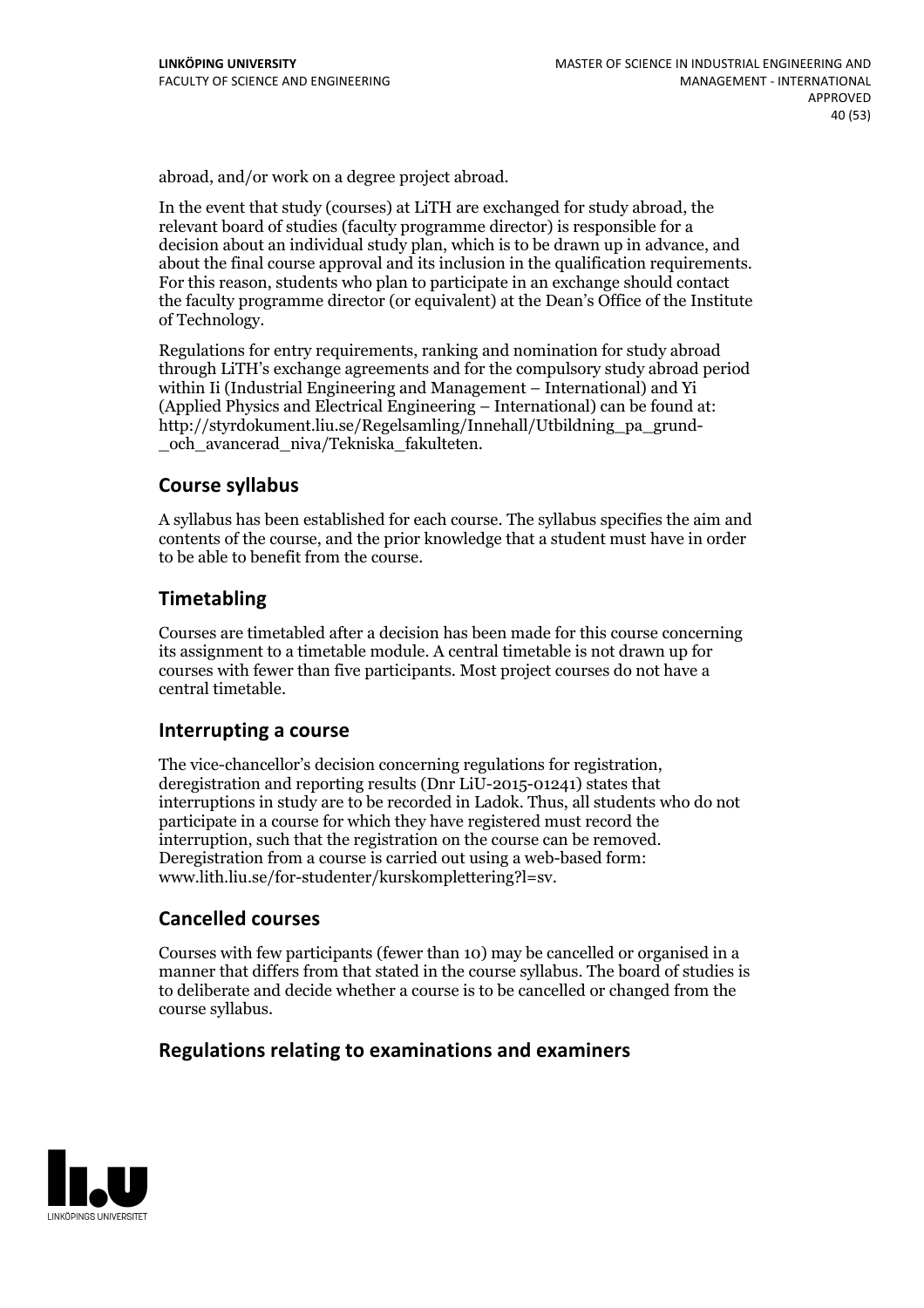Details are given in a decision in the university's rule book: http://styrdokument.liu.se/Regelsamling/VisaBeslut/622678.

## **Forms of examination**

## **Examination**

Written and oral examinations are held at least three times a year: once immediately after the end of the course, once in August, and once (usually) in one of the re-examination periods. Examinations held at other times are to follow a decision of the board of studies.

Principles for examination scheduling for courses that follow the study periods:

- courses given in VT1 are examined for the first time in March, with re-examination in June and August
- courses given in VT2 are examined for the first time in May, with re-examination in August and October
- courses given in HT1 are examined for the first time in October, with re-examination in January and August
- courses given in HT2 are examined for the first time in January, with re-examination at Easter and in August.

The examination schedule is based on the structure of timetable modules, but there may be deviations from this, mainly in the case of courses that are studied and examined for several programmes and in lower grades (i.e. 1 and 2).

- Examinations for courses that the board of studies has decided are to be held in alternate years are held only three times during the year in which the course is given.<br>• Examinations for courses that are cancelled or rescheduled such that they
- are not given in one or several years are held three times during the year that immediately follows the course, with examination scheduling that corresponds to the scheduling that was in force before the course was cancelled or rescheduled.<br>• If teaching is no longer given for a course, three examination occurrences
- are held during the immediately subsequent year, while examinations are at the same time held for any replacement course that is given, or alternatively in association with other re-examination opportunities. Furthermore, an examination is held on one further occasion during the next subsequent year, unless the board of studies determines otherwise.<br>If a course is given during several periods of the year (for programmes, or
- on different occasions for different programmes) the board or boards of studies determine together the scheduling and frequency of re-examination occasions.

## **Registration for examination**

In order to take an examination, a student must register in advance at the Student Portal during the registration period, which opens 30 days before the date of the examination and closes 10 days before it. Candidates are informed of the location

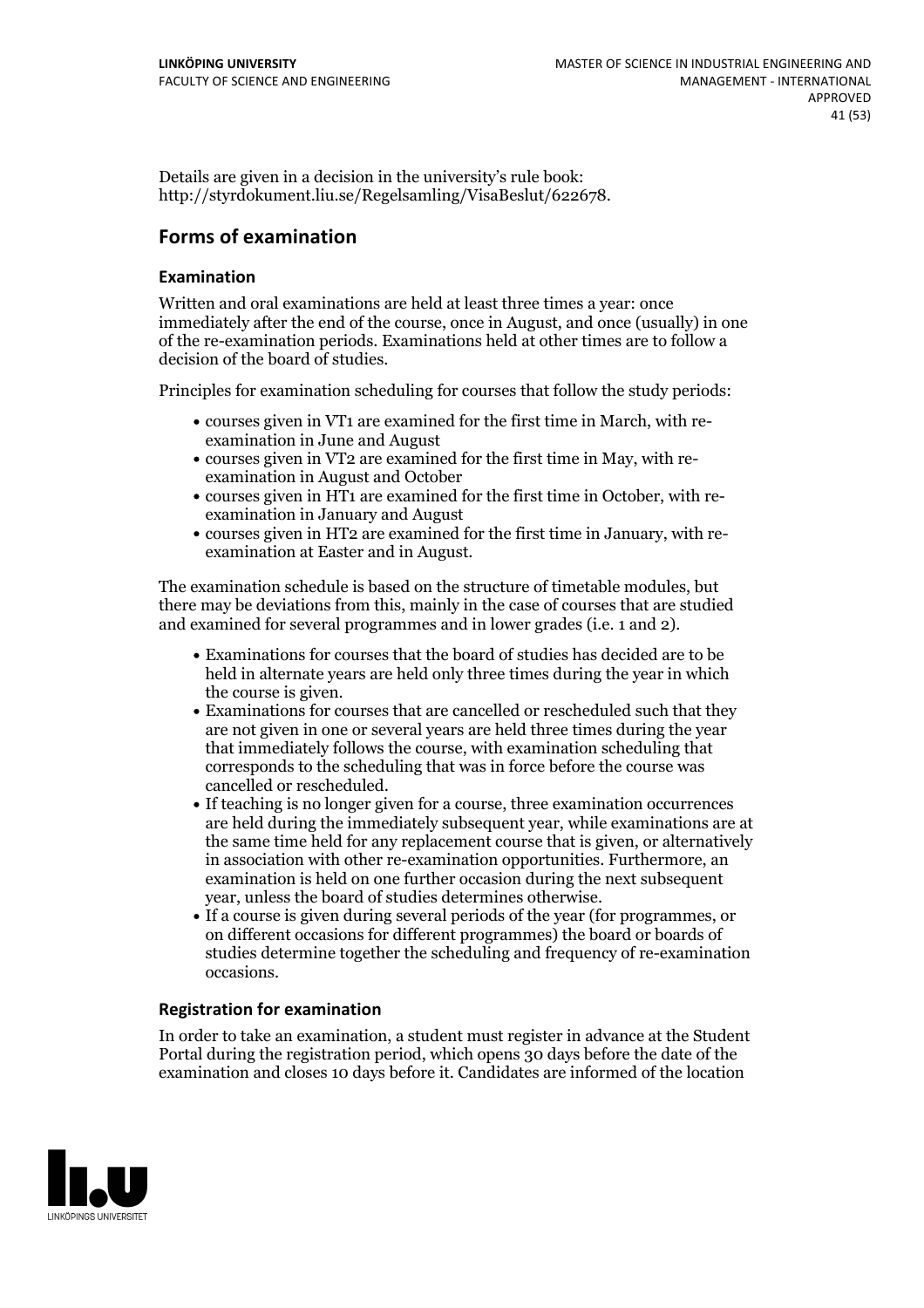of the examination by email, four days in advance. Students who have not registered for an examination run the risk of being refused admittance to the examination, if space is not available.

Symbols used in the examination registration system:

- \*\* denotes that the examination is being given for the penultimate time.
- \* denotes that the examination is being given for the last time.

#### **Code of conduct for students during examinations**

Details are given in a decision in the university's rule book: http://styrdokument.liu.se/Regelsamling/VisaBeslut/622682.

#### **Retakes for higher grade**

Students at the Institute of Technology at LiU have the right to retake written examinations and computer-based examinations in an attempt to achieve a higher grade. This is valid for all examination components with code "TEN" and "DAT". The same right may not be exercised for other examination components, unless otherwise specified in the course syllabus.

#### **Retakes of other forms of examination**

Regulations concerning retakes of other forms of examination than written examinations and computer-based examinations are given in the LiU regulations for examinations and examiners, http://styrdokument.liu.se/Regelsamling/VisaBeslut/622678.

#### **Plagiarism**

For examinations that involve the writing of reports, in cases in which it can be assumed that the student has had access to other sources (such as during project work, writing essays, etc.), the material submitted must be prepared in accordance with principles for acceptable practice when referring to sources (references or quotations for which the source is specified) when the text, images, ideas, data, etc. of other people are used. It is also to be made clear whether the author has reused his or her own text, images, ideas, data, etc. from previous examinations.

A failure to specify such sources may be regarded as attempted deception during examination.

#### **Attempts to cheat**

In the event of <sup>a</sup> suspected attempt by <sup>a</sup> student to cheat during an examination, or when study performance is to be assessed as specified in Chapter <sup>10</sup> of the Higher Education Ordinance, the examiner is to report this to the disciplinary board of the university. Possible consequences for the student are suspension from study and a formal warning. More information is available at https://www.student.liu.se/studenttjanster/lagar-regler-rattigheter?l=sv.

#### **Grades**

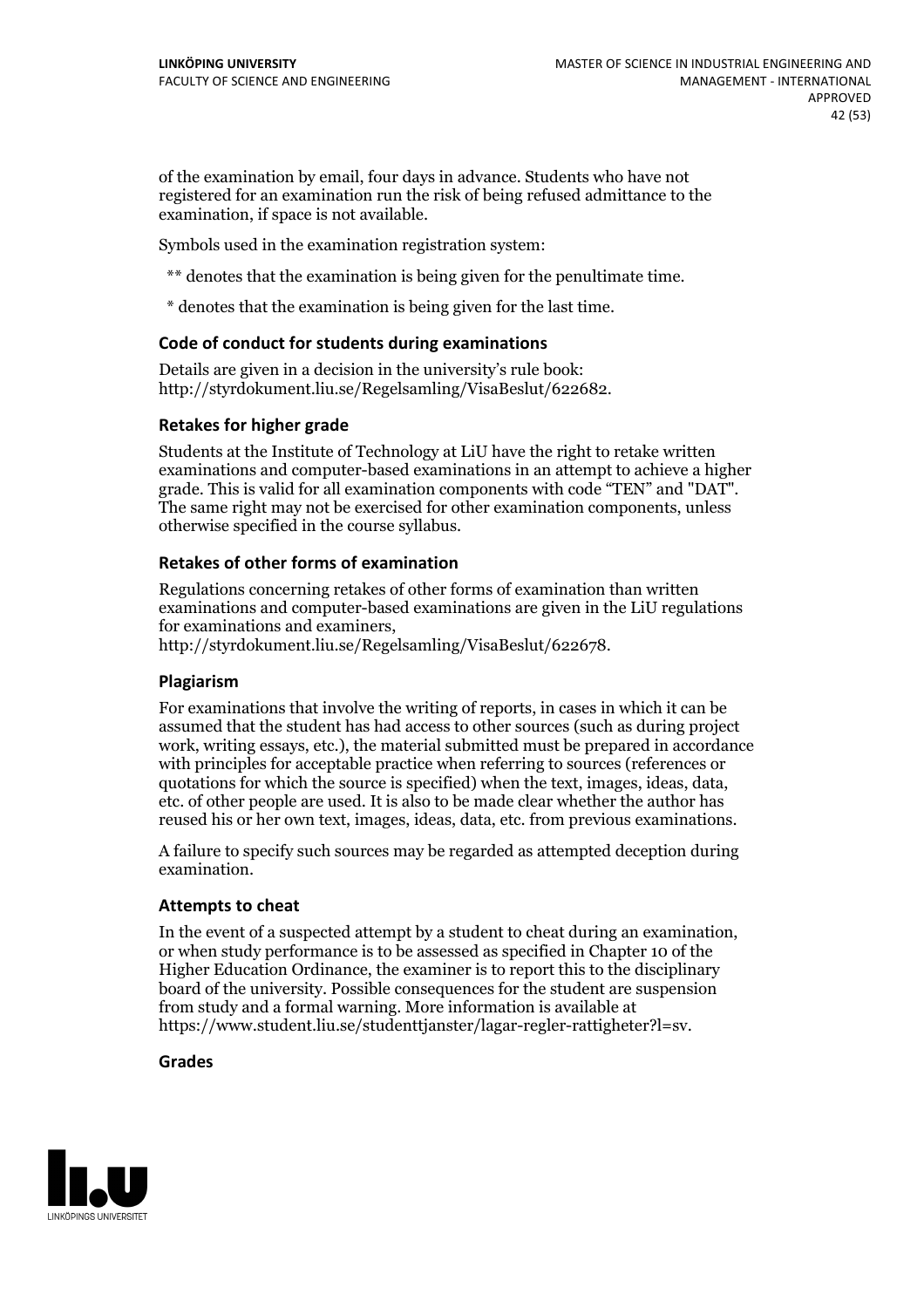The grades that are preferably to be used are Fail (U), Pass (3), Pass not without distinction  $(4)$  and Pass with distinction  $(5)$ . Courses under the auspices of the faculty board of the Faculty of Science and Engineering (Institute of Technology) are to be given special attention in this regard.

- 1. Grades U, 3, 4, 5 are to be awarded for courses that have written
- examinations. 2. Grades Fail (U) and Pass (G) may be awarded for courses with <sup>a</sup> large degree of practical components such as laboratory work, project work and group work.

## **Examination components**

- 
- 1. Grades U, 3, 4, <sup>5</sup> are to be awarded for written examinations (TEN). 2. Grades Fail (U) and Pass (G) are to be used for undergraduate projects and other independent work. 3. Examination components for which the grades Fail (U) and Pass (G) may be
- awarded are laboratory work (LAB), project work (PRA), preparatory written examination (KTR), oral examination (MUN), computer-based
- examination (DAT), home assignment (HEM), and assignment (UPG). 4. Students receive grades either Fail (U) or Pass (G) for other examination components in which the examination criteria are satisfied principally through active attendance such as other examination (ANN), tutorial group (BAS) or examination item (MOM).

The examination results for a student are reported at the relevant department.

## **Regulations (applyto LiU in its entirety)**

The university is a government agency whose operations are regulated by legislation and ordinances, which include the Higher Education Act and the Higher Education Ordinance. In addition to legislation and ordinances, operations are subject to several policy documents. The Linköping University rule book collects currently valid decisions of a regulatory nature taken by the university board, the vice-chancellor and faculty/department boards.

LiU's rule book for education at first-cycle and second-cycle levels is available at http://styrdokument.liu.se/Regelsamling/Innehall/Utbildning\_pa\_grund- \_och\_avancerad\_niva.

## Degree project for Master's Degree in Engineering 300 credits,<br>Master of Science (Two vears). Master of Philosophy (Two vears). **Master** of Science (One year), and master's degrees without **prefix**

General provisions for the degree project are given here. A specific board of studies may have supplementary regulations that are specific for a study programme. These are specified, where relevant, in the syllabus for the field of education and/or the degree project. Information and links to course syllabuses,

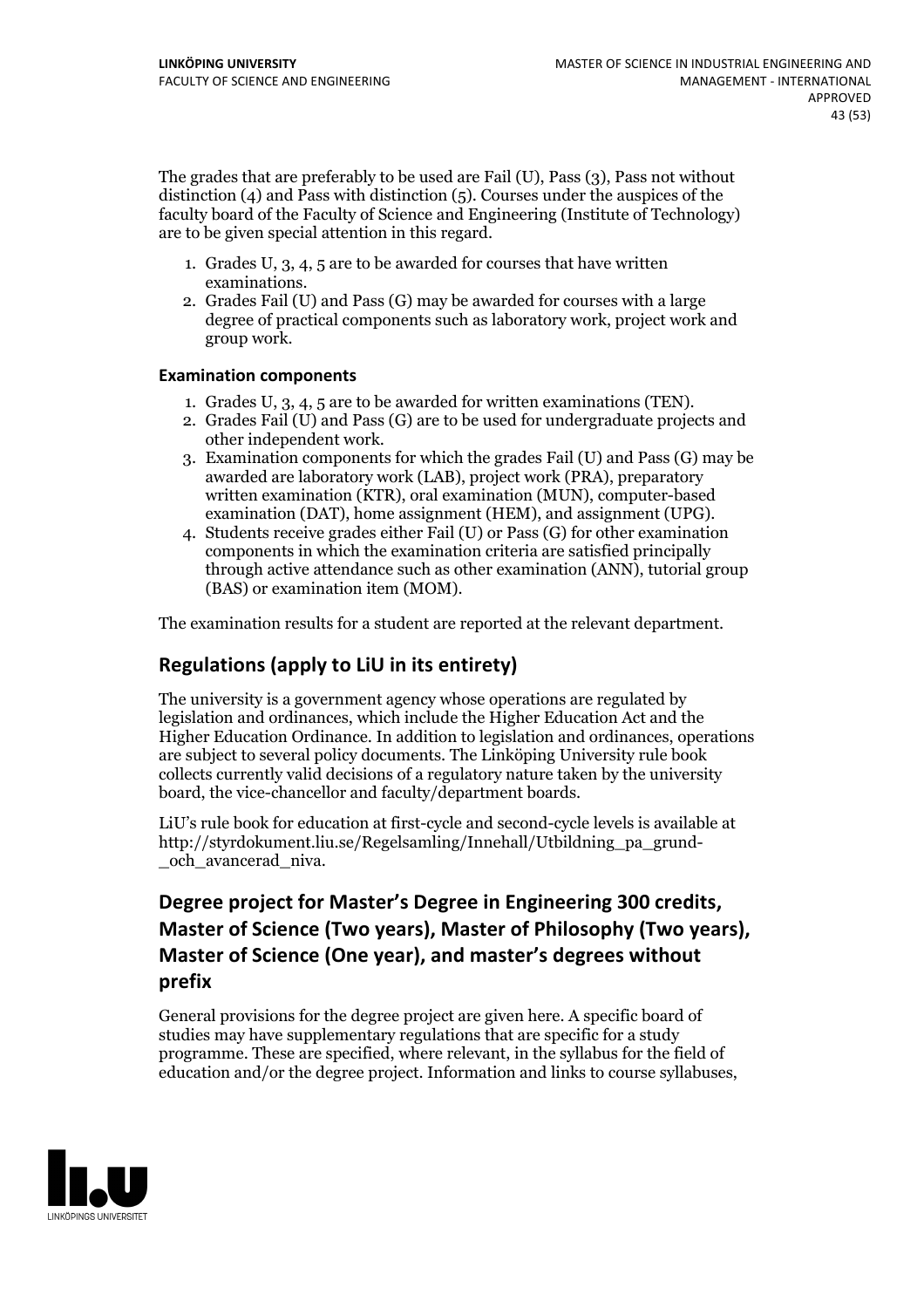registration, reflection documents, etc. can be found at www.lith.liu.se/examensarbete/examensarbete?l=sv.

## **General provisions**

To be awarded a Master's Degree in Engineering 300 credits, Master of Science (Two years), Master of Philosophy (Two years), Master of Science (One year), or master's degree without prefix a student must carry out an approved degree project. The components of the degree project are described in the relevant course syllabus.

## **Aim**

The aim of the degree project is described in the relevant course syllabus, www.lith.liu.se/examensarbete/examensarbete?l=sv. Links to respective course syllabus can be found under the heading "Utbildningarna" (Civilingenjörsutbildning (i.e. Master of Science in Engineering) or Masterutbildning (i.e. Master of Science)).

## **Extent**

Requirements for the extent of the degree project for each type of degree are given in the syllabus of the study programme.

## **Locations for a degree project**

The work is carried out in the form of:

- an internal degree project located at one of the participating departments at LiU
- an external degree project located at a company, government agency, or other organisation in Sweden or abroad, that an examiner has assessed is able to manage a degree project that satisfies the requirements, or
- a degree project within an exchange agreement in association with study abroad, whereby all study results are to be credited to the student by the relevant board of studies.

The main subject areas that are permitted within each study programme are described in the programme syllabus. Any individual subjects that may be relevant to the main subject area are to be determined by the relevant board of studies.

The examiner for a degree project within a certain subject area are determined by the board of studies that is responsible for general degrees within the main subject area. An up-to-date list is given

at http://www.lith.liu.se/examensarbete/examensarbete?l=sv.

#### **Degree projects within agreements relatingto study abroad**

During study abroad that takes place within the framework of an agreement, the provisions of the host institute relating to degree projects are applied. The student is to consult the board of studies and together ensure that the proposed degree project is carried outin a main subject area that is permitted within the study programme. Approved main subject areas for degree projects are specified in the

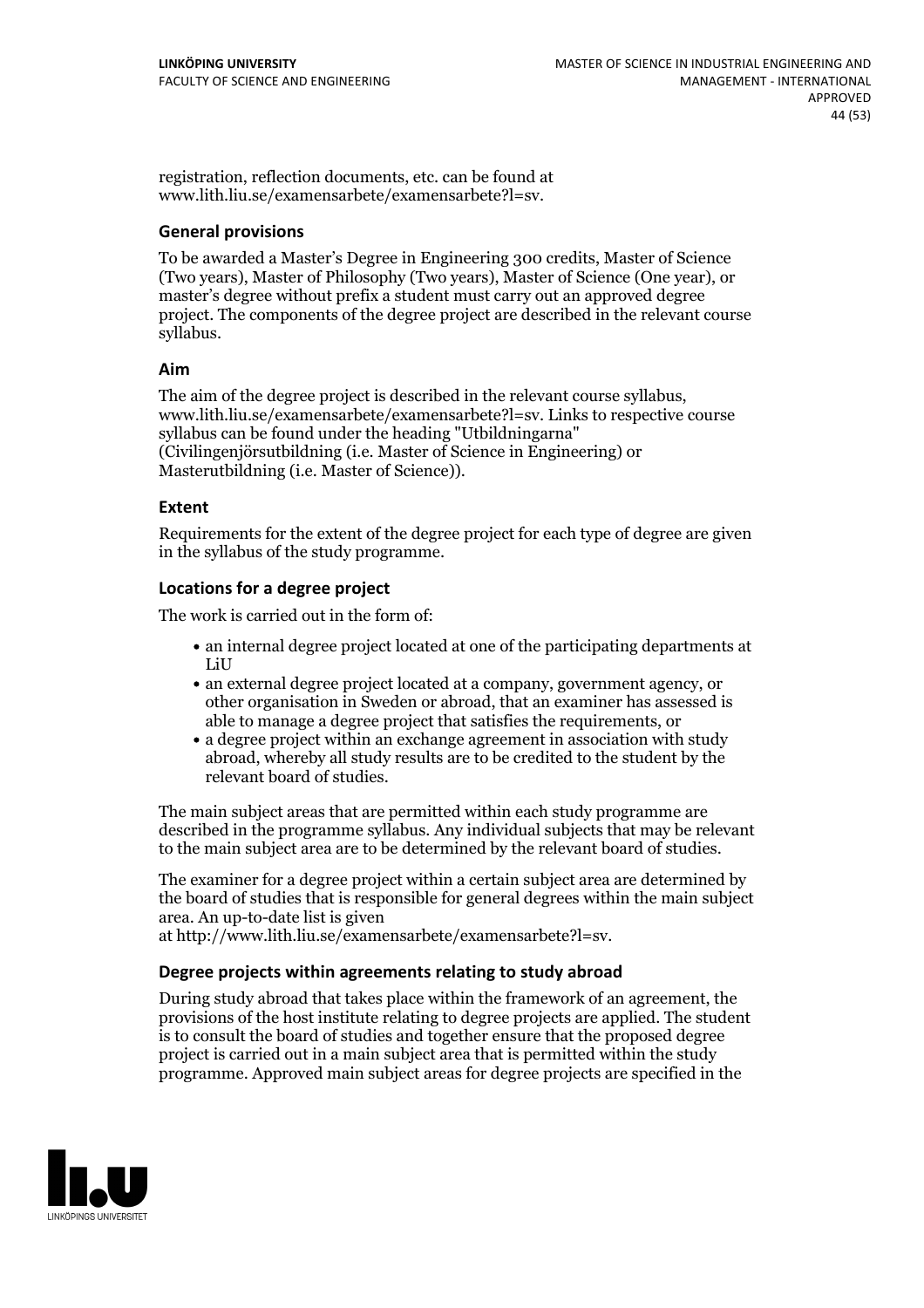syllabus for the relevant programme.

A certificate confirming that the degree project has been approved and a copy of the degree project thesis (in PDF format) are to be submitted to the relevant board of studies.

## **Selection of degree project**

A degree project is to be selected in consultation with an examiner, who is also responsible that the specialisation, extent and level of the project satisfy the requirements specified in the course syllabus.

In cases in which issues relating to work-related copyright, patenting or remuneration may arise, provisions governing these should be established in advance. A student working on a degree project may sign a confidentiality agreement in order to obtain access to confidential information necessary for the degree project. The supervisor and examiner, however, determine whether they are prepared to sign a confidentiality agreement, and thus the confidential information must not normally be of such nature that it is necessary to supervise or grade the work. The complete degree project thesis is to be published during the grading procedure, unless special circumstances prevent this. If any part of the thesis should not be published, this must be approved in advance by the examiner and the relevant head of department. Note that final decisions relating to confidentiality are taken by an administrative court.

## **Commencement of a degree project**

Requirements that must be satisfied before a degree project can be started are given in the currently valid course syllabus, which can be obtained at www.lith.liu.se/examensarbete/examensarbete?l=sv.

Notification of <sup>a</sup> degree project is to be carried outwhen the degree project starts, at www.lith.liu.se/for-studenter/anmalan-till-exjobb?l=sv. Registration of the degree project is to take place before work commences, after the student has registered for the term.

Before the start of the degree project, the examiner is to ensure that the student satisfies the conditions for commencement of the degree project within the relevant main subject area. Support in this can be obtained from the study guidance counsellor, who checks the general requirements for starting the degree project.

The student is also to notify the relevant department of the start of the degree project.

#### **Degree projects in collaboration with another student**

In cases in which two students carry out a degree project together, the contribution of each student is to be specified. The extent of the work is to correspond to the extent of two individual projects. The examiner is to ensure that each student has contributed in a satisfactory manner to the work, and that each student satisfies the requirements for achieving a Pass grade for the degree

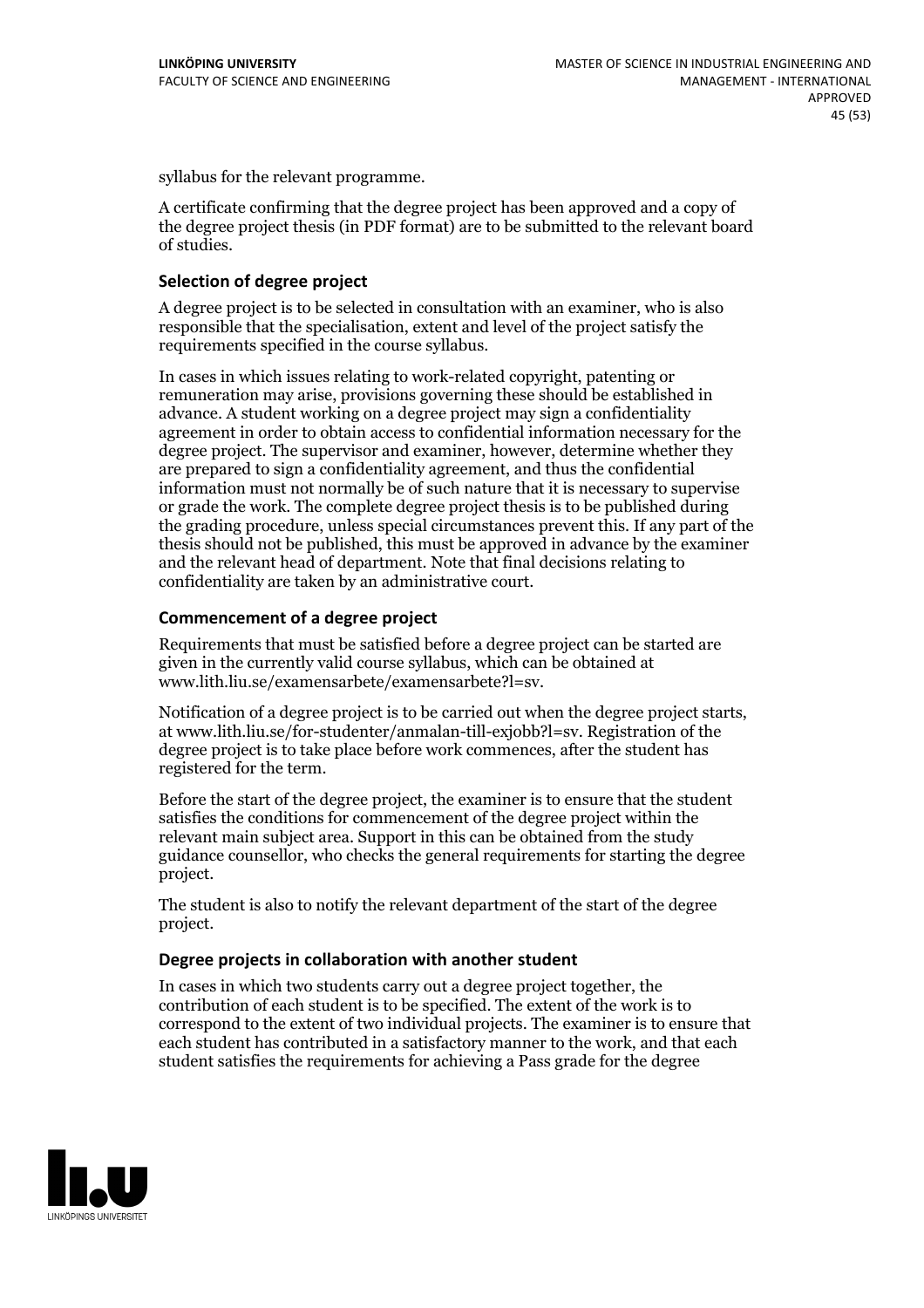#### project.

Degree projects carried out in collaboration between more than two students are not permitted.

#### **Examiners**

The examiner is to be employed at LiU as professor, associate professor, senior lecturer, research fellow, lecturer, research assistant, or postdoc (including guest and adjunct teachers), or is to have been appointed docent at LiU. He or she must have the expertise required to examine the degree project within the relevant main subject area, and must be appointed by the board of studies. The examiner is to:

- ensure before the start of the degree project that the student satisfies the conditions for commencement of the degree project within the relevant main subject area. The study guidance counsellor is to check whether the commencement criteria are satisfied and inform the examiner of this
- check whether special admission requirements (where relevant) are satisfied, for example that the student can demonstrate a certain degree of in-depth knowledge within the field relevant for the degree project
- determine the specialisation and principal work of the degree project, based on an assessment of whether the degree project will result in the learning outcomes of the course syllabus being satisfied
- pass/fail the planning report
- pass/fail the mid-way assessment
- be responsible that the supervisor or supervisors carry out their duties
- before the presentation, check that the student has registered for the degree project
- $\bullet$  approve the work for presentation
- before the presentation, check that the proposed opponent satisfies the conditions for commencement of the degree project and has attended three thesis presentations
- pass/fail the presentation and the opposition to it
- approve a concluding reflection document
- ensure that a degree project that has been passed satisfies the learning outcomes of the course syllabus and other requirements, and award a grade to the degree project (either  $G = Pass$ , or  $U = Fail$ ).

#### **Supervisors**

A student working on a degree project is to have access to an internal supervisor at the department at which the degree project has been registered. The internal supervisor is to have a degree that corresponds at least to the level of the degree project to be supervised. The internal supervisor may, in exceptional circumstances, be the same individual as the examiner. A decision of whether to allow this in a particular case is to be made by the relevant board of studies before the degree project is started.

The supervisor is to ensure that the student obtains help with:

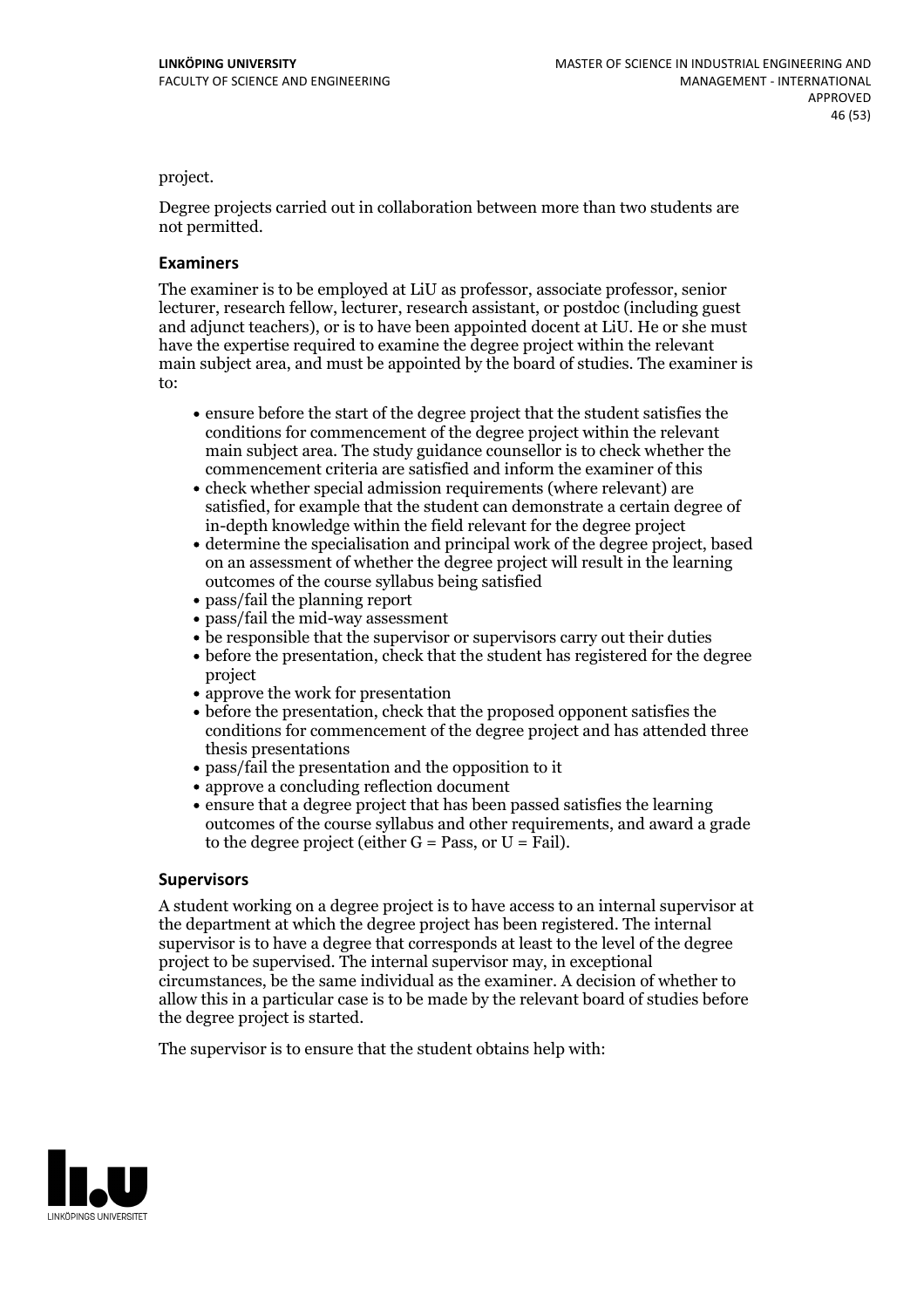- expert support in general questions related to methods, specialist knowledge of the subject, and writing the thesis
- problem formulation, and setting the limits of the work
- scheduling and planning work, and selection of appropriate methods.

If the degree project is being carried out outside of LiTH, an external supervisor from the commissioner is to be appointed.

## **Planning report**

During the first weeks of the degree project, the student is to draw up a planning report that contains:

- $\bullet$  a preliminary title of the degree project
- a preliminary statement of the research question, against the background of a literature search
- a preliminary description of the approach to be taken
- planned literature foundation
- a schedule for the execution of the degree project, including suggested dates for the mid-way assessment and presentation.

Formulation of the research question is to be bounded, realistic and viewed from a perspective of societal or commercial benefit. The term "societal" is to be understood here to include universities and university colleges.

#### **Mid-way assessment**

Approximately half-way through the degree project, the student is to describe to the examiner at a mid-way assessment how the work is progressing relative to the planning report. The supervisor should also participate. The form of the mid-way assessment may be anything from an oral presentation to a public seminar. The conclusion of the mid-way assessment may be one of three possibilities:

- 1. The work has been carried out essentially as planned, and can continue as planned. The mid-way assessment has been passed. 2. The work has been carried outwith certain deviations from the planning
- report. It is, however, believed that it will be possible to complete the work
- approach and/or schedule. The mid-way assessment has been passed.<br>3. The work has deviated from the planning report in a significant manner, and there is a risk that a Pass grade cannot be given. The mid-way assessment has been failed. A new planning report must be drawn up and a new mid-way assessment carried out.

#### **Reporting**

Both oral and written reports of the degree project are to be made, in Swedish or English. For the international Master's programmes, both the oral and written examination should be made in English. The board of studies can allow the reporting to be carried out in another language than Swedish or English.

The oral presentation is to take place in public, unless there are special grounds

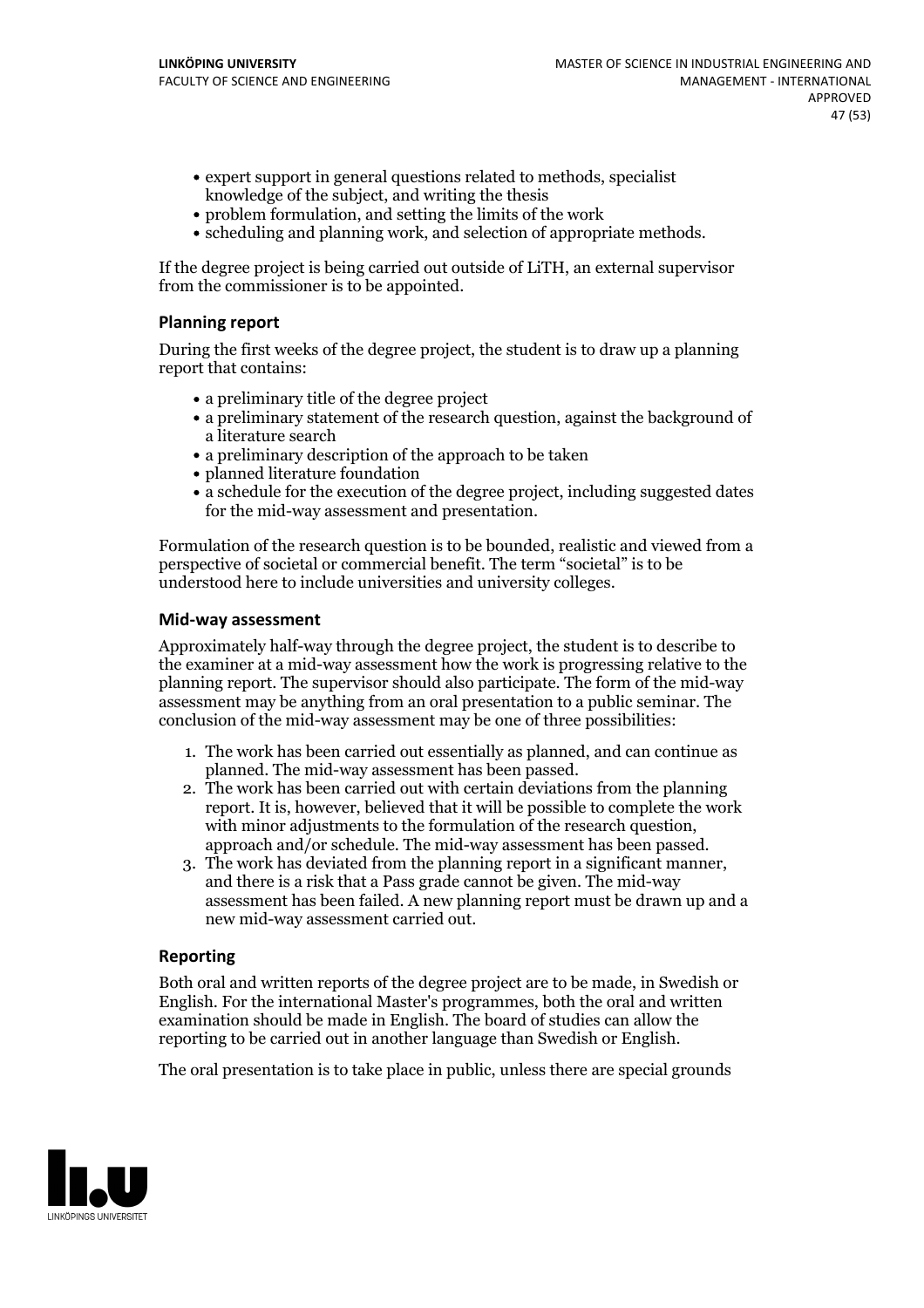that this should not be done. The written report is to be in the form of a professionally produced degree project thesis. The presentation and thesis are to follow the instructions given below.

#### **Presentation**

The oral presentation is to take place when the examiner considers that the work has been completed and is ready to be presented. The presentation is to take place at LiTH at a time when other students can attend. This means that the presentation can take place on a date that the student has agreed with the examiner, normally between the re-examination period in August and midsummer, and after the student has attended three thesis presentations.

The oral presentation is to describe the background to the problem that has been studied, describe the methods used, and present the results and conclusions. The presentation is to be at a level suitable for everyone present, not just for specialists. After the oral presentation, the student is to counter any criticism that the opponent may raise, and allow other participants to pose questions. The presentation and the opposition are to be approved by the examiner. When any required adjustments of the thesis have been made, the reflection document has been approved, and the student has functioned as an opponent for another degree project, the degree project is reported as a passed course and the credits can be used to satisfy the requirements for a qualification.

## **Degree project thesis**

The written degree project report is to be professionally written and comprehensive, and it is to demonstrate a scientific approach. The report must be prepared in accordance with principles for acceptable practice when referring to sources (references or quotations for which the source is specified) when the text, images, ideas, data, etc., of other people are used. It is also to be made clear whether the author has reused his or her own text, images, ideas, data, etc. from previous examinations, such asundergraduate work, project reports, etc. (This is sometimes known as"self-plagiarism".) A failure to specify such sources may be regarded as attempted deception during examination.

The contents are to be easy to understand, and the way in which material is presented is important. It must describe the background to the project and the formulation of the research question. The choice of approach is to be clearly explained, and the thesis should make clear the coupling between the results and the conclusions. Commonly accepted scientific methods are to be used for processing the results. The discussion is to be comprehensive, and demonstrate that the student masters analytical thought processes. The thesis is to demonstrate good mastery of the literature in the field, and include an abstract. Theses that are principally written in Swedish should contain a summary in English. A publication-ready manuscript and a reflection document covering the work undertaken are to be submitted to the examiner within 10 days after the oral presentation. The examiner may grant an exemption from this requirement. If final versions of the required documents are not submitted as stipulated, the examiner may determine that the presentation is to be rescheduled.

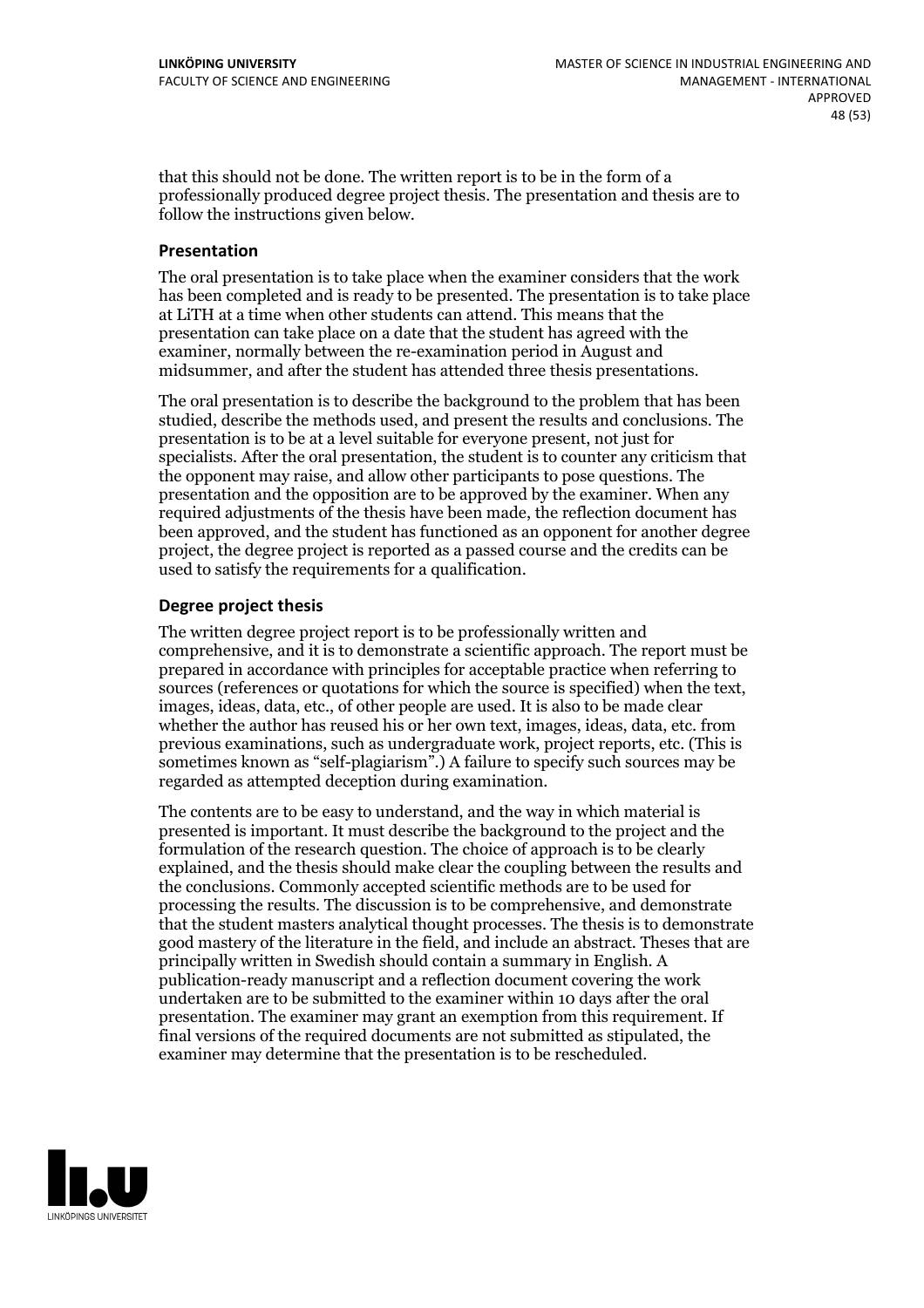The Faculty of Science and Engineering (Institute of Technology) at Linköping University recommends that degree project theses be published.

## **Opposition**

An oral opposition is to be carried out either before or after the student presents his or her thesis. The opponent must satisfy the same requirements for the number and level of credits gained as those ofthe student's degree project. The opponent must also have attended three thesis presentations as a member of the audience. Acting as an opponent during the thesis presentation of another student is subject to points-based assessment as described in the course syllabus.

The opponent is to:

- discuss and comment on the selection of methods, results and (where relevant) data processing, conclusions, possible alternative solutions and conclusions, and the management of literature
- comment on the general arrangement of the degree project thesis and related, formal aspects of style, and comment on the oral presentation technique
- illuminate the strengths and weaknesses of the thesis.

The duration of the opposition should be approximately the same as that of the presentation, and it is to include a discussion in which the student presenting the thesis replies to and comments on the criticism raised by the opponent.

Unless otherwise agreed, at least one week before the presentation the opponent is to present in writing to the examiner the important issues that will be discussed, and the structure ofthe opposition that will be taken. The opponent and the examiner discuss the structure that the opponent has drawn up.

In a normal case, the number of opponents will be the same as the number of respondents. In exceptional cases, the examiner may decide that this is not to be the case.

#### **Attendance at presentations**

A student is to attend presentations of degree project theses as described in the course syllabus. The presentations attended must be at the same level or a higher level than the degree project of the student.

It is advantageous that one of the presentations attended is a licenciate degree seminar or a doctoral disputation. The student is responsible for ensuring that a certification of attendance at the presentation is obtained and passed to the departmental administrator for registration in Ladok. Attendance at such presentations is a component of the degree work that is subject to points-based assessment.

The occasions on which a student attends presentations are to be completed before the student presents the degree project thesis. The course syllabus for the degree project describes the scheduling of the attendance at presentations.

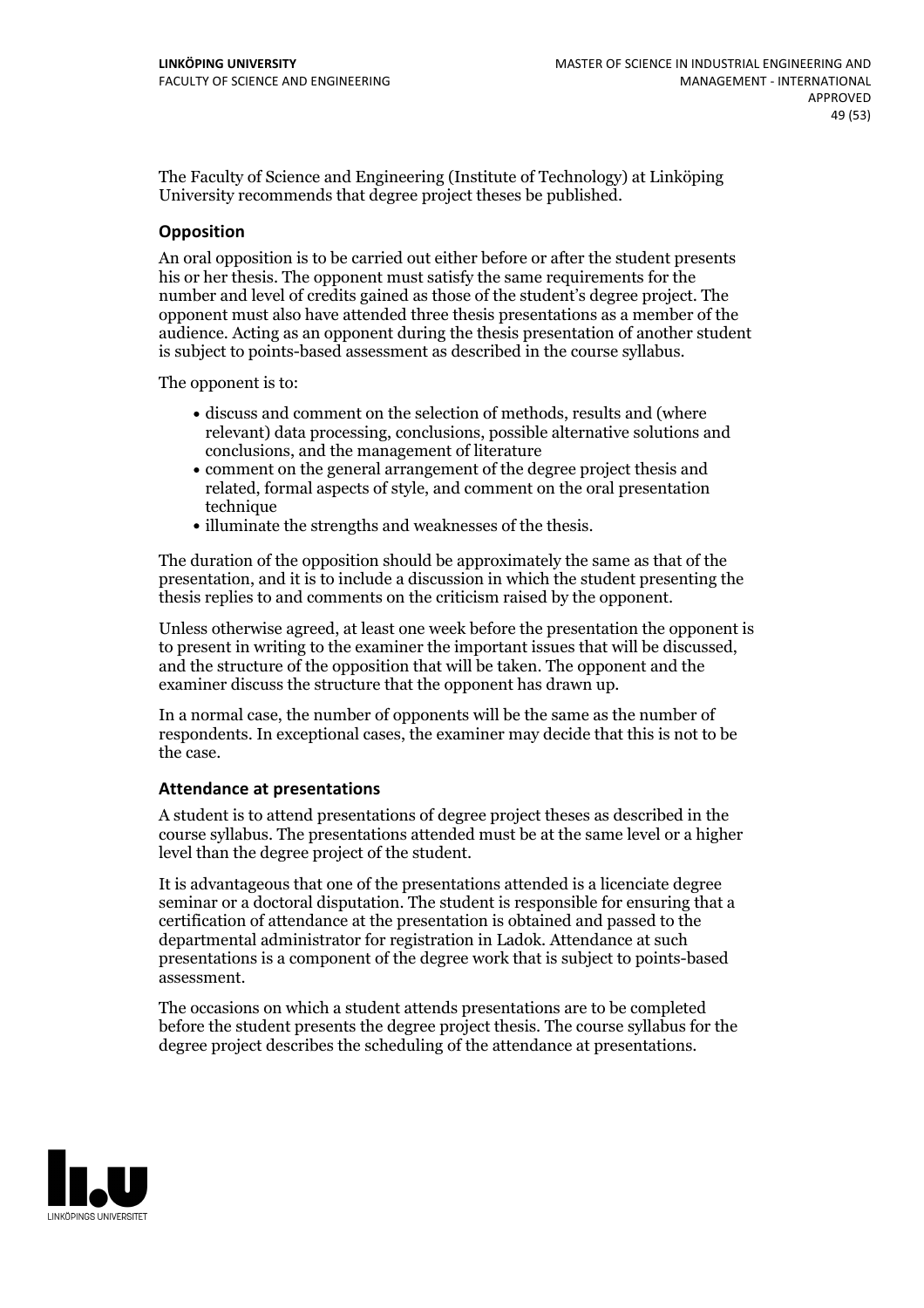## **Reflection document**

A document reflecting on the work that has been carried outis to be submitted to the examiner within 10 working days of the oral presentation. Instructions for preparing a reflection document can be reached through www.lith.liu.se/examensarbete/examensarbete?l=sv.

## **Grades**

The degree project is graded as either Pass or Fail. In order for a student to obtain a pass grade for the degree project, all components must be completed and be awarded a pass grade.

## **Right to obtain supervision**

It is expected that the student complete and pass a degree project within specified time limits. The department is required to provide supervision for a maximum of 18 months after the student has registered the degree project in Ladok. The examiner may grant additional supervision after this period in special cases. If the examiner determines that supervision is to be ended, the degree project is to be awarded a Fail grade.

If the degree project is awarded a Fail grade for the reason described above or for any other reason, the student is to be directed towards carrying out a further degree project.

## **Quality assurance**

The relevant board of studies has overall responsibility for the quality of study programmes. This responsibility covers also degree projects. Quality assurance is to be carried out as determined by the faculty board.

#### **Exemptions**

If special circumstances apply, a board of studies may grant exemptions from the regulations specified above. The oral opposition, for example, may be replaced by an extensive written opposition, if the board of studies approves this

- for international students for whom special circumstances apply
- for other students for whom all other components of the qualification have been satisfied, the degree project thesis has been submitted, and special circumstances apply.

Written opposition may be carried out in one of the following ways:

- The student presents a written opposition to a degree project thesis that has been written by another student, whose examiner subsequently examines the opposition.<br>• The student's examiner requests that the student prepare a written
- opposition to a degree project thesis that has previously been examined by an examiner.

If written opposition is used, it is not necessary that the student prepare an

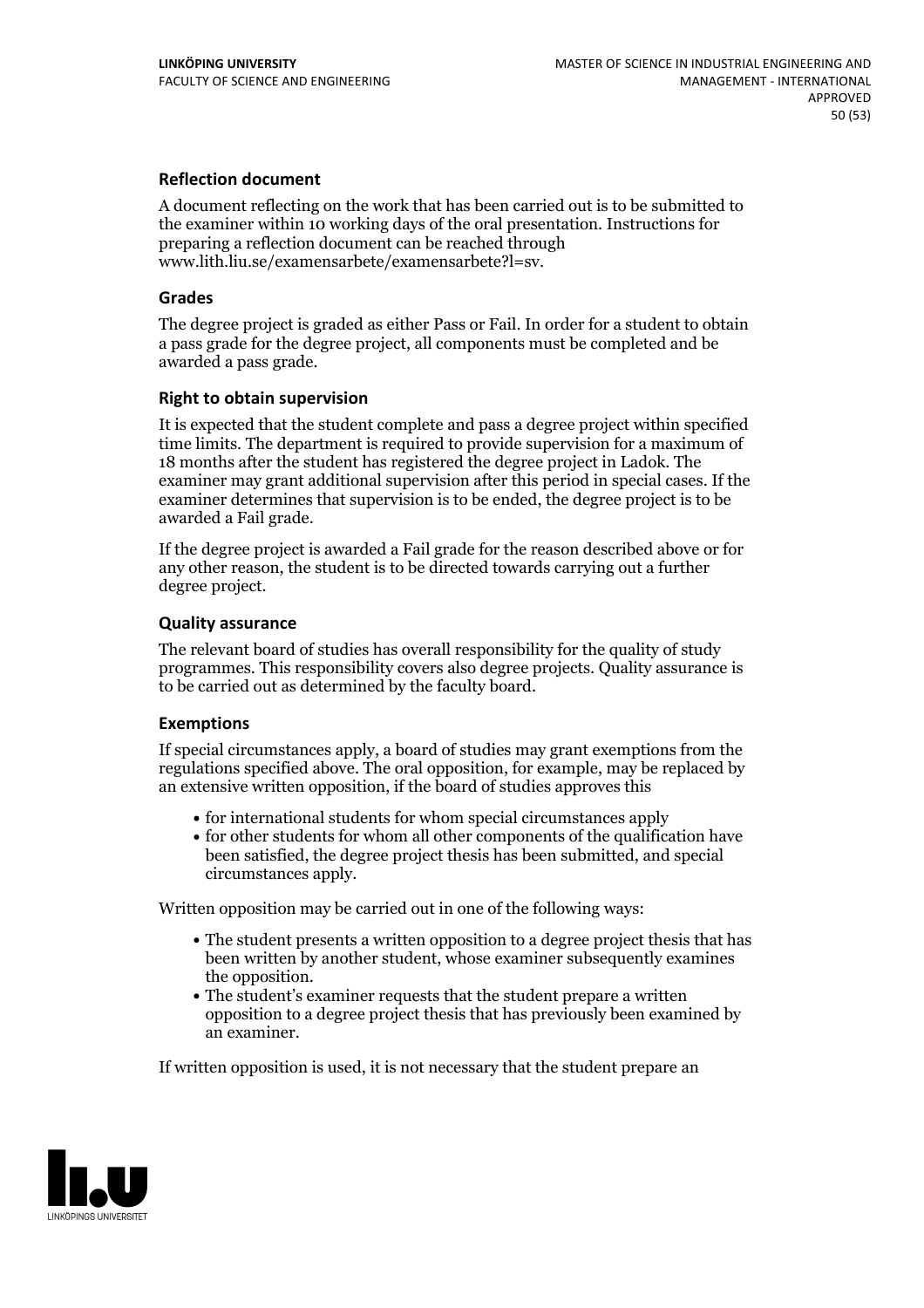introductory statement describing the structure.

The board of studies must approve that opposition may take place in written form, before it is carried out.

## **Degree projects (included in Term 6 of study programmes in engineering)**

## **General provisions**

All study programmes in engineering (with the exception of the programme in Industrial Engineering and Management – International and the programme in Applied Physics and Electrical Engineering – International) have since 2014 included an obligatory degree project. The project undertaken may also be included as part of the Bachelor of Science (Technology). During Term 6 of each programme, one or several special courses are given that constitute degree projects. The syllabuses of these courses contain course-specific provisions, which are supplemented with the general provisions given below.

#### **Aim**

The degree project is to contribute to general and programme-specific objectives of the study programmes in engineering being achieved. Specific learning outcomes are given in the relevant course syllabus. In addition, the degree project has also the following learning outcomes, which are common to all degree project-<br>based courses at LiTH:

• Knowledge of the subject

After carrying out the degree project, the student is expected to master the following:

- $\circ$  integrating in a systematic manner the knowledge gained during the period of study
- applying methodological knowledge and subject-specific knowledge within the main subject area
- $\circ$  assimilating the contents of relevant technical publications and relating the study to such contents.<br>• Personal and professional skills
- 

After carrying out the degree project, the student is expected to possess the following skills:

- $\circ$  formulating research questions and limiting the same, within a specified time schedule
- $\circ$  seeking and evaluating scientific literature. <br> Working and communicating in a group
- 

After carrying out the degree project, the student is expected to possess the following skills:

- $\circ$  planning, executing and presenting independent work in the form of a project carried out in a group
- $\circ$  expressing oneself professionally, in writing and orally
- critically examining and discussing independent work presented in

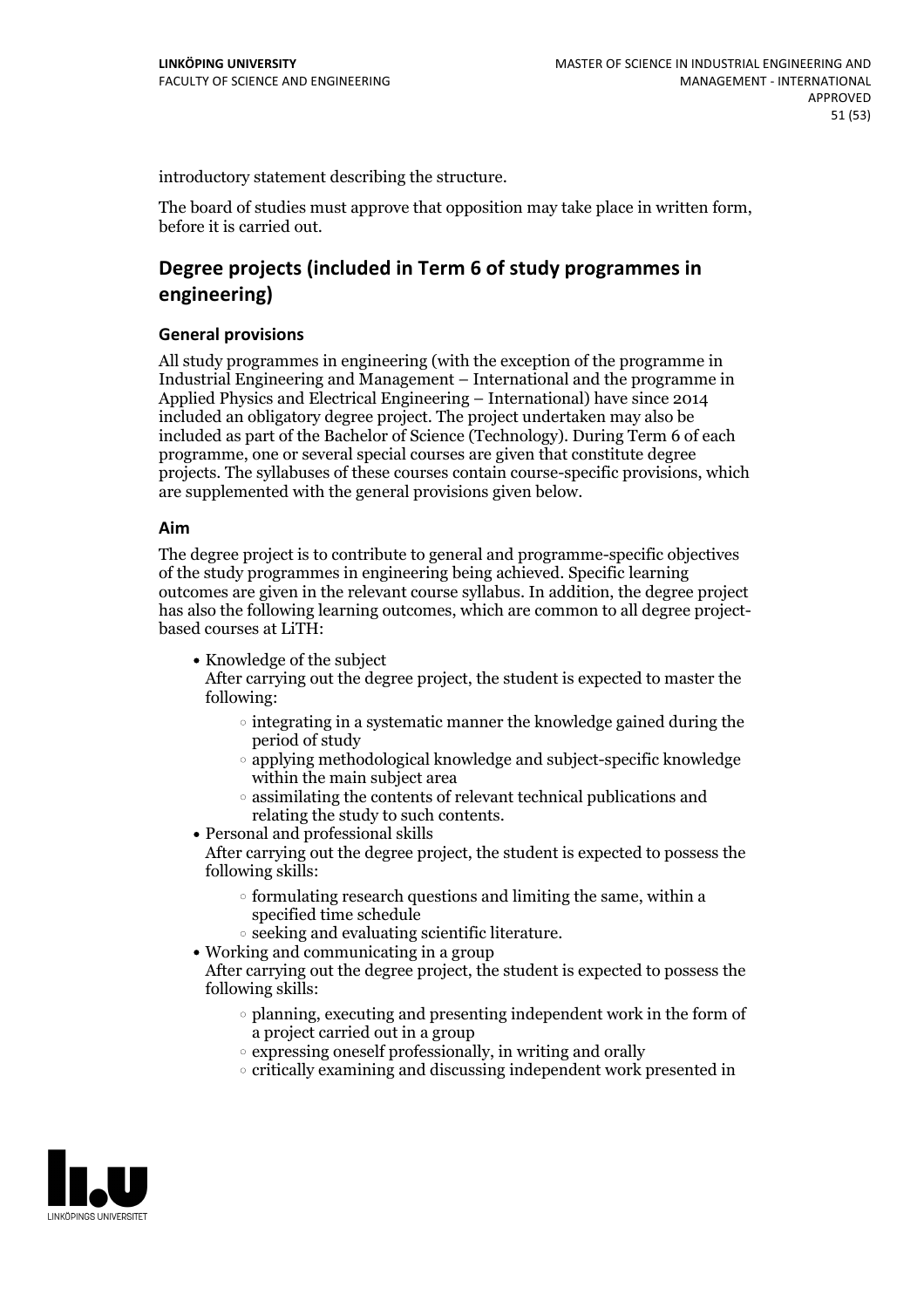- speech and in writing.<br>• CDIO engineering fundamentals After carrying out the degree project, the student is expected to master the
	- following:
		- $\circ$  creating, analysing and/or evaluating technical solutions
		- making assessments that consider relevant scientific, societal and ethical aspects.

## **Degree projects undertaken while studying abroad**

During study abroad, an individual plan is to be drawn up together with the faculty programme director to determine how the requirements for a degree project in engineering can be satisfied.

## **Commencing a degree project**

Before a student commences a degree project, the following requirements must be satisfied:

- The student must have a minimum of 90 credits obtained from courses from Terms 1-4 of the programme (courses taken voluntarily are not counted). This requirement must be satisfied before the end of the third week of study period 2 of the autumn term before the degree project is to be carried out.<br>• The student must have completed the subject-specific courses listed in the
- course syllabus for the relevant degree project course. This requirement must be satisfied before the end of the third week of study period 2 of the
- When assessing whether the requirements have been satisfied, individual decisions (such as those taken in association with admission to subsequent parts of the programme) are to be considered.

Registration for a degree project is carried out during the course registration period 1-10 October in the autumn before the degree project is to be undertaken. Registration is to be made using <sup>a</sup> special web-based form: www.lith.liu.se/for- studenter/anmalan-till-kandidatprojekt?l=sv.

#### **Forms of examination**

The examiner for the degree project is responsible for ensuring that examination takes place as specified by the course syllabus, and, where appropriate, carries out the duties of an examiner for degree projects.

The written report of the degree project corresponds to a degree project for a bachelor's degree. This means that it is to be managed in an equivalent manner with respect to publication, unless special circumstances apply.

The report must be prepared in accordance with principles for acceptable practice when referring to sources (references or quotations for which the source is specified) when the text, images, ideas, data, etc., of other people are used. It is also to be made clear whether the author has reused his or her own text, images, ideas, data, etc. from previous examinations, such as undergraduate work, project